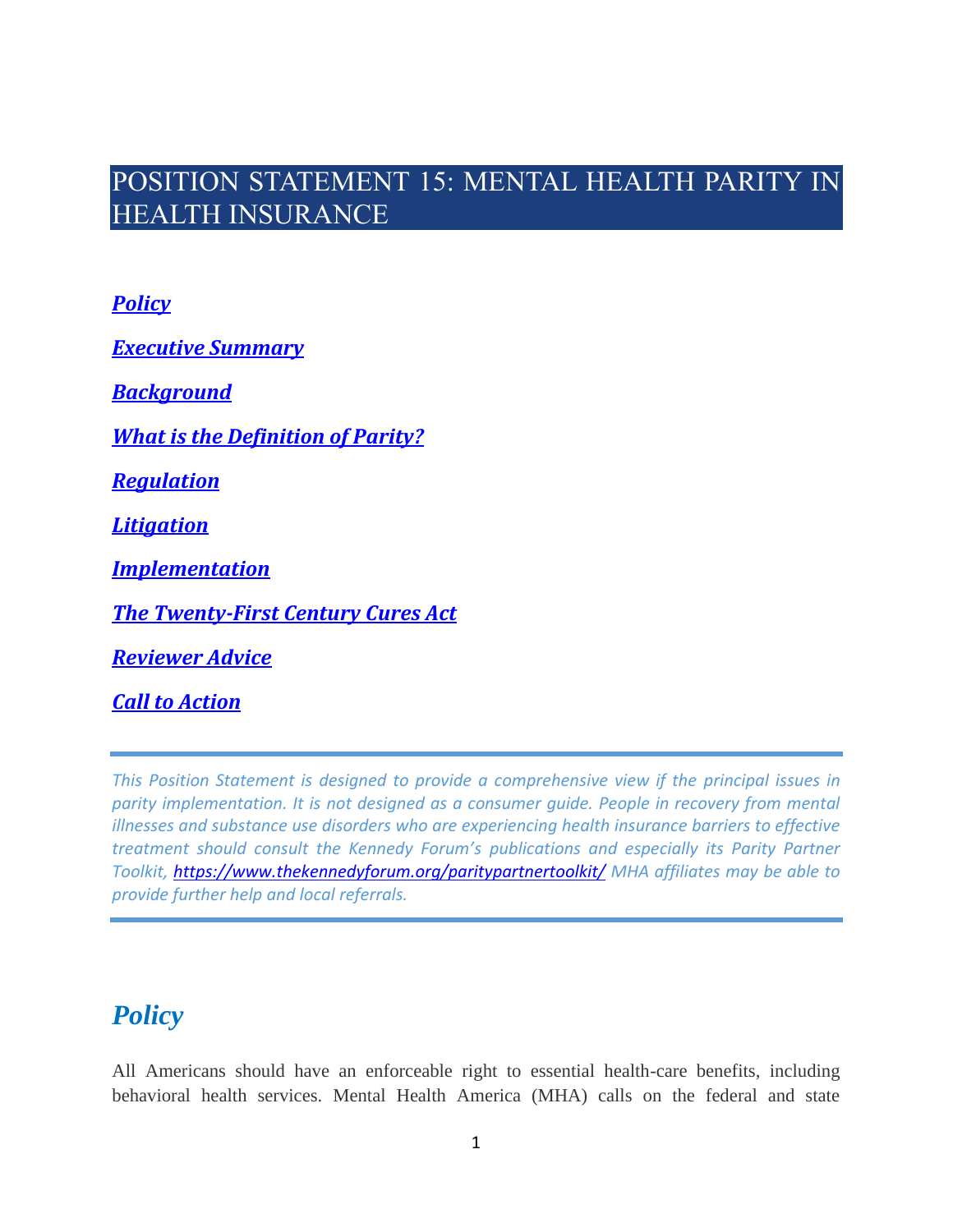governments to ensure, as a matter of law, that public and private health plans afford people coverage for and access to needed behavioral health care and treatment on the same terms as surgical and other medical care, without regard to diagnosis, severity, or cause. MHA supports:

- Universal parity education,
- Extensive parity counselling of people in need of treatment who are affected by health insurance policies that impede access to care,
- Support of claimants in presenting persuasive parity evidence to insurers and regulators,
- Prospective and retrospective reviews of health insurance data and medical necessity criteria,
- Random audits of denials of coverage to ensure that decisions are transparent and evidencebased, and
- Vigorous advocacy and litigation as needed to make parity a reality.
- Congressional legislation to:
	- Appropriate funds to allow for randomized compliance audits, rather than just responding to complaints
	- Subject Medicare to parity
	- **Eliminate Medicare's arbitrary 190-day lifetime limit on inpatient psychiatric hospital** care—a restriction that does not exist for any other inpatient Medicare service.
	- Authorize the DOL to collect civil monetary penalties for parity violations
	- Subject non-ERISA plans to the same disclosure requirements as ERISA plans
	- **Eliminate the HIPAA provision allowing self-insured state and local governments to** opt out of parity requirements
	- Subject ERISA and fee-for-service Medicaid plans to the same standard of proof as any other health insurance plan.
- State legislation to improve state regulation of parity

This position statement illustrates the significant progress that the mental health and substance use advocacy community is making toward those goals and suggests the long road ahead. MHA aspires to support parity in everything it does.

# <span id="page-1-0"></span>*Executive Summary*

**Historical Process**. MHA has struggled to establish parity of health insurance coverage between mental health and substance use disorders and general medical conditions for forty years. Beginning with federal legislation in 1996, limited to mental health, the implementation of the statute proved frustrating and futile. The continuing practice of providing inferior behavioral health coverage compared to other medical coverage not only limited access to needed care, but subjected many Americans to the risk of major losses from out-of-pocket costs and diminished income and quality of life.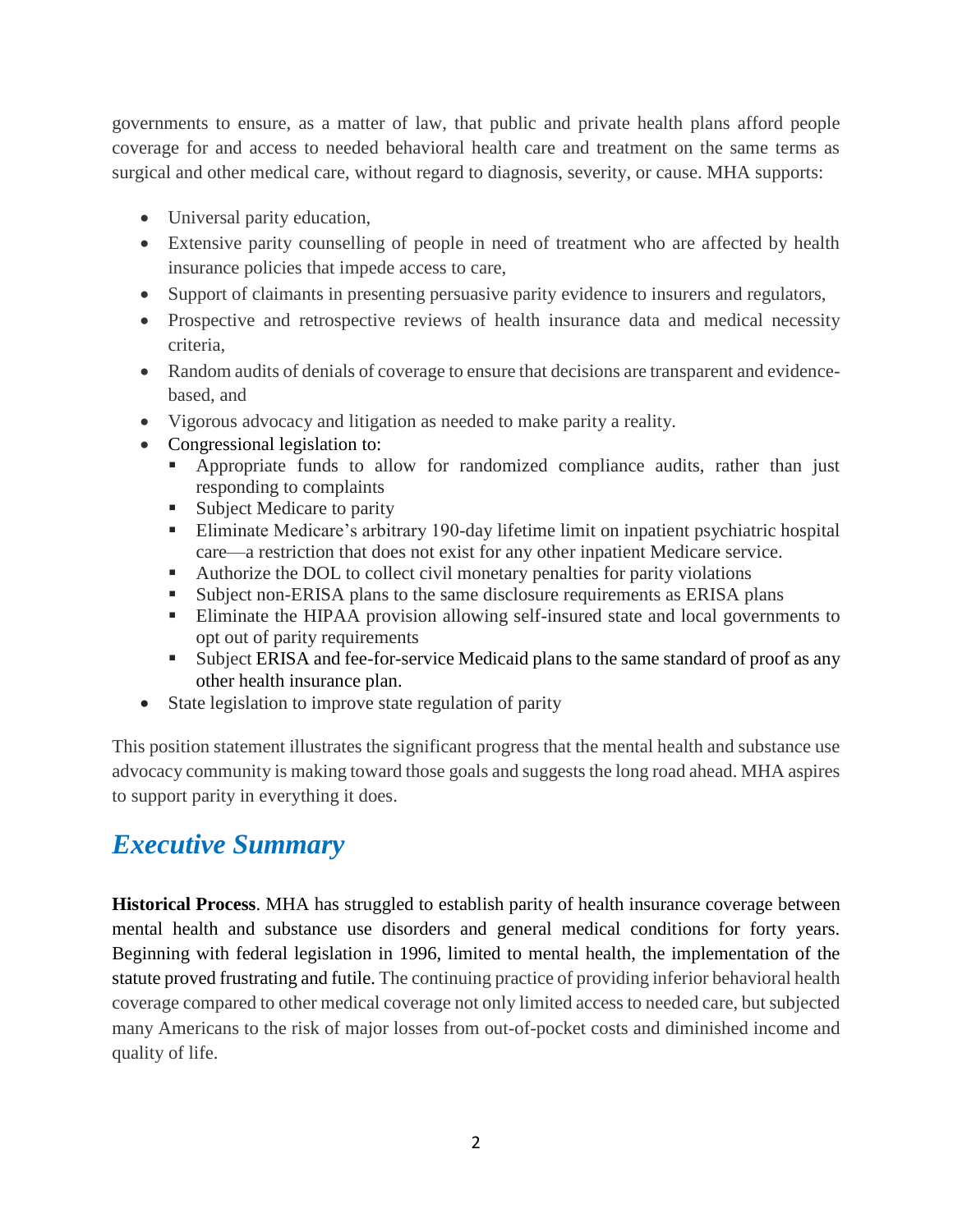Employers lost valuable workers and incurred major expenses for leave. A landmark 2005 report by the National Business Group on Health recommended that employers equalize their medical and behavioral benefit structures given the over-whelming evidence that parity yields significant clinical benefits without increasing overall healthcare costs. Mental Health America and other mental health advocates then forged a coalition with business to support improved insurance-parity legislation, which finally culminated in passage of the Mental Health Parity and Addiction Equity Act of 2008 ("MHPAEA"). Improvements, including mandating mental health and substance use coverage, were made through the Affordable Care Act ("ACA") of 2010. Thus, the statutes must be read together.

**NQTLs.** The greatest difficulty with the implementation of the MHPAEA has been the comparison of non-quantitative treatment limitations ("NQTLs"). As passed, the MHPAEA definition of NQTL proved unworkable, and the implementing regulation effectively rewrote the statute. Under the regulation, "…[H]ealth insurance coverage may not impose an [NQTL] with respect to mental health or substance use disorder benefits in any classification unless, under the terms of the …health insurance coverage… as written and in operation, any processes, strategies, evidentiary standards, or other factors used in applying the non-quantitative treatment limitation to mental health or substance use disorder ["MH/SUD"] benefits in the classification are **comparable** to, and are **applied no more stringently** than, the processes, strategies, evidentiary standards, or other factors used in applying the limitation with respect to medical/surgical benefits in the classification." (emphasis supplied)

**Tools.** The position statement describes the implementation of the MHPAEA, focusing on the tools that have been developed for comparison of NQTLs. MHA takes the position that crosswalking comparison of general/medical conditions and MH/SUD conditions is appropriate, that evidence-based standards must be applied to both, and that transparent medical necessity decisions are the key to enforcing parity in individual cases. Although many other tools and FAQs are cited, MHA favors the "Six Steps" analytical framework that it participated in creating and the online tool developed by the ClearHealth Quality Institute Online Parity Tool which provides a proactive and effective solution to achieve effective NQTL comparison.

Several additional tools exist that can help promote parity compliance including the [U.S. DOL](https://www.dol.gov/sites/default/files/ebsa/about-ebsa/our-activities/resource-center/publications/compliance-assistance-guide-appendix-a-mhpaea.pdf)  [Self-Compliance Tool,](https://www.dol.gov/sites/default/files/ebsa/about-ebsa/our-activities/resource-center/publications/compliance-assistance-guide-appendix-a-mhpaea.pdf) and the [CMS Parity Compliance Toolkit for Medicaid/CHIAP](https://www.medicaid.gov/medicaid/benefits/downloads/bhs/parity-toolkit.pdf) addition, CHQI is beta testing the only [MH/SUD Parity Accreditation Program](https://www.chqi.com/programs-and-services/parity-accreditation/) in the marketplace. As implementation of the MHPAEA and the ACA proceed, ParityTrack's analysis of state enforcement through legislation, consent decrees, and over 50 individual appeals has forged a comprehensive data base that can be used to fight insurer limitations on coverage of MH/SUD conditions and as a template for state parity legislation. An excerpt is provided in Appendix II. A growing number of states are doing parity market conduct exams, though the methodology that they use is not consistent from one state to the next. The NAIC is developing a model parity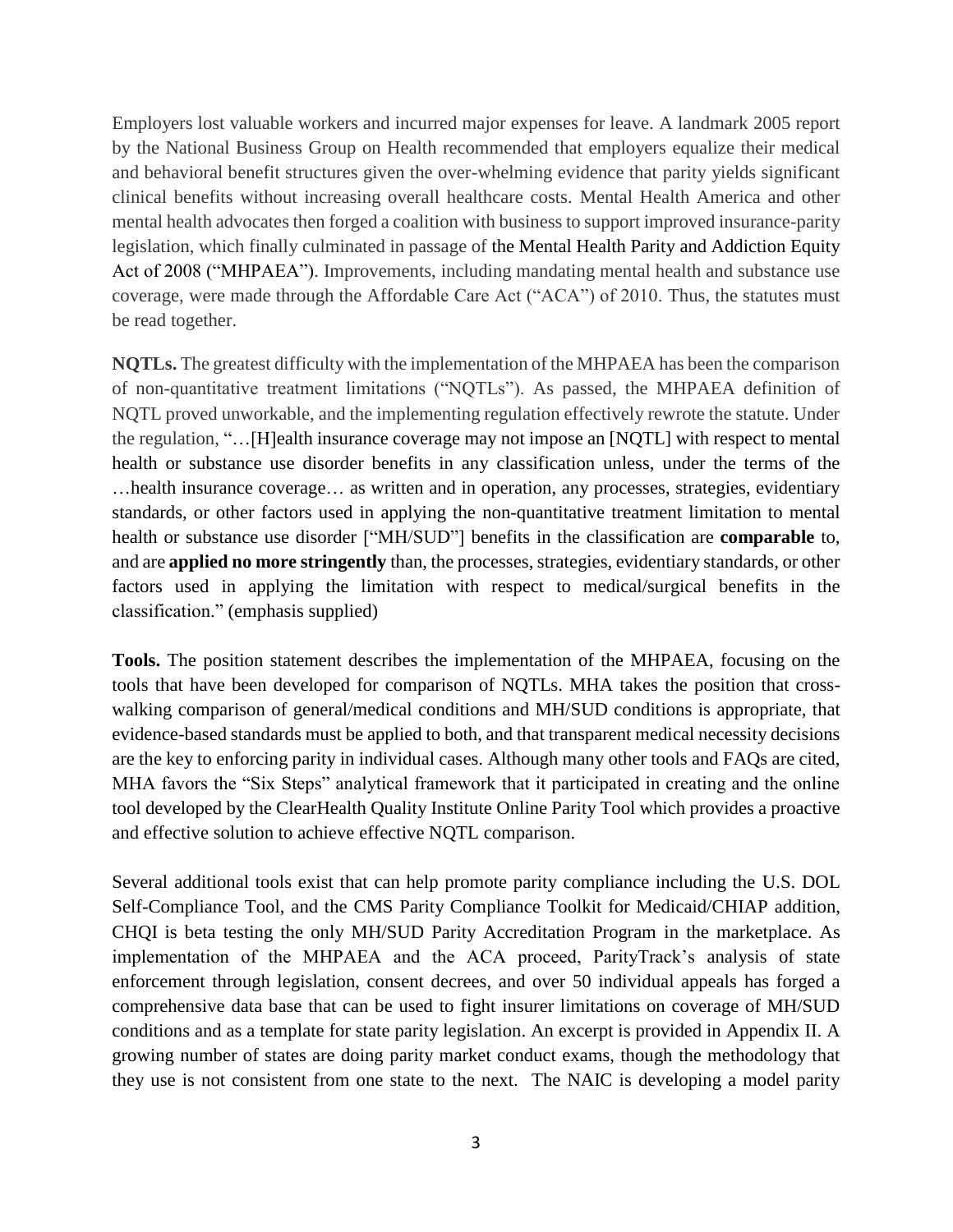market conduct exam that should make such exams more uniform, though early drafts have been heavily criticized.

The position statement focuses on three areas of ongoing MHA concern: The potential overinstitutionalization inherent in the medical model of care, to which MH/SUD treatment is to be compared, the ongoing difficulties with medical necessity standards and disclosure, and especially the hope that parity may serve to provide more appropriate MH/SUD care than the current reliance on drug therapy. Drugs have become the dominant treatment for MH/SUD conditions, despite improvements in more specialized care that may better meet the needs of MH/SUD patients. Access to specialty mental healthcare services is constrained due to benefit design with substantial NQTLs -- higher co-pays, visit limits, and management of utilization. These additional financial limitations are not applied to psychotropic drug benefits or to many behavioral health interventions delivered in the general healthcare setting. This has created a perverse incentive for patients to (1) access mental healthcare from general healthcare providers (where there are no visit limitations and co-pays are significantly lower) and to (2) rely on psychotropic medication as an exclusive method of treatment. Thus, enforcement of NQTL parity is essential to reform of the MH/SUD system of care.

**Applicability, ERISA, and the** *Wit* **case**. The position statement describes the applicability of the MHPAEA to various plans and the evidentiary barriers to enforcing parity in ERISA-governed plans, which includes most large employer plans. In a section on litigation and in Appendix I, the position statement describes in detail the recent landmark decision in *Wit and Alexander v. United Behavioral Health.* The case is still at the District Court level, pending a decision on the remedy to be applied in light of the Court's far-reaching decision for the plaintiffs. The essential finding was the United's inadequate internal guidelines violated its fiduciary duty under ERISA. Although the MHPAEA was only cited twice in passing, the standards analysis is integral to the Six Steps MHPAEA analysis, as emphasized in an endnote.

The *Wit* Court found the following to be the eight generally accepted standards for behavioral healthcare from which United's Guidelines deviated:

- *More than Symptom-Based*. It is a generally accepted standard of care that effective treatment requires treatment of the individual's underlying condition and is not limited to alleviation of the individual's current symptoms.
- *Co-Occurring Conditions*. It is a generally accepted standard of care that effective treatment requires treatment of co-occurring behavioral health disorders and/or medical conditions in a coordinated manner that considers the interactions of the disorders and conditions and their implications for determining the appropriate level of care.
- *Safe and Effective Threshold Requirements.* It is a generally accepted standard of care that patients should receive treatment for mental health and substance use disorders at the least intensive and restrictive level of care that is safe and effective – the fact that a lower level of care is less restrictive or intensive does not justify selecting that level if it is also expected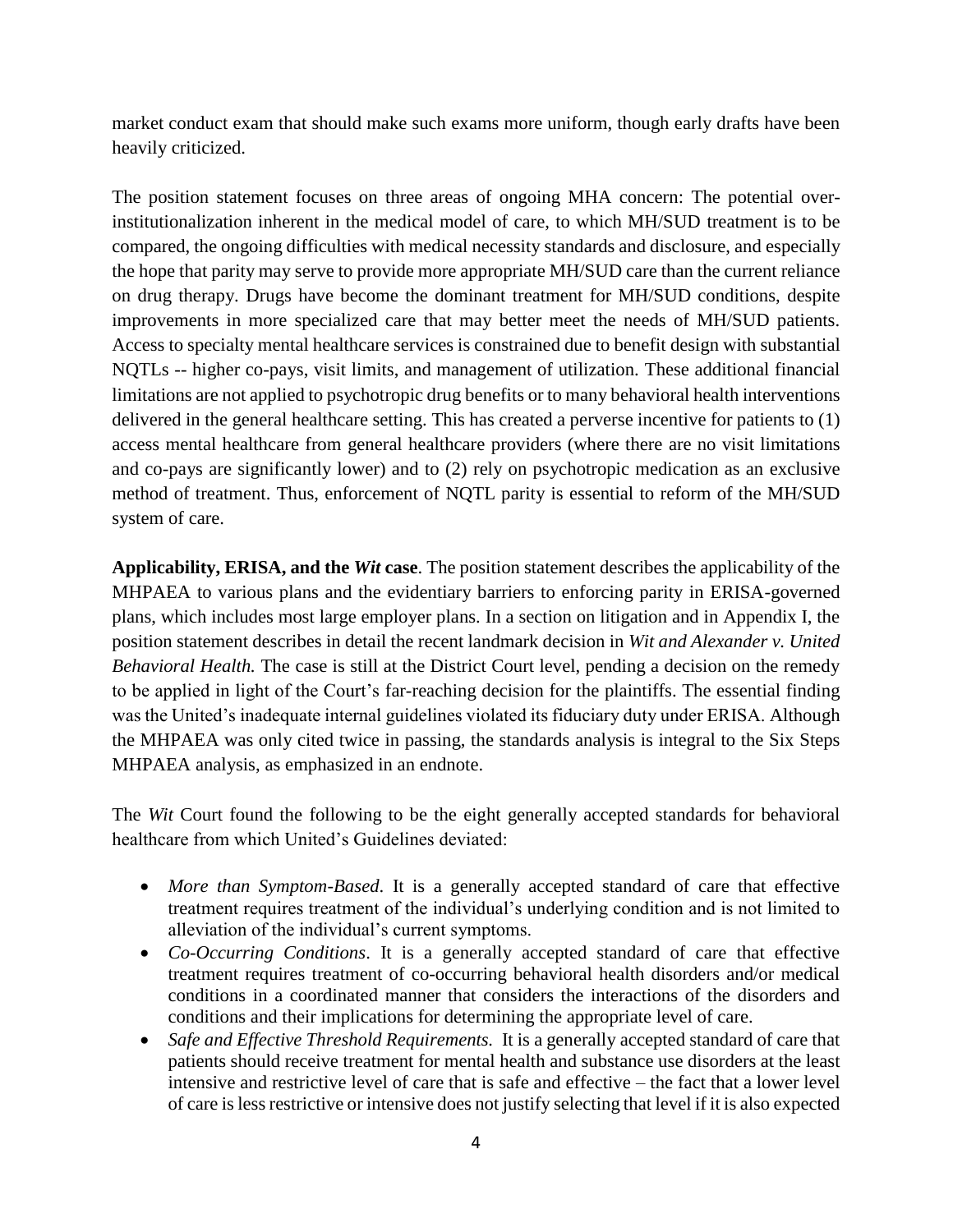to be less effective. Placement in a less restrictive environment is appropriate only if it is likely to be safe and *just as* effective as treatment at a higher level of care in addressing a patient's overall condition, including underlying and co-occurring conditions.

- *Erring on the Side of Caution*. It is a generally accepted standard of care that when there is ambiguity as to the appropriate level of care, the practitioner should err on the side of caution by placing the patient in a higher level of care.
- *Maintaining Function or Preventing Deterioration*. It is a generally accepted standard of care that effective treatment of mental health and substance use disorders includes services needed to maintain functioning or prevent deterioration.
- *No Default Time Limits*. It is a generally accepted standard of care that the appropriate duration of treatment for behavioral health disorders is based on the individual needs of the patient; there is no specific limit on the duration of such treatment.
- *Factoring in the Needs of Young Patients.* It is a generally accepted standard of care that the unique needs of children and adolescents must be considered when making level of care decisions involving their treatment for mental health or substance use disorders.
- *The Need for a Multidimensional Assessment.* It is a generally accepted standard of care that the determination of the appropriate level of care for patients with mental health and/or substance use disorders should be made based on a multidimensional assessment that considers a wide variety of information about the patient.

In addition to the standard of care analysis, the Court pointed out a significant NQTL that United applies to MH/SUD treatment concerning the likelihood of improvement. This cost/benefit calculation is rarely applied to coverage determinations for medical/surgical treatment. This raises the potential of a parity violation because it is highly doubtful that United or any other health insurer applies the same requirement to most medical/surgical conditions when making coverage determinations.

The position statement closes with an analysis of reviewers' advice about improving the appeal process and a four-page Call to Action for MHA, its affiliates, and other advocates.

# <span id="page-4-0"></span>*Background*

With striking scientific advances over the last half century, behavioral health problems (hereafter, mental health and substance use disorder conditions – "MH/SUD") are now more reliably

"Concerns about the cost of care – concerns made worse by the disparity in insurance coverage for mental disorders in contrast to other illnesses – are among the foremost reasons why people do not seek needed mental health care." *Mental Health: A Report of the Surgeon General* (1999)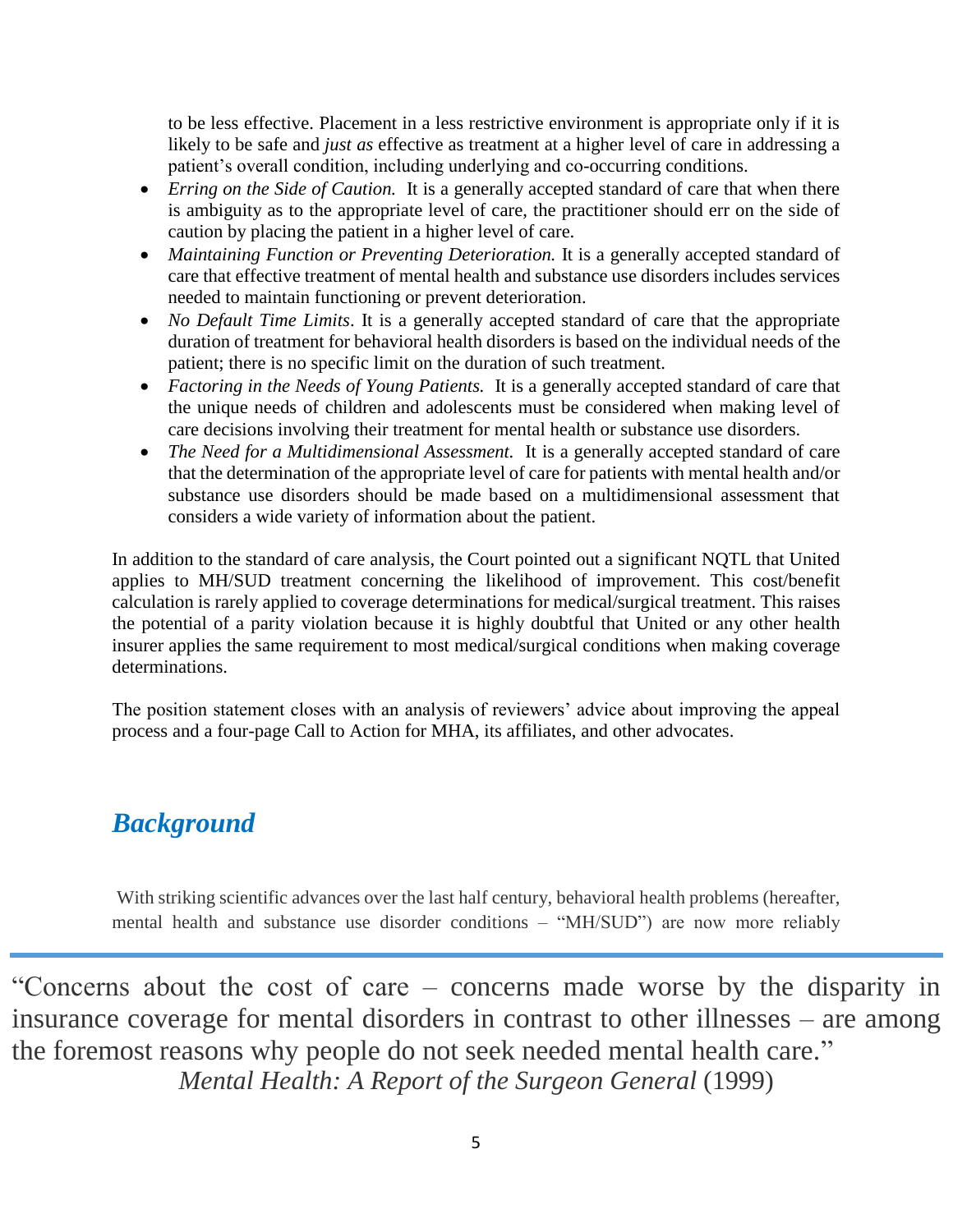diagnosed, and there is a range of evidence-based treatments for virtually every disorder. Those treatments have efficacy rates comparable to or exceeding those for many medical and surgical conditions. Yet all too often people with diagnosable mental and substance use disorders do not seek treatment. "Concerns about the cost of care – concerns made worse by the disparity in insurance coverage for mental disorders in contrast to other illnesses – are among the foremost reasons why people do not seek needed mental health care."<sup>1</sup>

**The Mental Health Parity Act of 1996 was the breakthrough law** that established the principle that there should be no disparity between mental health and general medical treatment in health insurance benefits. Larger emphasis on cost sharing, primarily implemented through higher [copayments,](https://en.wikipedia.org/wiki/Copayment) [deductibles,](https://en.wikipedia.org/wiki/Deductible) and out-of-pocket maximums, was the main strategy used by insurers to evade parity. As the General Accounting Office (GAO) reported in a 2000 review of the 1996 Act's implementation, the vast majority of employers it surveyed substituted new restrictions and limitations on mental health benefits. 2 Insurers and plan administrators routinely limited mental health benefits more severely than medical and surgical coverage, most often by restricting the number of covered outpatient visits and hospital days, and by imposing much higher cost-sharing requirements.<sup>3</sup>

**No rational basis supports these discriminatory health-insurance practices**, which drew criticism from voices ranging from former President George W. Bush to Fortune 50 chief executive officers.<sup>4</sup> A landmark report by the National Business Group on Health recommended that employers equalize their medical and behavioral benefit structures given the over-whelming evidence that parity yields significant clinical benefits without increasing overall healthcare  $\csc 5$ 

**Most states have adopted laws** requiring parity between mental health and general health benefits in group health insurance, but have provided parity protection to only certain diagnoses. Most states have also addressed substance use disorders, without providing the required funding. But state laws vary widely in scope and, under federal ERISA statute (The Employer Retirement Income Security Act), do not govern the health plans of the many employers who elect to selfinsure by paying claims directly, using an insurance company only to administer the plan. ERISA plans are regulated by the U.S. Department of Labor ("DOL"), rather than by state regulators.<sup>6</sup> Although state parity laws were welcomed as a helpful advance in the past, and state regulation of both group and individual plans remains a critical focus of advocacy for parity, Mental Health America does not support enactment of legislation that limits parity protection to individuals who have specified diagnoses<sup>7</sup> and urges major federal, state, and employer funding to address the opioid crisis and ongoing deficits in substance use disorder care.

In the early 2000s, enlightened business leaders in some industries and communities voluntarily provided parity protection for their workforces. But voluntary measures proved an insufficient answer to the widespread discrimination facing most insured Americans. Thus, **Mental Health**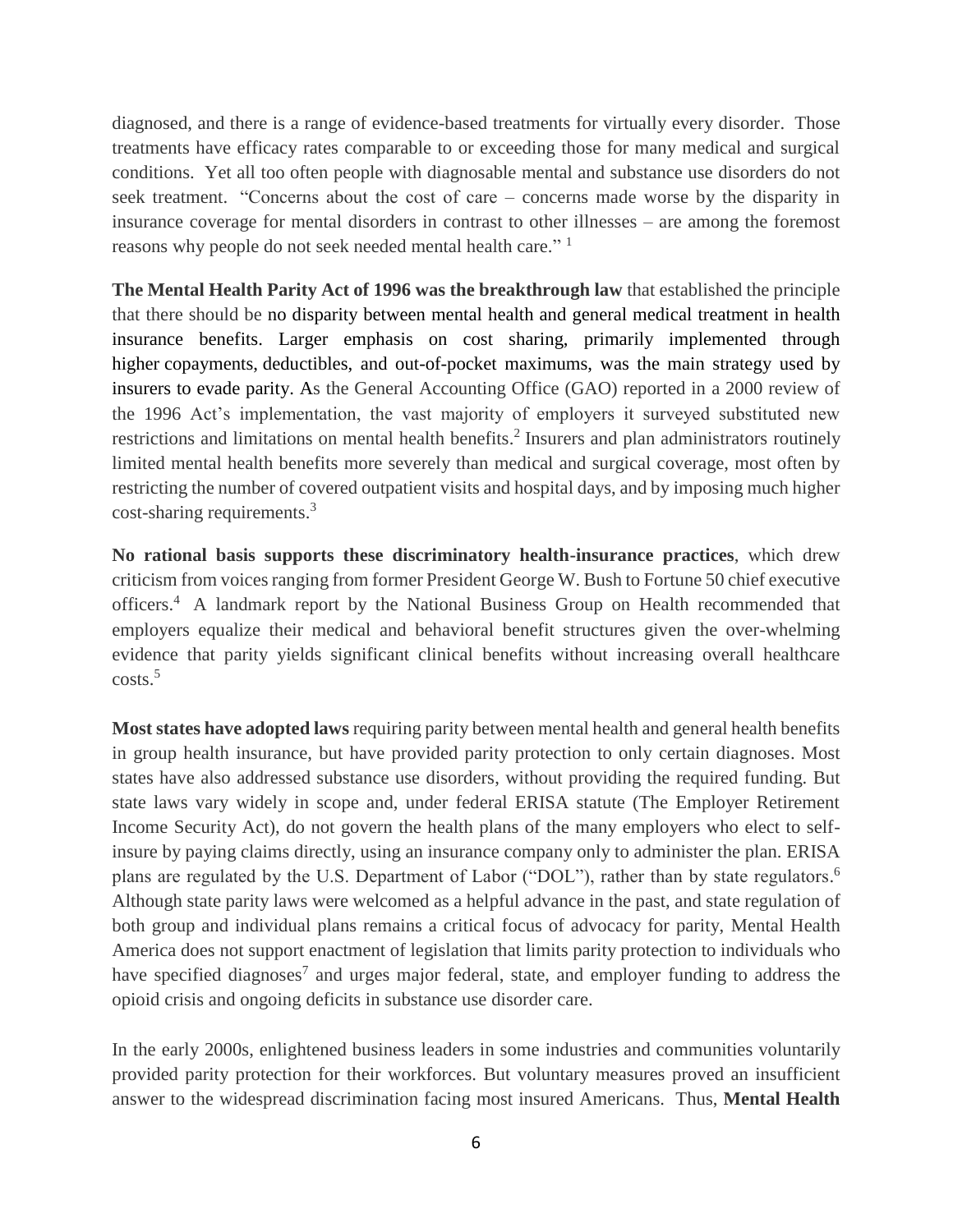# **America and other mental health advocates forged a coalition with business to support improved insurance-parity legislation, which finally culminated in passage of the Mental Health Parity and Addiction Equity Act of 2008 ("MHPAEA"). 8**

Those opposing the 2008 legislation asserted that it would add to the cost of health care. But as the National Business Group on Health observed in its employer's guide to behavioral health services, a number of parity studies have found that equalizing specialty behavioral health and general medical benefits will either not increase total healthcare expenses at all or will increase them by only a very modest amount relative to employers' total healthcare premium.<sup>9</sup> The real cost lies in not treating behavioral health disorders. As the National Business Group noted, the indirect costs associated with mental illness and substance-use disorders – excess turnover, lost productivity, absenteeism and disability – commonly meet or exceed the direct treatment costs, and were estimated to be as high as \$105 billion annually in the United States in 2010.

Although there is no more recent compilation of American data, **a comprehensive 2016 international survey**<sup>10</sup> **found that mental and substance use disorders constituted 10.4% of the global burden of disease and were the leading cause of years lived with disability among all disease groups.** These consequences were found not to be limited to patients and their social environment—they affect the entire social fabric, particularly through economic costs. The study found that: "improved epidemiological and economic methods and models together with more complete epidemiological data during the past twenty years now allow the accumulation of comprehensive and increasingly reliable data that give us a good idea about the magnitude of the economic impact of mental disorders. **Mental disorders therefore account for more economic costs than [all] chronic somatic diseases such as cancer or diabetes**."

Against this background, the current debate concerns the definition of parity under the MHPAEA and its implementing regulation, legislation and enforcement by the states, the uncertain role of the federal government as the executive branch seeks to repeal, limit, or overturn the Affordable Care Act, $^{11}$  with important impacts on parity, the ongoing litigation that will define the enforcement of parity, and changes to the general medical, surgical, mental health and substance use treatment landscape that may result in additional coverage at parity with medical/surgical benefits.<sup>12</sup> This position statement addresses these issues in approximately that order.

# <span id="page-6-0"></span>*What is the Definition of Parity?*

**[THE TEXT OF THE MHPAEA](#page-7-0) [THE MHPAEA REGULATION](#page-7-1) [THE CROSS-WALK ISSUE](#page-9-0) [PARITY ANALYSIS TOOLS](#page-10-0) [SUMMARY](#page-11-0) [PROGRESS IN DEFINING AND COMBATTING INAPPROPRIATE NQTLS](#page-11-1)**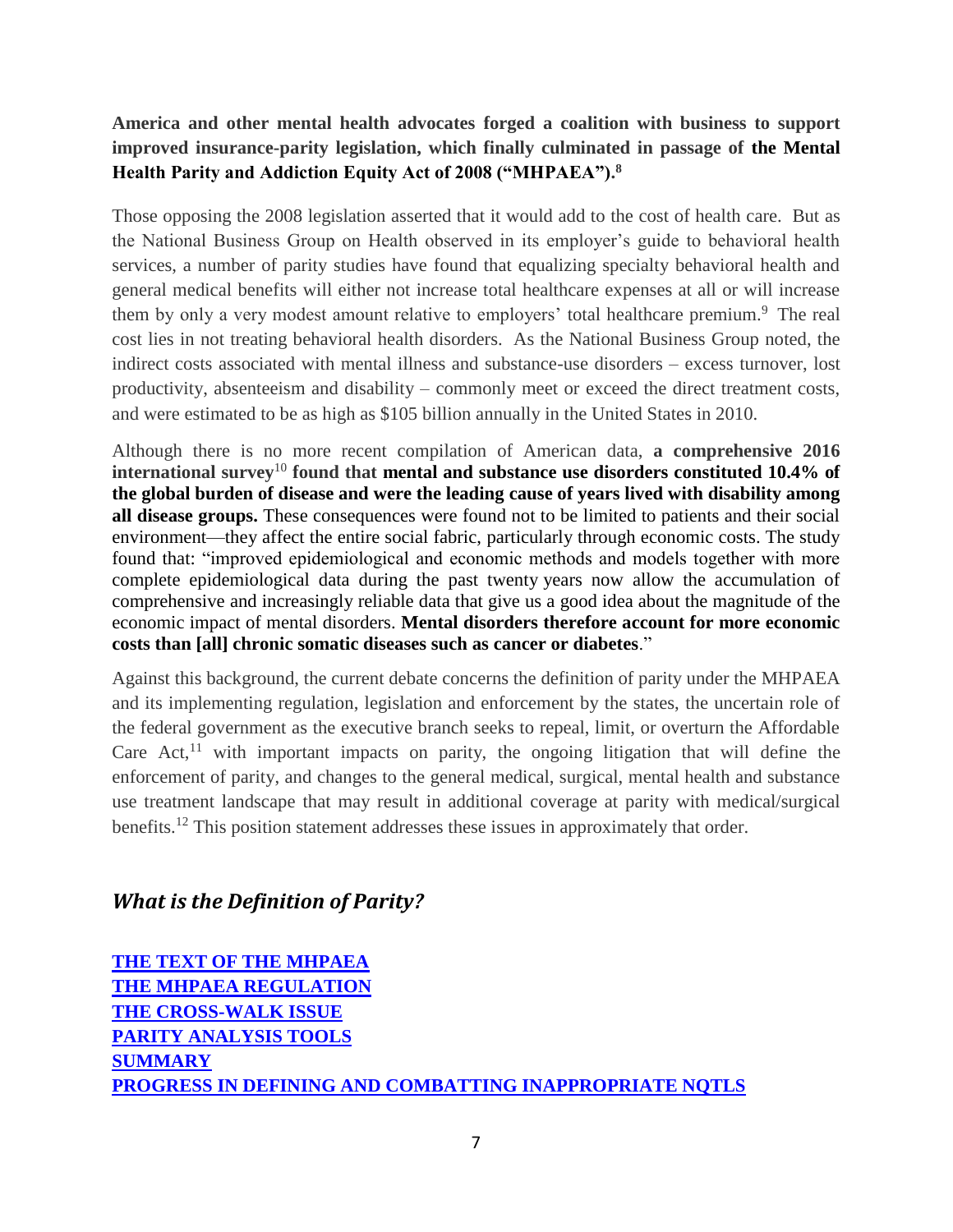# **[APPLICABILITY OF THE MHPAEA](#page-12-0) [ERISA-GOVERNED PLAN PARITY IS HARDER TO ENFORCE](#page-13-1)**

# <span id="page-7-0"></span>THE TEXT OF THE MHPAEA

The text of the MHPAEA, HR 1424 (2008), defines parity as:

- "The **financial requirements** applicable to mental health or substance use disorder benefits **are no more restrictive than the "predominant" financial requirements applied to "substantially all"** medical and surgical benefits covered by the plan (or coverage), and there are no separate cost sharing requirements that are applicable only with respect to mental health or substance use disorder benefits;" and
- The **treatment limitations** applicable to mental health or substance use disorder benefits **are no more restrictive than the "predominant" treatment limitations applied to "substantially all**" medical and surgical benefits covered by the plan (or coverage) and there are no separate treatment limitations that are applicable only with respect to mental health or substance use disorder benefits."

# <span id="page-7-1"></span>THE MHPAEA REGULATION

The MHPAEA Regulation passed by the U.S. Departments of Health and Human Services ("HHS') and Labor ("DOL") ("regulation")<sup>13</sup> defines the quoted terms.<sup>14</sup> However, **the treatment limitations text was altered substantially**. Under the regulation:

- "A group health plan (or health insurance coverage) **may not impose a non-quantitative treatment limitation [hereafter, "NQTL", defined broadly in the regulation – see below]** with respect to mental health or substance use disorder benefits in any classification **unless, under the terms of the plan (or health insurance coverage) as written and in operation, any processes, strategies, evidentiary standards, or other factors used in applying the non-quantitative treatment limitation to mental health or substance use disorder** [hereafter "MH/SUD"] benefits in the classification are **comparable** to, and are **applied no more stringently** than, the processes, strategies, evidentiary standards, or other factors used in applying the limitation with respect to medical/surgical benefits in the classification." (emphasis added)<sup>15</sup>
- The six regulatory treatment "classifications" are very broad: inpatient/in-network, inpatient/out-of-network, outpatient/in-network, outpatient/out-of-network, emergency department, and prescription drugs.<sup>16</sup>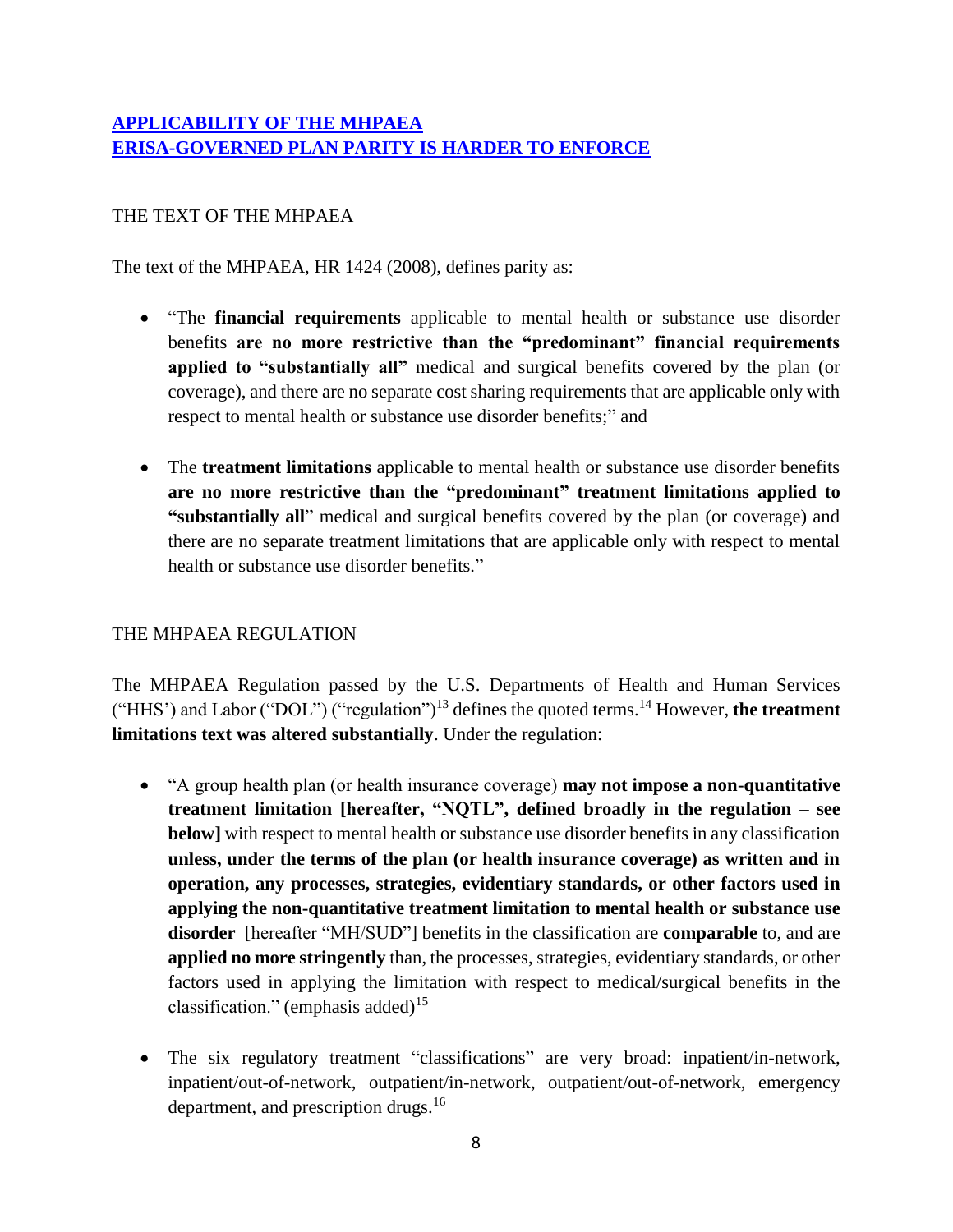- **Quantitative treatment imitations and related financial requirements** are straightforward. For e.g.:
	- Number of days of authorized inpatient or residential care;
	- Copayment amounts;
	- Coinsurance amounts;
	- Out-of-network coverage amounts;
	- Ratio of size of networks to persons in need of services, by specialty;
	- Travel distances;
	- Waiting times for providers and beds;

These obvious distinctions were easily discovered and remedied. Gone are restrictive numerical impositions like outpatient visit limits, inpatient day limits, high coinsurance rates, and paltry annual and lifetime dollar limits.

- **Non-quantitative Treatment Limitations (NQTLs)** can be much more difficult to define and compare. These managed care practices are often designed and applied to mental health and substance use disorder treatment in ways that are far more stringent than the application of these same practices to general medical care. The regulation contains an illustrative, non-exhaustive list of NQTLs, which includes:
	- Medical management standards limiting or excluding benefits based on medical necessity or medical appropriateness, or based on whether the treatment is experimental or investigative (including standards for concurrent review);
	- Formulary design for prescription drugs;
	- Network tier design;
	- Standards for provider admission to participate in a network, including reimbursement rates;
	- Plan methods for determining usual, customary, and reasonable charges;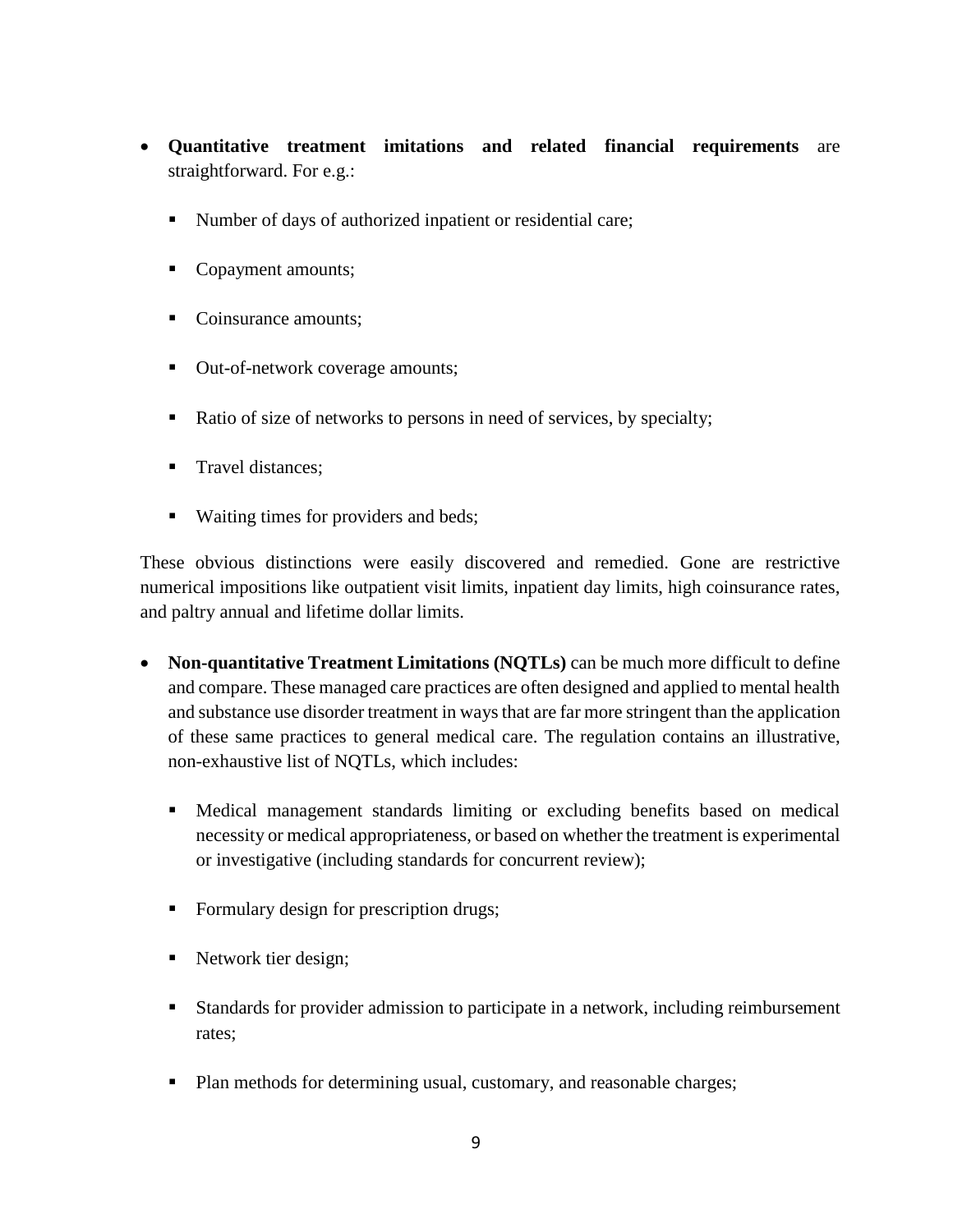- Fail-first policies and step therapy protocols;
- Exclusions based on failure to complete a course of treatment; and
- Restrictions based on geographic location, facility type, provider specialty, and other criteria that limit the scope or duration of benefits for services provided under the plan or coverage;
- **For example:** An inflexible fail-first requirement, that a person receiving treatment must show that outpatient services are not meeting the person's needs before meriting transfer to an inpatient or residential facility, violates parity, since it doesn't match the inpatient-to-outpatient track of surgical rehabilitation and other medical treatments such as stroke or overdose. However, trying community-based treatment first for mental health patients has therapeutic as well as financial benefits and may be medically sound and in the best interest of a particular person receiving treatment. Thus, without justification, a strict fail-first requirement would violate parity, but for justifiable medical reasons, referral to a lower level of care would not. A wellconsidered medical opinion, grounded in an evidence-based and published standard, should trump the insurance company's blanket policy or the insurance company's internal decision-making process.
- The regulation does not define the critical term "comparable." The Webster's definition is: (1) **Capable of or suitable for [comparison](https://www.merriam-webster.com/dictionary/comparison)**. The situations are not at all *comparable*. (2) **[Similar](https://www.merriam-webster.com/dictionary/similar)**, [like](https://www.merriam-webster.com/dictionary/like) fabrics of *comparable* quality. The two houses are *comparable* in size. Synonyms listed by Webster's include alike, analogous, corresponding, like, parallel, and resembling. **In the absence of regulatory guidance, both definitions can and should be applied to the required comparison of medical/surgical and MH/SUD NQTLs. Thus, an MH/SUD NQTL cannot be applied if it cannot be compared and found substantially similar to some medical/surgical treatment NQTL.**

# <span id="page-9-0"></span>THE CROSS-WALK ISSUE

• **The final regulation commentary was quite restrictive in counselling against the comparison of particular medical/surgical and MH/SUD treatments**: "[Some] commenters suggested that specific mental health or substance use disorder benefits be cross-walked or paired with specific medical/surgical benefits (e.g., physical rehabilitation with substance use disorder rehabilitation) for purposes of the parity analysis . . . Crosswalking or pairing specific mental health or substance use disorder benefits with specific medical/surgical benefits is a static approach that the Departments do not believe is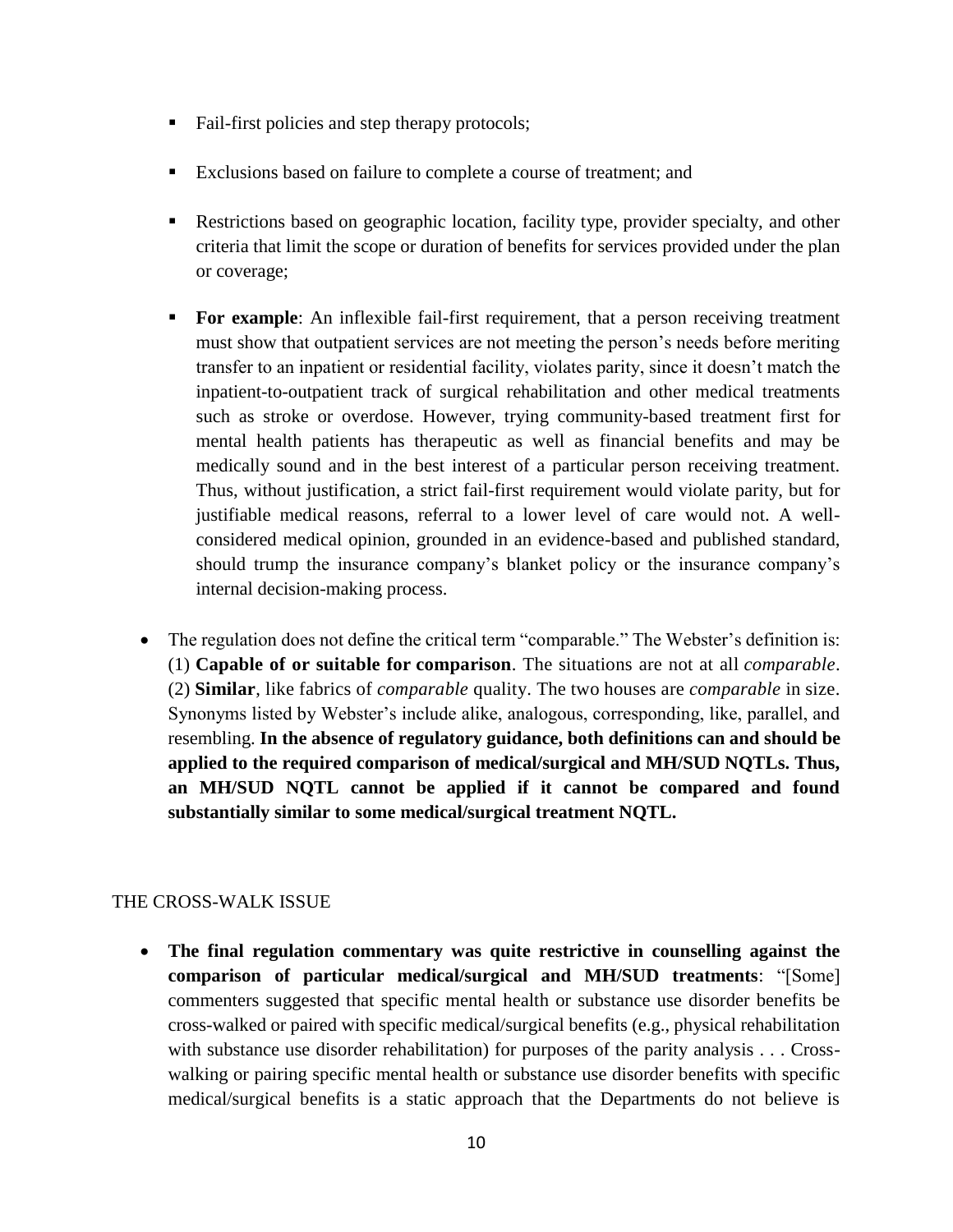feasible, given the difficulty in determining 'equivalency' between specific medical/surgical benefits and specific mental health and substance use disorder benefits and because of the differences in the types of benefits that may be offered by any particular  $plan.^{"17}$ 

## <span id="page-10-0"></span>PARITY ANALYSIS TOOLS

- **To the contrary, the ClearHealth Quality Institute ("CHQI") analysis<sup>18</sup> openly embraces cross-walking analysis.** As reflected in the CHQI Parity Standards, the current thinking is to crosswalk using three buckets: 1) MH; 2) SUD; and 3) medical/surgical. CHQI recommends that Buckets 1 and 2 be compared to bucket 3, classification by classification. Unfortunately, health plans have not been properly running this comparability analysis**. CHQI has recently developed an Online Parity Tool which provides a proactive and effective solution.<sup>19</sup>**
- **The regulation's adoption of the "comparability" test for NQTLs invites just such a comparison**, and the case law supports it. For example in the leading Ninth Circuit decision in the *Harlick* case (decided under the California parity law), the Court compared inpatient/in-network medical/surgical treatment for life-threatening conditions in general to inpatient/in-network care for MH/SUD conditions like severe eating disorders that can be life-threatening. Such conditions require inpatient care just as a life-threatening medical/surgical condition would require inpatient care. The only difference is that the care may be in a residential treatment center rather than a hospital or a skilled nursing facility. **See discussion of the** *Harlick* **case, below under "Litigation."**
- **Several additional tools exist that can help promote parity compliance** including the [U.S. DOL Self-Compliance Tool,](https://www.dol.gov/sites/default/files/ebsa/about-ebsa/our-activities/resource-center/publications/compliance-assistance-guide-appendix-a-mhpaea.pdf) and the [CMS Parity Compliance Toolkit for](https://www.medicaid.gov/medicaid/benefits/downloads/bhs/parity-toolkit.pdf)  [Medicaid/CHIAP.](https://www.medicaid.gov/medicaid/benefits/downloads/bhs/parity-toolkit.pdf) CHQI is beta testing the only [MH/SUD Parity Accreditation Program](https://www.chqi.com/programs-and-services/parity-accreditation/) in the marketplace.
- In addition, to avoid defaulting to multiple court decisions in individual cases and resulting lack of uniformity in MHPAEA application, HHS has published a steady stream of FAQs.
- **MHA particularly recommends the illustrative approach of The Kennedy Forum, the Amerian Psychiatric Association, and the Parity Implemetation Coalition (of which MHA** is a member), which have developed the KF/APA/PIC six steps,<sup>20</sup> that give an extensive list of NQTLs, evidentiary standards, and comparative analyses to consider. Because of their importance in compatting NQTLs that inhibit access to MH/SUD care and treatment, the Six Steps titles and the two most important analyses are excerpted in this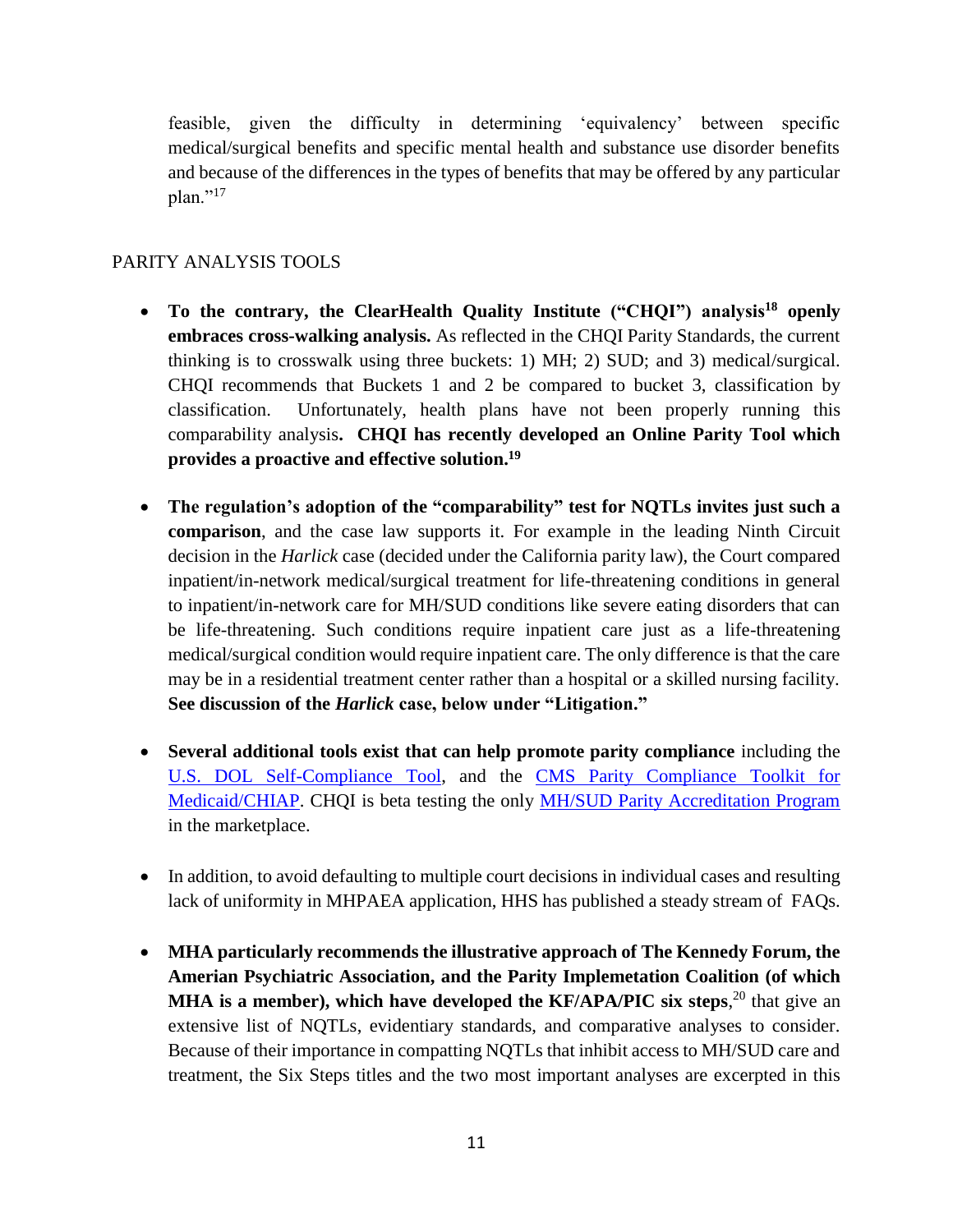endnote.<sup>21</sup> The endnote stresses the role of nationwide evidence-based treatment standards in parity analysis.

• **Of course, courts will continue to backfill gaps**, as will be further elaborated in the discussion of the recently-decided and still pending *Wit* case under "Litigation," below, and in Appendix I. The Wit case expanded upon the ClearHealth standard and tool by introducing a comparison based on comparability of adherence to professional quality standards. **The Wit decision is exciting, in that it requires adherence to national, evidence-based guilelines in making coverage decisions.** It is important to note that the *Wit* case, while mentioning the MHPAEA twice, and suggesting a boadening of the concept of "comparibility," was not grounded in the MHPAEA.

### <span id="page-11-0"></span>SUMMARY

To summarize, by translating the regulation to an individual seeking (for e.g.) inpatient/in-network care for an MH/SUD condition, any NQTL which the insurer may raise as a treatment limitation, as written and in operation, and any "processes, strategies, evidentiary standards, or other factors used" in applying such NQTL to such MH/SUD benefit to him/her (1) must be "comparable to" the "processes, strategies, evidentiary standards, and other factors used" in applying the NQTL to a person seeking inpatient/in-network care for a medical/surgical condition and (2) "may not be applied more stringently" than the "processes, strategies, evidentiary standards, or other factors used" in applying the NQTL to a person seeking inpatient/in-network care for a medical/surgical condition. The advocacy challenge is to define those terms to an individual case, and it is the principal purpose of this position statement to explain the advances that parity advocates have achieved in doing so.

#### <span id="page-11-1"></span>PROGRESS IN DEFINING AND COMBATTING INAPPROPRIATE NQTLS

Non-quantitative limitations vary substantially by carrier and over time and are often unwritten or difficult to determine, as applied. Carriers have a compelling business incentive to avoid developing robust medical necessity criteria and to avoid publicizing the weak criteria that they have been using. However, **progress is being made, particularly in the development of the ClearHealth Quality Institute standards and tool and the KF/APA/PIC Six Steps criteria, described above.** As implementation of the MHPAEA and the ACA proceed, ParityTrack's analysis of state enforcement through legislation, consent decrees, and over 50 individual appeals has kept a comprehensive data base that can be used to fight insurer limitations on coverage of MH/SUD conditions. <sup>22</sup> A growing number of states are doing **parity market conduct exams**, though the methodology that they use is not consistent from one state to the next. The NAIC is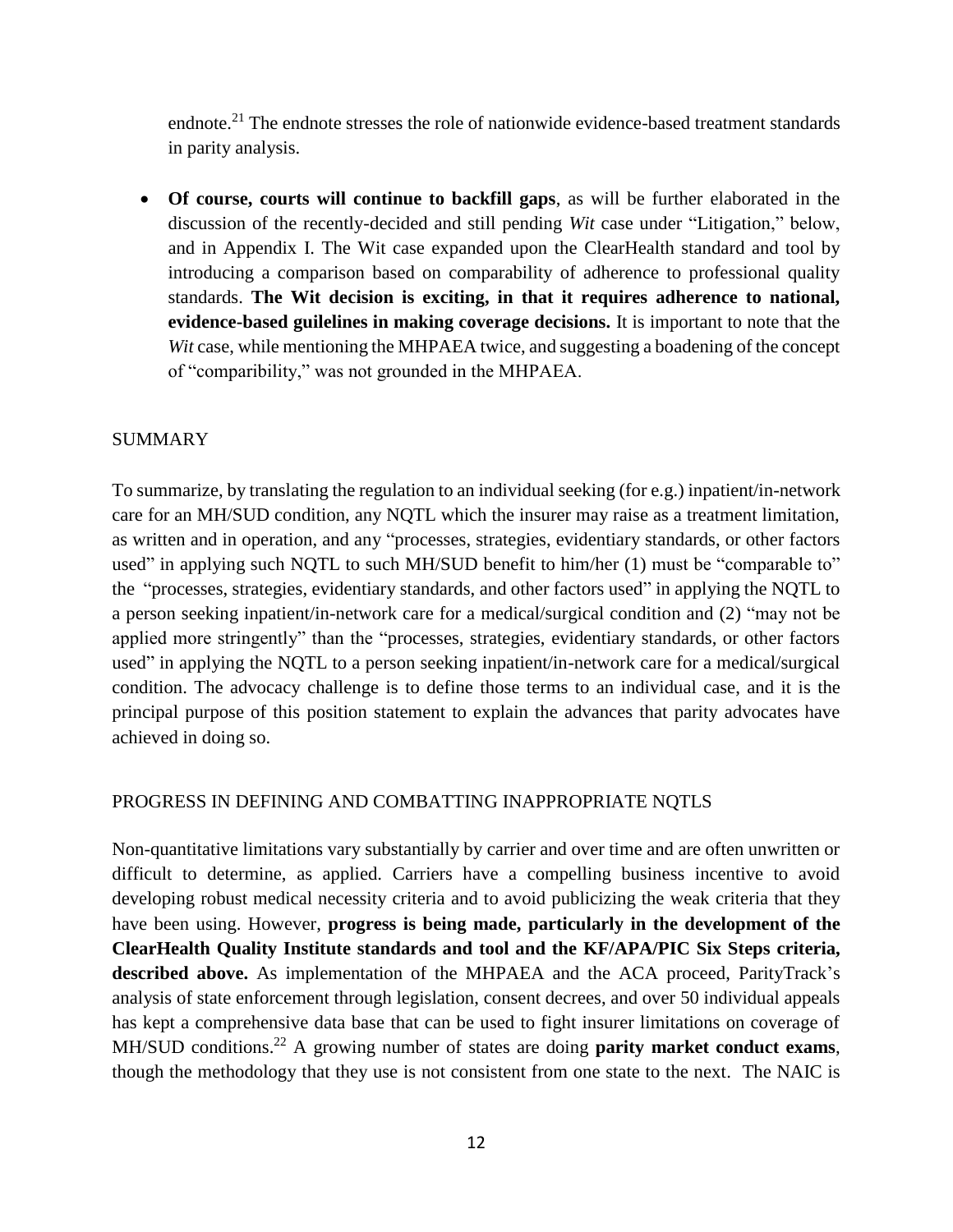developing a model parity market conduct exam that should make such exams more uniform, though early drafts have been heavily criticized.

## <span id="page-12-0"></span>APPLICABILITY OF THE MHPAEA

The MHPAEA does not apply to Medicare or to the VA or to the Medicaid Fee-For-Service program, However, coverage of some plans is achieved only by the ACA or by regulation or executive order, and non-grandfathered ERISA-governed plans are subject to a separate part of the MHPAEA, governed by the Department of Labor, and by regulations consistent with the regulation, issued by the DOL The following chart is illustrative of the regulatory maze [amend and use URL when complete]:

# MH/SUD Parity Coverage Requirements

Kennedy Forum Internal Draft 4/21/19 Note: Still Confirming Findings

| <b>Insurance Coverage Type?</b>                              | Applies?       | <b>Notes</b>                                                                                                                              |  |  |
|--------------------------------------------------------------|----------------|-------------------------------------------------------------------------------------------------------------------------------------------|--|--|
| <b>Commercial Insurance (State Regulated)</b>                |                |                                                                                                                                           |  |  |
| Commercial Large Group Policies:                             | Yes            | Pursuant to MHPAEA, Affordable Care Act, and applicable state law                                                                         |  |  |
| (e.g., plans with more than 50                               |                |                                                                                                                                           |  |  |
| insured employees)                                           |                |                                                                                                                                           |  |  |
| Commercial Small Group Policies:                             | Yes            | Technically MHPAEA does not apply directly to small group health                                                                          |  |  |
| Non-Grandfathered (e.g., less than                           |                | plans, although its requirements are applied indirectly to non-<br>grandfathered small group plans in connection with the Affordable      |  |  |
| 51 employees)                                                |                | Care Act's essential health benefit (EHB) requirements.                                                                                   |  |  |
| Commercial Small Group Policies:                             | N <sub>0</sub> | See comment above                                                                                                                         |  |  |
| Grandfathered (e.g., less than 51)                           |                |                                                                                                                                           |  |  |
| employees)                                                   |                |                                                                                                                                           |  |  |
| Commercial<br>Individual/Nongroup                            | Yes            | Non-grandfathered plans are plans that came into existence after the<br>March 23, 2010 passage of the Affordable Care Act.                |  |  |
| Policies: Non-Grandfathered                                  | No             | See comment above                                                                                                                         |  |  |
| Individual/Nongroup<br>Commercial<br>Policies: Grandfathered |                |                                                                                                                                           |  |  |
| Self-Funded Health Plans (U.S. DOL Regulated)                |                |                                                                                                                                           |  |  |
|                                                              |                | Group health plans that pay for coverage directly, without purchasing                                                                     |  |  |
| Employer Self-Funded                                         | Yes            | health insurance from an issuer, are called self-funded group health                                                                      |  |  |
|                                                              |                | plans.                                                                                                                                    |  |  |
|                                                              |                | Most multiemployer defined benefit plans are governed by a joint<br>board of trustees (Trustees) with equal representation from labor and |  |  |
|                                                              |                | management that is responsible for the operation and administration                                                                       |  |  |
|                                                              |                | of the plan. The Trustees often hire a third party administrator (TPA)                                                                    |  |  |
| Union/Taft Hartley Plans                                     | Most cases     | to carry out the functions of the plan. As a result, both the Trustees                                                                    |  |  |
|                                                              |                | and the TPA share fiduciary responsibility under the Employee<br>Retirement Income Security Act of 1974 (ERISA) and the Mental            |  |  |
|                                                              |                | Health Parity and Addiction Equity Act of 2008 (Federal Parity Law).                                                                      |  |  |
|                                                              |                |                                                                                                                                           |  |  |
| <b>Medicare (CMS Regulated)</b>                              |                |                                                                                                                                           |  |  |
| <b>Medicare FFS</b>                                          | N <sub>0</sub> |                                                                                                                                           |  |  |
| Medicare Advantage                                           | N <sub>o</sub> |                                                                                                                                           |  |  |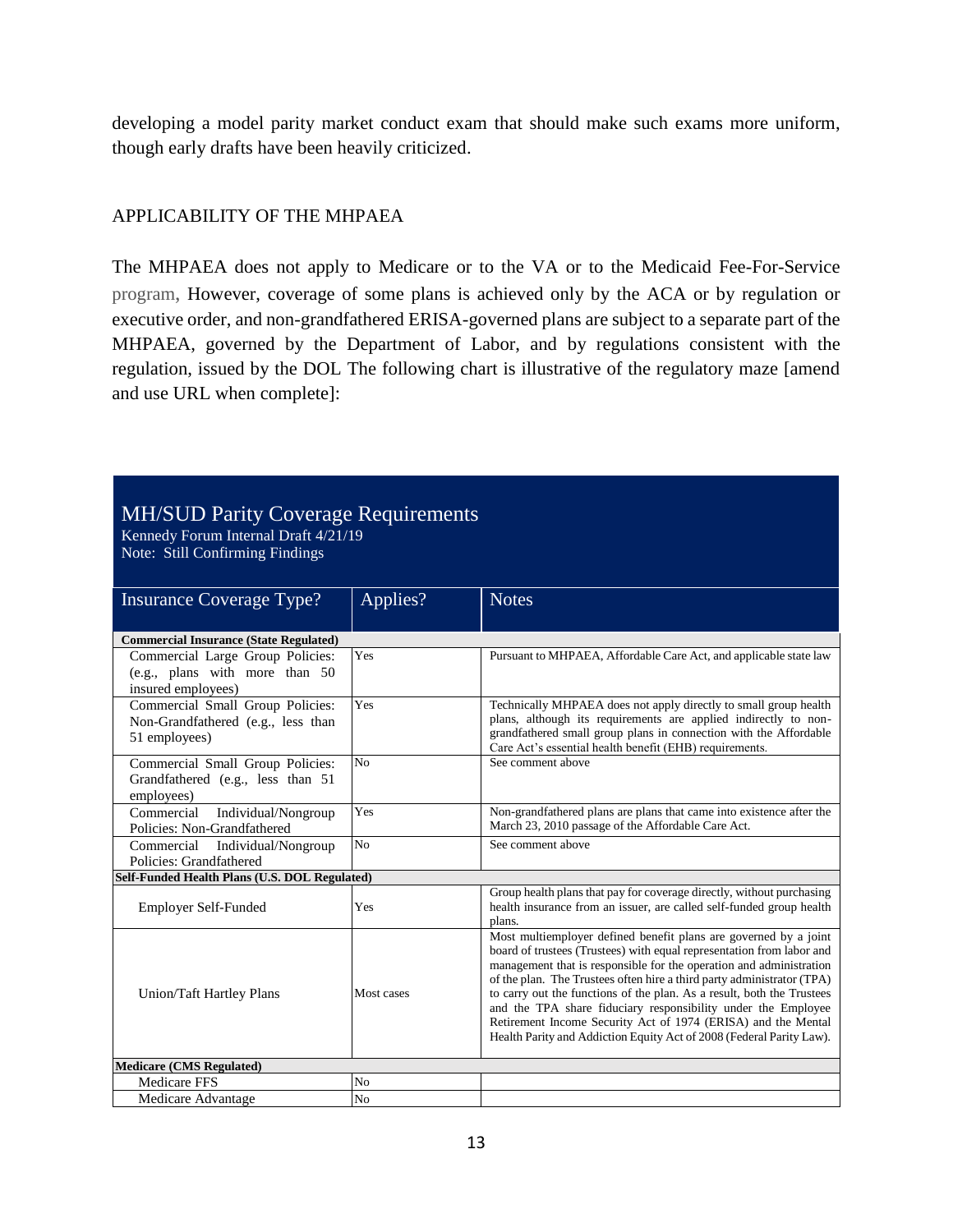| Medicare Special Needs                                           | Yes            |                                                                                                                                                                                                                                                                                                                                                                                                                        |
|------------------------------------------------------------------|----------------|------------------------------------------------------------------------------------------------------------------------------------------------------------------------------------------------------------------------------------------------------------------------------------------------------------------------------------------------------------------------------------------------------------------------|
|                                                                  |                |                                                                                                                                                                                                                                                                                                                                                                                                                        |
| <b>Medicaid (CMS and State Regulated)</b>                        |                |                                                                                                                                                                                                                                                                                                                                                                                                                        |
| Medicaid managed care plans                                      | Yes            | MHPAEA is incorporated by legislative reference into Medicaid, but<br>only for certain forms of Medicaid coverage such as Medicaid<br>managed care.                                                                                                                                                                                                                                                                    |
| Children's<br>Health<br>Insurance<br>Program plans               | Yes            | Same as above for CHIP.                                                                                                                                                                                                                                                                                                                                                                                                |
| Medicaid<br>Alternative<br>Benefit<br>plans (Medicaid expansion) | Yes            | MHPAEA also applies to Medicaid benchmark (a.k.a. alternative<br>benefit plans) that will be offered by states that opt to extend<br>Medicaid coverage to the low-income childless adult population as<br>authorized by the PPACA                                                                                                                                                                                      |
| Other                                                            |                |                                                                                                                                                                                                                                                                                                                                                                                                                        |
| Plans offered through the health<br>insurance exchanges          | Yes            | Pursuant to the Affordable Care Act                                                                                                                                                                                                                                                                                                                                                                                    |
| Federal Employees Health Benefits<br>Plans (FEHBP)               | Yes            | While the MHPAEA statute does not apply to Federal Employees<br>Health Benefits Program (FEHPB), the Office of Personnel<br>Management has issued carrier letters directing such plans to comply<br>with MHPAEA.                                                                                                                                                                                                       |
| TRICARE/DOD plans                                                | Yes            | Fall 2016 DOD modifies the TRICARE regulations to reduce<br>administrative barriers to access to MH/SUD coverage for TRICARE<br>beneficiaries                                                                                                                                                                                                                                                                          |
| <b>Veterans Administration</b>                                   | N <sub>o</sub> |                                                                                                                                                                                                                                                                                                                                                                                                                        |
| <b>Student Health Plans</b>                                      | Maybe          | The federal parity laws does not apply to student health plans for<br>students operated by colleges or university. However, other student<br>health plans might be covered. (need to check)                                                                                                                                                                                                                            |
| State or Local Employee Plan                                     | Maybe          | State law would need to require coverage                                                                                                                                                                                                                                                                                                                                                                               |
| Church plans                                                     | Maybe          | Because of their ERISA exemption, church plans are not affected by<br>the MHPAEA's ERISA requirements. However, to the extent that an<br>ERISA-exempt church purchases a product through a state health<br>insurance exchange, or a state-regulated group insurance product<br>governed by the PHS Act, the product would be subject to parity<br>requirements, unless the church is otherwise exempt under state law. |
|                                                                  |                |                                                                                                                                                                                                                                                                                                                                                                                                                        |

# <span id="page-13-1"></span>ERISA-GOVERNED PLANS

ERISA-GOVERNED PLAN PARITY IS HARDER TO ENFORCE. **ERISA-governed plans are reviewed under a deferential "arbitrary and capricious" standard that makes it more difficult to enforce the MHPAEA. <sup>23</sup>** All other MHPAEA-covered plans are subject to the usual civil law "preponderance of the evidence" standard. **No federal plans, ERISA-governed plans or union plans are subject to state parity laws or regulation.** 

# <span id="page-13-0"></span>*Regulation*

**[SCOPE OF SERVICE](#page-14-0) [FOCUS ON NQTLS](#page-15-0) [MHA CONCERN: REFORM OF MH/SUD TREATMENT](#page-15-1) [MHA CONCERN: REFORM IMPLEMENTATION OF MEDICAL NECESSITY](#page-16-0)  [CRITERIA](#page-16-0)**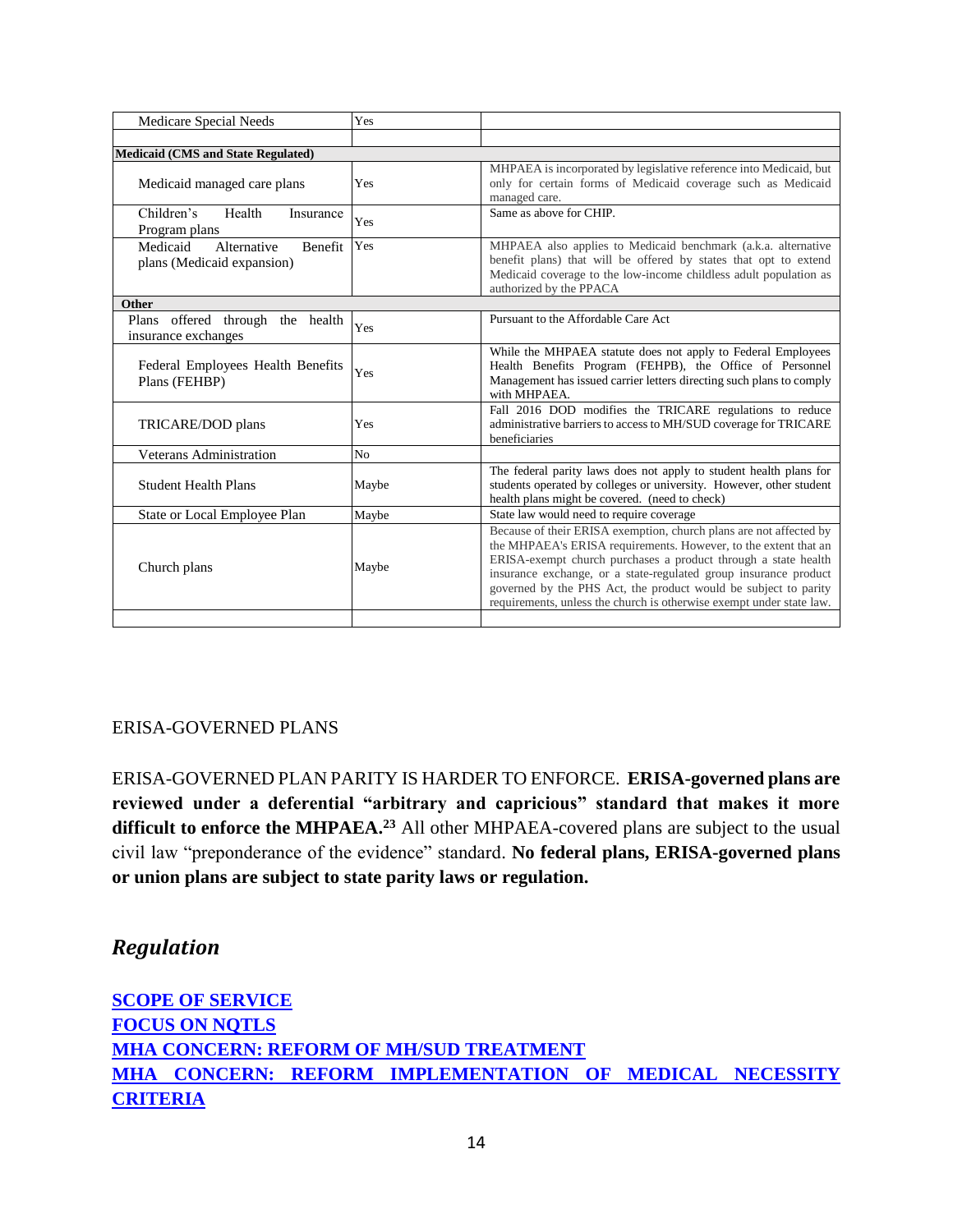# **[MHA CONCERN: AVOIDING EXPANSION OF CARE IN MORE RESTRICTIVE](#page-16-1)  [SETTING](#page-16-1)**

## <span id="page-14-0"></span>SCOPE OF SERVICE

- The regulation clarified that enumeration of benefit classifications in the MHPAEA does not exclude coverage of intermediate levels of care (e.g., intensive outpatient treatment, partial hospitalization, and residential treatment). The regulation concedes that the six enumerated benefit types are broad categories, and within those categories, sub-categories and the intermediate services required must be covered in a comprehensive manner at parity with medical/surgical benefits. The remainder of this section of this position statement addresses additional regulatory refinements in the analysis of NQTLs.
- The regulation **rejected** the proposed exemption that plans could apply more stringent limits to MH/SUD treatment if a "**recognized clinically appropriate standard of care**" justified the difference.
- The regulation clarified that **unreasonably restricting geographic location, facility type, or provider specialty are limitations in scope of service and constitute an NQTL**, subject to parity.
- The regulation clarified that **provider reimbursement rates are NQTLs**, subject to parity. Plans can take into account various factors - service type, geographic market, supply of providers, licensure, etc. - when determining reimbursement, but the determining factors must be equivalent for medical/surgical and mental health and substance use services.
- Under the regulation, **multiple provider network tiers are permitted**, but tiered networks may not impose greater restrictions for mental health and substance use than for medical/surgical treatment.
- Similarly, under the regulation, **multi-tiered prescription drug programs are allowable** but must be equivalent for mental health and substance use medications and medical/surgical medications.
- **Deductibles:** Under the regulation, MH/SUD benefits and medical/surgical benefits have combined deductibles and combined financial restrictions and quantitative treatment limitations.
- **MH/SUD Treatment as a Non-Specialty:** Under the regulation, MH/SUD benefits are not a specialty, and are administered in parity with the medical/surgical non-specialty benefits offered by an insurance plan.
- **The ACA Mandates That Essential Medical Services Include Rehabilitation.** Evidence-based care for "severe and persistent mental illnesses" may require prolonged "treatment that consists of pharmacotherapy, supportive counseling and often rehabilitation services."<sup>24</sup> The same is true of substance use disorder services.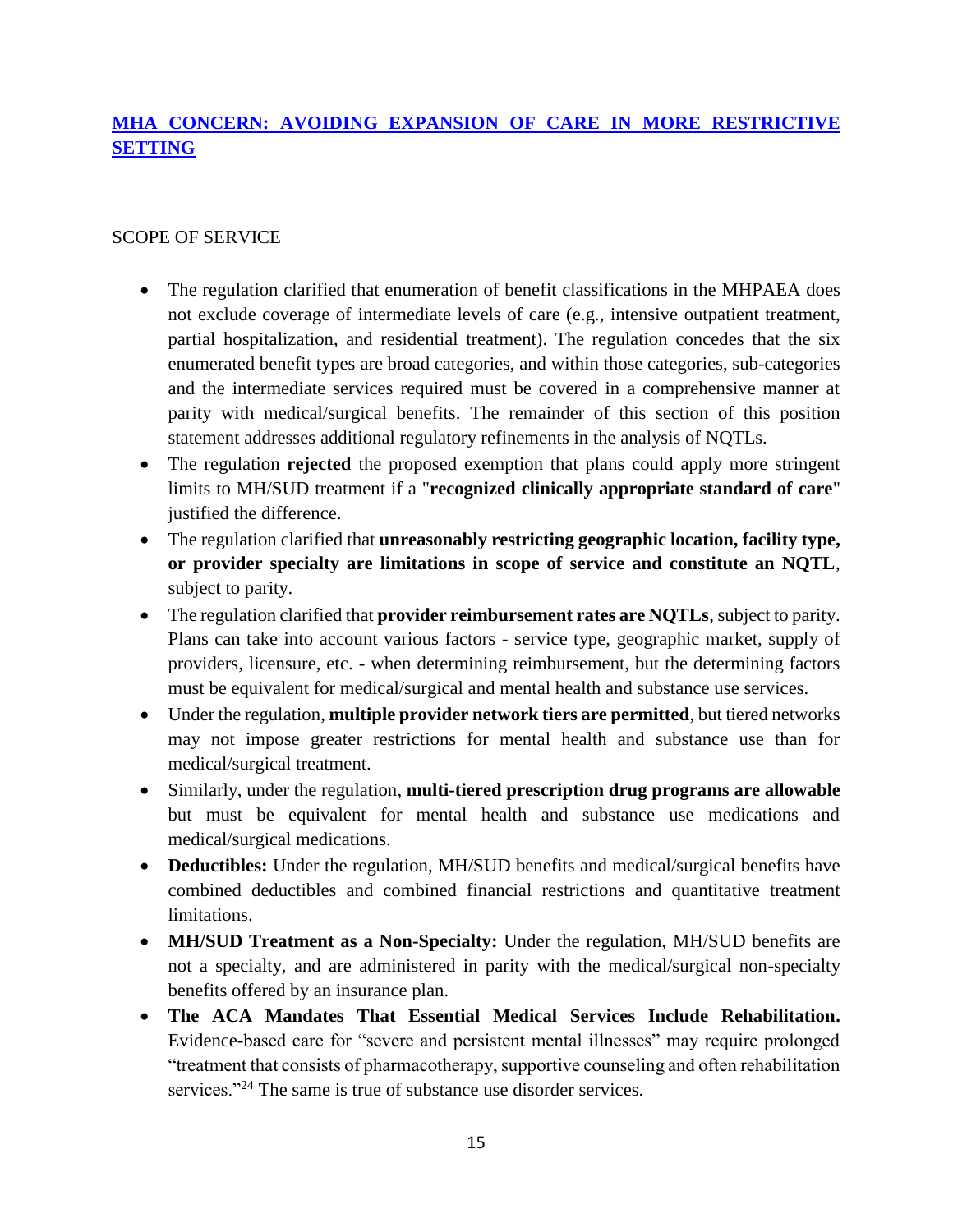• **Residential Care for Eating Disorders**: Studies thus far support the affordability of parity, and business support was and is premised on them.<sup>25</sup> But to the extent that parity drives residential treatment rather than outpatient, community-based care, parity may entail an unanticipated cost. The first court tests of parity laws have come in cases challenging denial of coverage for expensive residential care, and this line of cases risks the consensus that has carried the parity movement forward, as well as the 30-year old movement toward reducing in-patient care.

#### <span id="page-15-0"></span>FOCUS ON NQTLS

A 2017 Milliman report demonstrated that despite the implementation of the MHPAEA, reimbursement rates for mental health and substance use disorder treatment providers, through private insurance plans, remain far lower than reimbursement rates for other medical providers, relative to Medicare rates.<sup>26</sup> The focus of the report was on the NQTLs that continue to impede access to treatment.<sup>27</sup> To the same effect, in 2013, HHS issued a report authored by Eric Goplerud of the University of Chicago, entitled "Consistency of Large Employer and Group Health Plan Benefits with Requirements of The Paul Wellstone and Pete Domenici Mental Health Parity and Addiction Equity Act of 2008,"<sup>28</sup> critiquing the early implementation of the ACA and the MHPAEAA. The report found that most insurers had brought their plans into compliance with the quantitative and financial parity requirements of the MHPAEA and the regulation. However, the report pointed to continuing inequities in NQTLs. In fact, while settlements have often focused on quantitative treatment limitations and financial disparities, the reported litigation has dealt mainly with NQTL compliance. See "Litigation," below.

#### <span id="page-15-1"></span>MHA CONCERN: REFORM OF MH/SUD TREATMENT.

Drugs have become the dominant treatment for MH/SUD conditions, despite improvements in more specialized care that may better meet the needs of MH/SUD patients. Access to specialty mental healthcare services is constrained due to benefit design with substantial NQTLs -- higher co-pays, visit limits, and management of utilization. These additional financial limitations are not applied to psychotropic drug benefits or to many behavioral health interventions delivered in the general healthcare setting. This has created a perverse incentive for patients to (1) access mental healthcare from general healthcare providers (where there are no visit limitations and co-pays are significantly lower) and to (2) rely on psychotropic medication as an exclusive method of treatment. Thus, enforcement of NQTL parity is essential to reform of the MH/SUD system of care.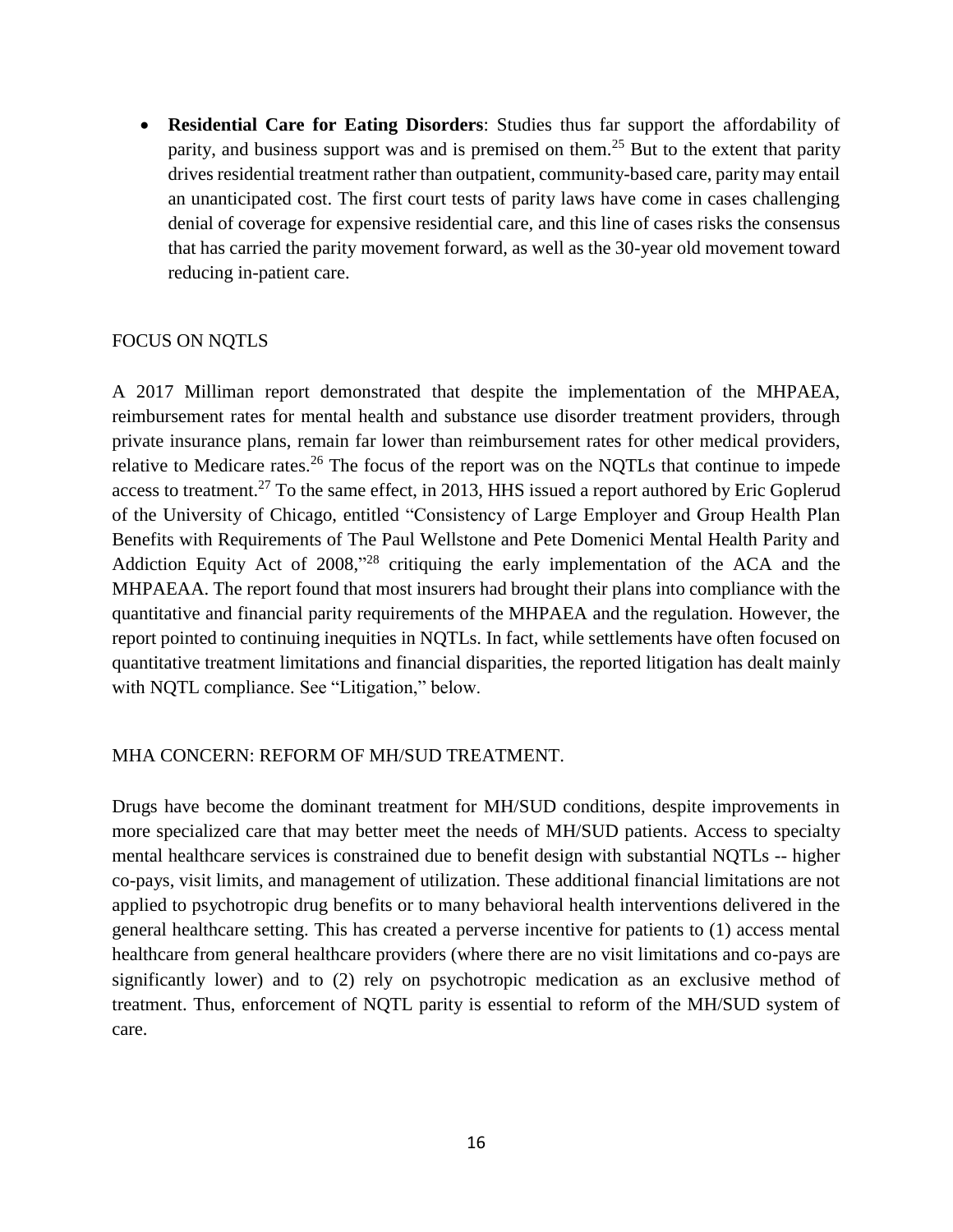### <span id="page-16-1"></span>MHA CONCERN: AVOIDING EXPANSION OF CARE IN MORE RESTRICTIVE SETTINGS**.**

MHA and its affiliates and the MH/SUD advocacy community will need to monitor the regulatory implementation of the MHPAEA and the Affordable Care Act to ensure that expansion of MH/SUD coverage is used to promote access to evidence-based practices that are administered in the least restrictive settings (e.g., crisis services, ACT (assertive community treatment), supportive housing, home-based services, primary care, etc.). Litigation should be monitored as well, and amicus participation should be considered to avoid the unintended consequence of expanding hospital, residential, and traditional in-office services at the expense of less well-documented, more recovery-oriented services in the community. MHA, its affiliates, and other advocates should monitor the implementation and growth of MH/SUD services due to MHPAEA and the ACA to ensure that people in recovery have benefits that allow them to access clinically appropriate treatment in their communities in the least restrictive clinically appropriate settings. See discussion of the *Harlick* case under "Litigation," below.

#### <span id="page-16-0"></span>MHA CONCERN: REFORM IMPLEMENTATION OF MEDICAL NECESSITY CRITERIA.

The MHPAEA and the regulation require plans to release medical necessity criteria for MH/SUD treatment and mandate that if coverage of a service has been denied, the plan must release the reason for the denial. However, medical necessity criteria for both MH/SUD benefits and medical/surgical benefits remain vague and in some cases are still treated as guidelines and as proprietary information. Thus, it is difficult to determine if medical necessity criteria are being applied more stringently for MH/SUD treatment. **A 2015 NAMI poll showed that people seeking mental health treatment are twice as likely to be denied mental health care (29 percent) based on "medical necessity" than other medical care (14 percent)**. 2930

The regulation partially addresses this issue by requiring plans to provide documentation regarding processes, strategies, evidentiary standards, and any other factors used to determine medical necessity for both medical/surgical and MH/SUD benefits. But MHA continues to be concerned with the ability of people in treatment to obtain truly comparable medical necessity criteria for medical/surgical and MH/SUD benefits and to be able to understand their application in order to determine if an NQTL was imposed "more stringently" for MH/SUD than for "comparable" medical/surgical treatments. MHA National, MHA affiliates, and other stakeholders should watch this issue carefully, educate people seeking treatment about their rights to disclosure of medical necessity criteria and their application, and monitor and report plan practices.

Parity analysis depend on comparing medical necessity decisions.<sup>31</sup> However, what is medically necessary for MH/SUD health care is often less cut and dried than what is medically necessary for general medical/surgical health care. Part of the problem is diagnostic uncertainty and the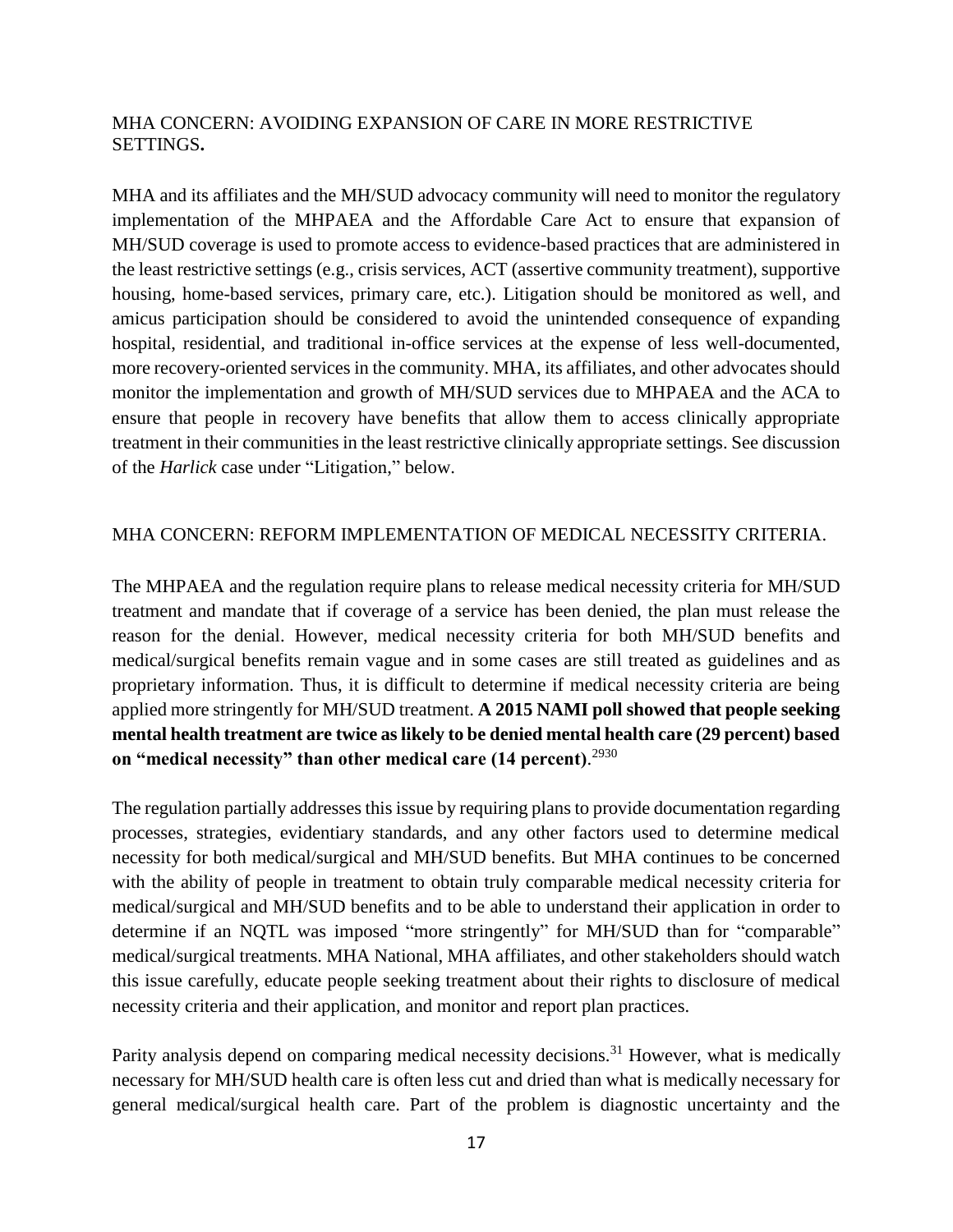difficulty of treating mental illnesses as MH/SUD symptoms shift. Multiple psychiatric diagnoses and other co-existing conditions complicate the determination of medical necessity in treating MH/SUD conditions. Recovery paths vary so much that only clinical observation can be used to guide treatment decisions. Ultimately, behavioral health clinicians should be accorded more respect by insurers, and reviewers should communicate with the treating clinician to reach a wellconsidered decision. See reviewers discussion, below.

Without clear standards, it is difficult to determine medical necessity on an individual level. Current general standards, such as AACAP (The American Academy of Child and Adolescent Psychiatry), ASAM (The American Society for Addiction Medicine) or CASII (The Child and Adolescent Service Intensity Instrument), have not met this need because they are complex, and carrier standards are often more lax and more vague, compromising access and consistency. To the extent that behavioral health standards are separate and distinct from general medical standards, as is usually the case, comparison is difficult.

The *Wit* Court (see discussion under "Litigation" and in Appendix I below) acknowledged that accreditation by organizations such as URAC and NCQA (independent non-governmental healthcare quality validators) does not entail substantive review of medical necessity criteria developed by insurers. Therefore, such accreditation does not guarantee use of medical necessity criteria that are evidence-based and consistent with generally accepted standards for behavioral healthcare or with the terms of insurance policies or parity laws. Current accreditation standards for utilization management functions are outdated and fail to verify the fidelity (including comprehensiveness) of internally and/or externally-developed review criteria. **It is time to move to the next level which are the criteria developed by AACAP, ASAM, CASII, and other specialty groups that are truly evidence-based.**

**At a minimum, for any denial, insurance companies should be required to clearly cite the SPECIFIC criteria used to evaluate medical necessity in that case and detail how the individual person's situation does not meet the cited test. If the standard is set by the carrier, its evidence-based origin must be disclosed and discussed. The regulation seeks but fails to do so because it does not require specific citation to the medical necessity standard at issue. 32**

# <span id="page-17-0"></span>*Litigation*

| <b>HARLICK V. BLUE SHIELD OF CALIFORNIA</b>   |  |
|-----------------------------------------------|--|
| <b>REA V. BLUE SHIELD OF CALIFORNIA</b>       |  |
| JOSEPH F. V. SINCLAIR SERVICES COMPANY        |  |
| <b>PARITYTRACK LITIGATION INVENTORY</b>       |  |
| WIT AND ALEXANDER V. UNITED BEHAVIORAL HEALTH |  |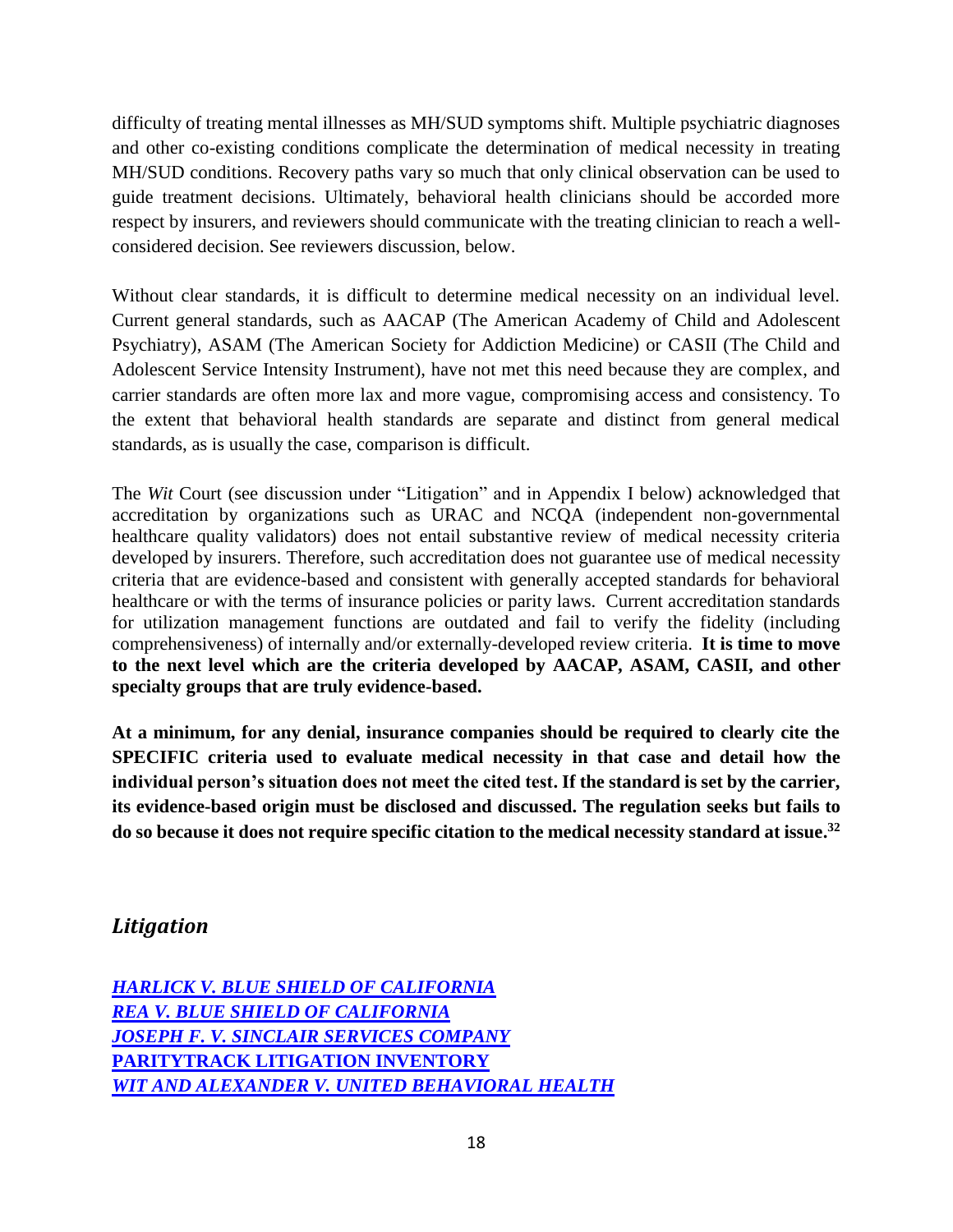### <span id="page-18-0"></span>HARLICK V. BLUE SHIELD OF CALIFORNIA

- **The leading case of** *Harlick v. Blue Shield of California*<sup>33</sup> required reimbursement for residential care for anorexia under California's state mental health parity statute, holding that: "…**we conclude that the [California] Mental Health Parity Act mandates that a plan within the scope of the Act provide all 'medically necessary treatment' for 'severe mental illnesses,' and that Harlick's residential care … was medically necessary.**" CNN summarized the decision in detail.<sup>34</sup> The decision is controversial because it cross-walks between particular behavioral and general health treatments.
	- The *Harlick* Court ruled that: "Some medically necessary treatments for severe mental illness have no analog in treatments for physical illnesses. For example, it makes no sense in a case such as Harlick's to pay for 100 days in a skilled nursing facility, which the Court found to meet the medical necessity test — but which cannot effectively treat her anorexia nervosa — and not to pay for time in a residential treatment facility that specializes in treating eating disorders."35
	- The *Harlick* case illustrates the principle that **when closely analogous treatments exist, it is discriminatory and a clear violation of parity not to treat them analogously**. The statistical nightmare required to prove that MH/SUD NQTLs are not comparable to or more stringent than the vast universe of general medical/surgical treatment NQTLs quickly yields to the common-sense appeal of comparing treatment approved for analogous chronic and incurable general health conditions (like diabetes any many cancers and neurological conditions) with the ongoing treatment access required to avert disaster for people with MH/SUD disorders.
	- This discussion must be qualified by the aversion of many advocates to using residential care for MH/SUD conditions. Many fear that the MHPAEA can be used to return MH/SUD treatment to the era of the asylums. Reporting on the decision, the New York Times concluded that "The insurers consider residential treatments not only costly — sometimes reaching more than \$1,000 a day — but unproven and more akin to education than to medicine. Even some doctors who treat eating disorders concede there are few studies proving that residential care is effective, although they believe it has value."<sup>36</sup>
	- In response, Dr Anne E. Becker, president of the Academy of Eating Disorders and director of the eating disorders program at Massachusetts General Hospital, said that despite a paucity of studies, "There's no question that residential treatment is lifesaving for some patients." MHA believes that a strong clinical justification is needed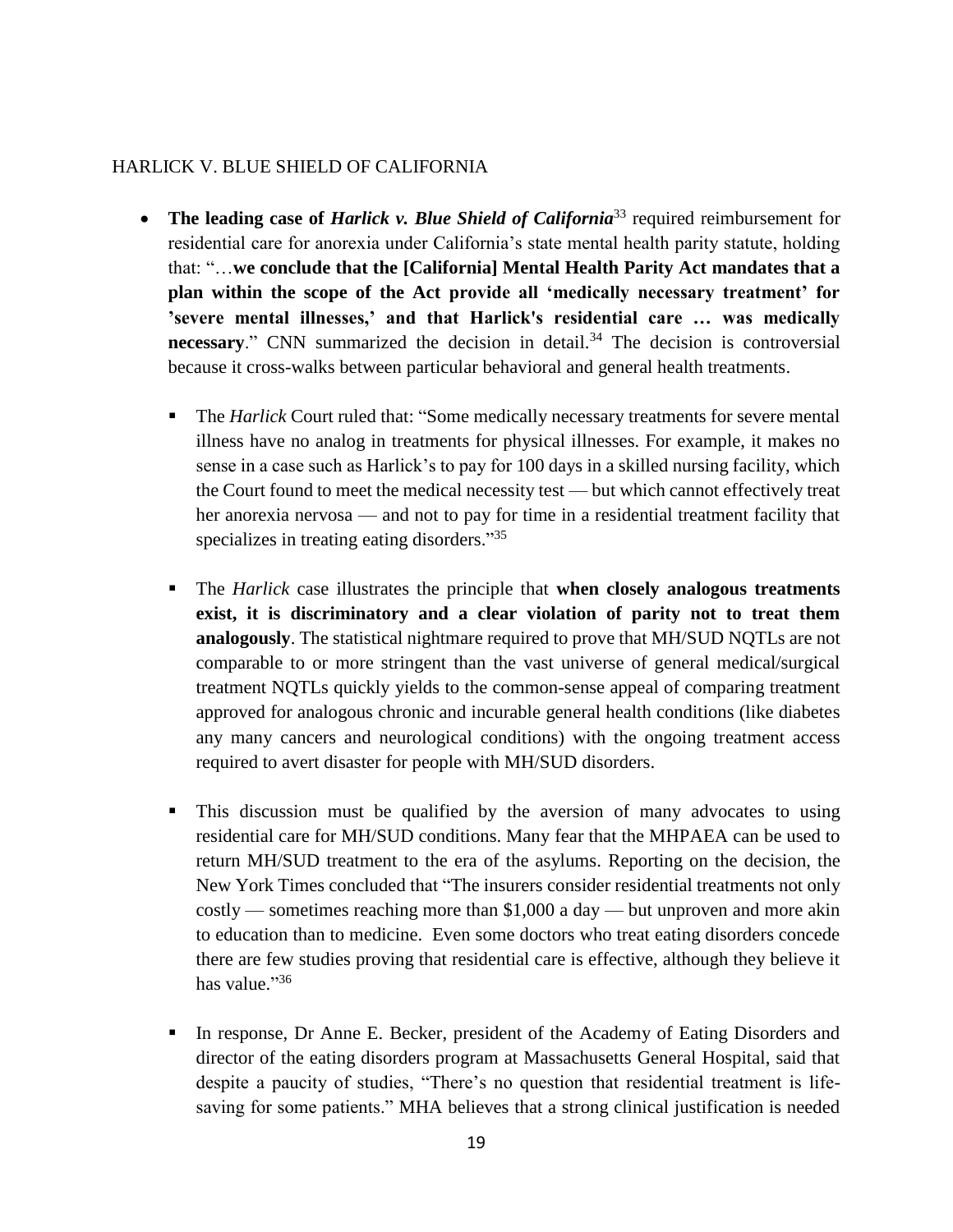before using an institutional setting for MH/SUD treatment but concedes that for people who need such treatment, residential care in the least restrictive clinically appropriate setting is entirely appropriate. Thus, it is mandated under the MHPAEA.

- Some insurers argue that there is no treatment for physical illnesses that is equivalent to residential treatment for mental illnesses, and therefore residential treatment does not have to be covered under parity laws. Ms. Harlick argued that residential treatment centers for eating disorders were equivalent to skilled nursing facilities, which Blue Shield did cover, and the Court found that in such circumstances it would violate the California Mental Health Parity Act to discriminate against eating disorders while providing coverage for medical/surgical conditions requiring skilled nursing facilities. The same analysis should prevail under the MHPAEA.
- Note that the Departments issuing the regulation (HHS and DOL) only found the crosswalking analysis not to be "feasible" in SOME cases, which it clearly is when no "comparable" treatment exists. They did not find it to be "inappropriate" or "inconsistent with the purpose of the MHPAEA." So it will be important to demonstrate the appropriateness and feasibility of the cross-walking approach when it is persuasive, and defer to the regulation's more nuanced approach when it is not.
- **Because it is much more comprehensible, more persuasive, and more easily "sold" to courts and the public, advocates will want to use cross-walking analysis whenever possible in arguing for parity for NQTLs.**

# <span id="page-19-0"></span>REA V. BLUE SHIELD OF CALIFORNIA

• In *Rea v. Blue Shield of California*,<sup>37</sup> the California Second Court of Appeals followed the principles of the *Havlick* case, ruling that the California Mental Health Parity Act "requires treatment of mental illnesses sufficient to reach the same quality of care afforded physical illness." Finding that parity does not require identical matching of services between physical health services and mental health care, the Court of Appeals ruled that the Act "requires treatment of mental illnesses sufficient to reach the same quality of care afforded physical illnesses." **The Court** thus **decided that the insurance company could not deny coverage for residential treatment for eating disorders, "even where the health plan does not provide coverage" for such treatment.**

# <span id="page-19-1"></span>JOSEPH F. V. SINCLAIR SERVICES COMPANY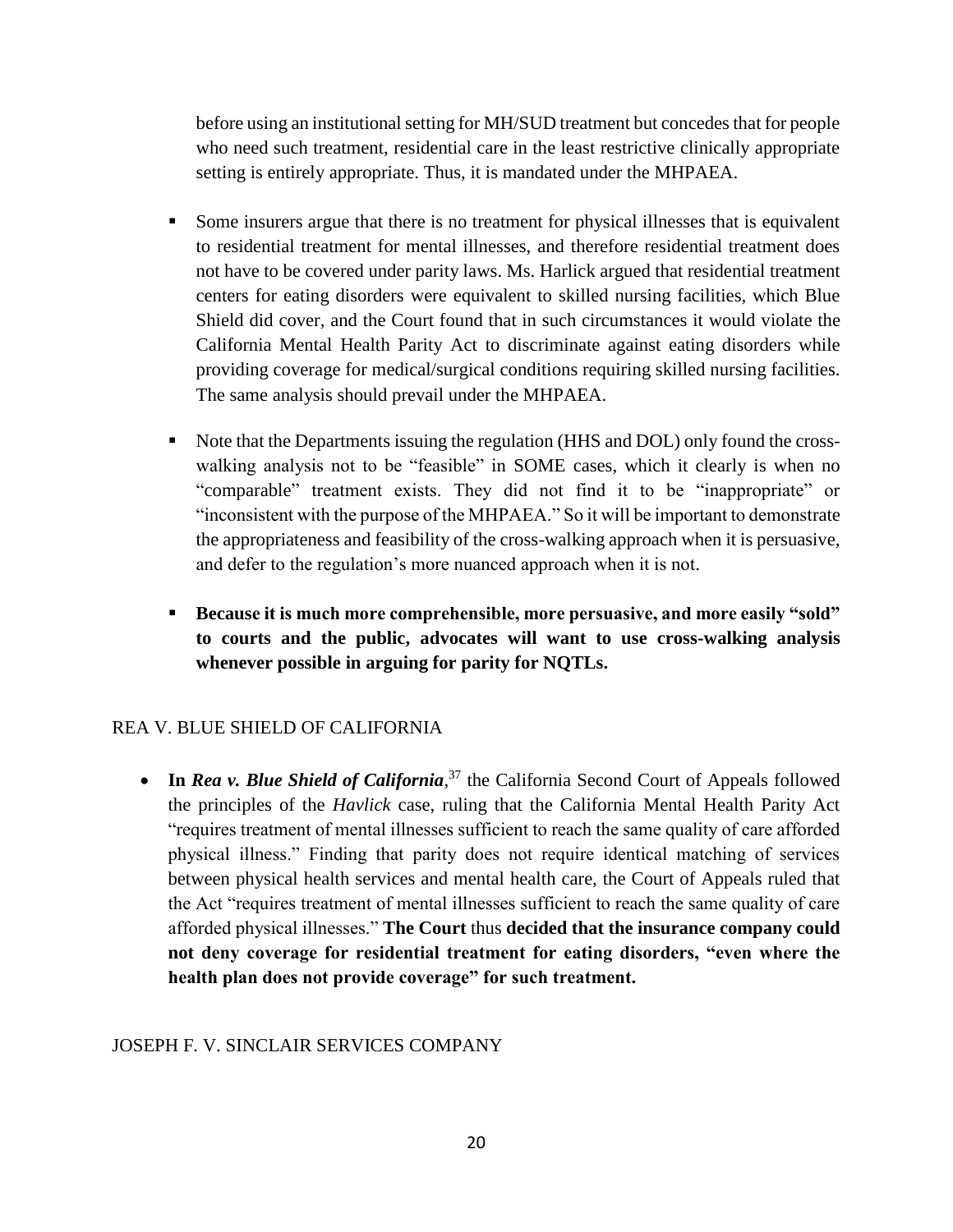• In the 2016 case of *Joseph F. v. Sinclair Services Company*<sup>38</sup>, the United States District Court for the District of Utah, following the *Harlick* and *Rea* cases, **extended the** *Harlick*  **ruling to apply to the MHPAEA.** The court found that mental health residential treatment benefits were the equivalent of skilled nursing care benefits on the medical benefits side; as a result, the two had to be provided in parity with each other. Since this, like the *Rea* case, the *Joseph F.* case expanded the benefits under the plan, it is significant that the case extended the California precedents to the interpretation of the MHPAEA. Thus plan scope arguments may not be effective to limit coverage mandated by the MHPAEA.

### <span id="page-20-0"></span>PARITYTRACK LITIGATION INVENTORY

• ParityTrack has compiled an ongoing inventory of over 50 decided cases, which is an invaluable resource, since many are not reported.<sup>39</sup> Eating disorders and residential care are the most frequent cases in the inventory, but more complex issues will be decided as the case law proceeds.

### <span id="page-20-1"></span>WIT AND ALEXANDER V. UNITED BEHAVIORAL HEALTH

- An exciting nationwide-class action captioned *Wit and Alexander v. United Behavioral Health<sup>40</sup>* has been certified in the Northern District of California. The complaint was filed by Zuckerman Spaeder partners D. Brian [Hufford,](http://www.zuckerman.com/d-brian-hufford) Jason [Cowart,](http://www.zuckerman.com/jason-cowart) and Carlos Angulo, along with co-counsel [Meiram](http://www.psych-appeal.com/meiram-bendat/) Bendat from Psych-Appeal, Inc. The central claim is a challenge to United's over-emphasis on responding to acute symptoms to the exclusion of chronic and persistent conditions. The suit alleges that United develops and applies medical necessity criteria that are "not comparable with" and "more stringent than" the generally accepted standards of care for outpatient, intensive outpatient, and residential treatment for mental illness and substance use disorders because they require the presence of acute symptoms, allowing United to deny coverage for treatment needed for individuals who are experiencing chronic and persistent mental illnesses and chronic substance use disorders.
	- **The Court** (Magistrate sitting as District Court Judge by agreement of the parties) **found that United's Guidelines focused more on "acute" care and failed to address chronic, and co-occurring disorders requiring greater treatment intensity and/or duration**: "[I]n every version of the Guidelines in the class period, and at every level of care that is at issue in this case, there is an excessive emphasis on addressing acute symptoms and stabilizing crises while ignoring the effective treatment of members' underlying conditions." **Although not an official part of the Court's holding, which was that United failed in its fiduciary duty under ERISA, United's medical management practice created a parity violation by not covering "chronic"**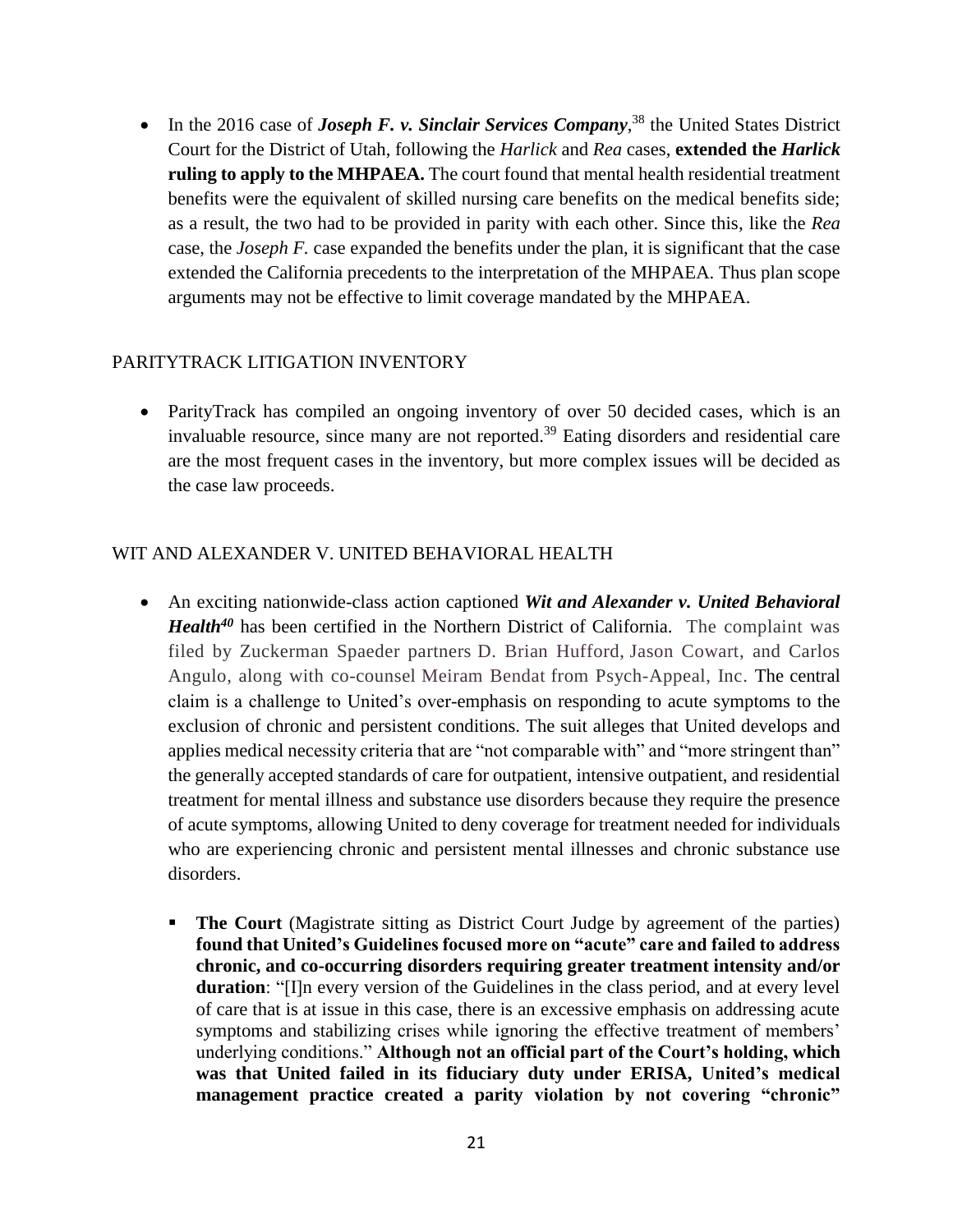**MH/SUD conditions while it did so for medical/surgical. In addition, the Court was particularly troubled by United's lack of coverage criteria specific to children and adolescents. The remedy issues have not yet been reached. After they are, the appeal will be to the Ninth Circuit.**

- It must be stressed that the *Wit* case did not adjudicate any legal claims associated directly with the MHPAEA. Instead, the Plaintiffs asserted that they were improperly denied benefits for MH/SUD treatment because United's Guidelines do not comply with the standard of care for chronic conditions in that (1) they are "**more restrictive**" **than generally accepted standards of care** for both residential treatment and intensive outpatient treatment and (2) are "**infected**" **by financial incentives meant to restrict access to care**.
- At the heart of the case were United's failure to use national evidence-based guidelines developed by nonprofit, clinical specialty organizations such as the American Society of Addiction Medicine (ASAM). Thus, Plaintiffs were harmed by being denied their right to fair adjudication of their claims for coverage based on Guidelines that were developed solely for United's financial benefit. Based on the Court's findings, the Guidelines were found to violate ERISA. By extension, the Guidelines could have been stricken under both the California Parity Act and the MHPAEA.<sup>41</sup>
- **Eight Generally Accepted Standards of Care** The *Wit* Court found the following to be the generally accepted standards for behavioral healthcare from which United's Guidelines deviated:
	- *More than Symptom-Based* (Section 71). It is a generally accepted standard of care that effective treatment requires treatment of the individual's underlying condition and is not limited to alleviation of the individual's current symptoms.
	- *Co-Occurring Conditions* (Section 72). It is a generally accepted standard of care that effective treatment requires treatment of co-occurring behavioral health disorders and/or medical conditions in a coordinated manner that considers the interactions of the disorders and conditions and their implications for determining the appropriate level of care.
	- *Safe and Effective Threshold Requirements* (Section 73). It is a generally accepted standard of care that patients should receive treatment for mental health and substance use disorders at the least intensive and restrictive level of care that is safe and effective – the fact that a lower level of care is less restrictive or intensive does not justify selecting that level if it is also expected to be less effective. Placement in a less restrictive environment is appropriate only if it is likely to be safe and *just as* effective as treatment at a higher level of care in addressing a patient's overall condition, including underlying and co-occurring conditions.
	- *Erring on the Side of Caution* (Section 74). It is a generally accepted standard of care that when there is ambiguity as to the appropriate level of care, the practitioner should err on the side of caution by placing the patient in a higher level of care.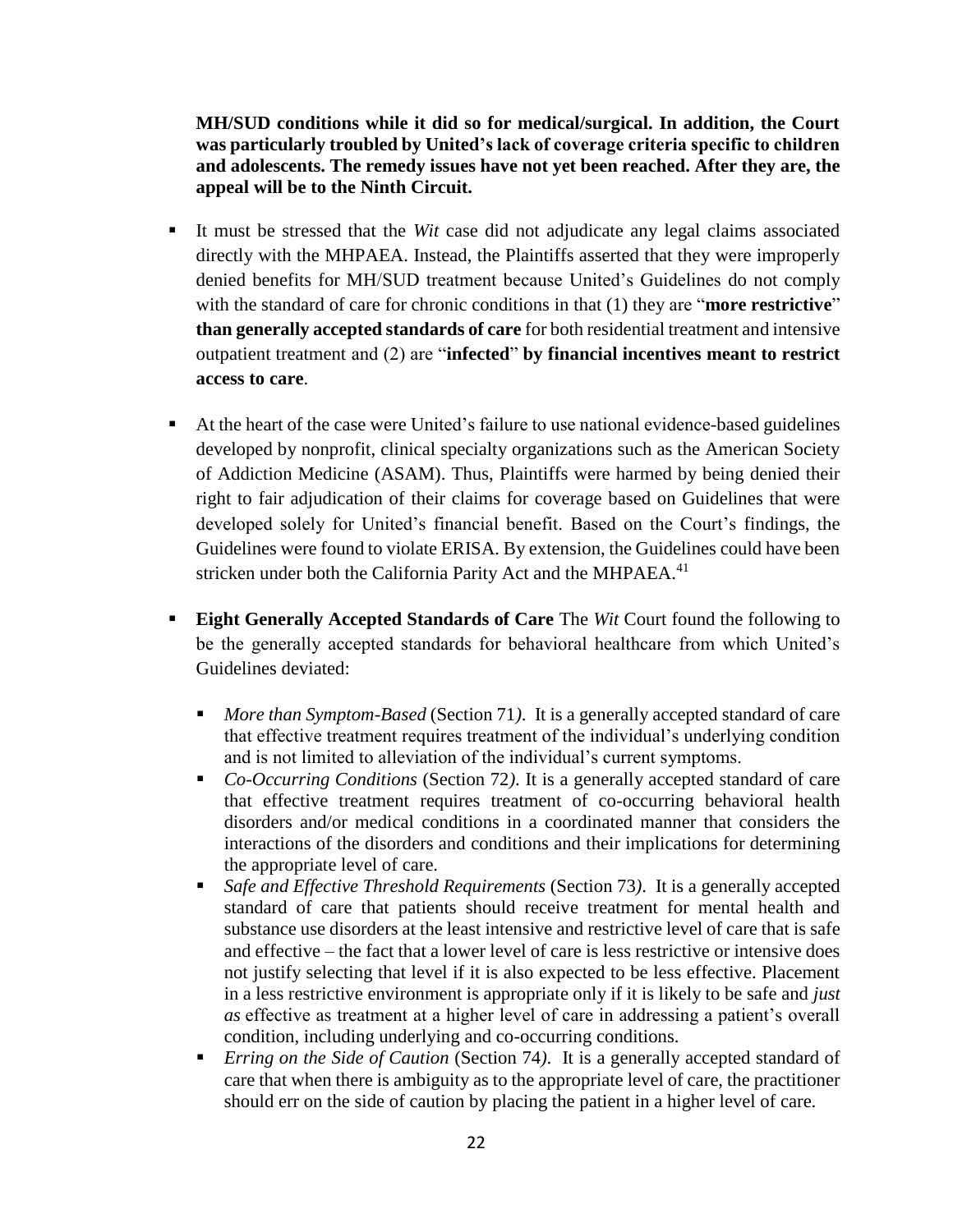- *Maintaining Function or Preventing Deterioration* (Section 75). It is a generally accepted standard of care that effective treatment of mental health and substance use disorders includes services needed to maintain functioning or prevent deterioration.
- *No Default Time Limits* (Section 76). It is a generally accepted standard of care that the appropriate duration of treatment for behavioral health disorders is based on the individual needs of the patient; there is no specific limit on the duration of such treatment.
- *Factoring in the Needs of Young Patients* (Sections 77-78). It is a generally accepted standard of care that the unique needs of children and adolescents must be considered when making level of care decisions involving their treatment for mental health or substance use disorders.
- *The Need for a Multidimensional Assessment* (Sections 79-81). It is a generally accepted standard of care that the determination of the appropriate level of care for patients with mental health and/or substance use disorders should be made based on a multidimensional assessment that considers a wide variety of information about the patient.
- **Expectations of Improvement** (Section 86).In addition to the standard of care analysis, the Court pointed out a significant NQTL that United applies to MH/SUD treatment -- the likelihood is of recovery or long-term disability. This cost/benefit calculation is rarely applied to coverage determinations for medical/surgical treatment. Indeed, it would be unethical to ration such care for non-experimental medical/surgical treatments on that basis. Thus, the Court condemned United's "…requirement contained in all challenged versions of the Guidelines that in order to obtain coverage upon admission, there must be a reasonable expectation that the services will improve the member's 'presenting problems' within a reasonable period of time." Clearly this raises the potential of an implied parity violation because it is highly doubtful that UBH or any other health insurer applies the same requirement to most medical/surgical conditions when making coverage determinations.
- A more detailed analysis of the *Wit* case is attached as APPENDIX I to this position statement.

# <span id="page-22-0"></span>*Implementation*

Given the paucity of case law, it is essential to look at state settlements of parity cases and state implementing legislation to be able to understand the major improvements that have been mandated to achieve real parity. APPENDIX II gives a representative sample of the most important advances made by the states in defining and implementing parity. This includes the comprehensive 2019 Colorado Bill (awaiting the Governor's signature), $42$  the Connecticut experience with the Healthcare Advocate model adopted by Colorado in 2018, and the five New York settlements that direct parity compliance for New York carriers. But the Appendix is incomplete. In particular,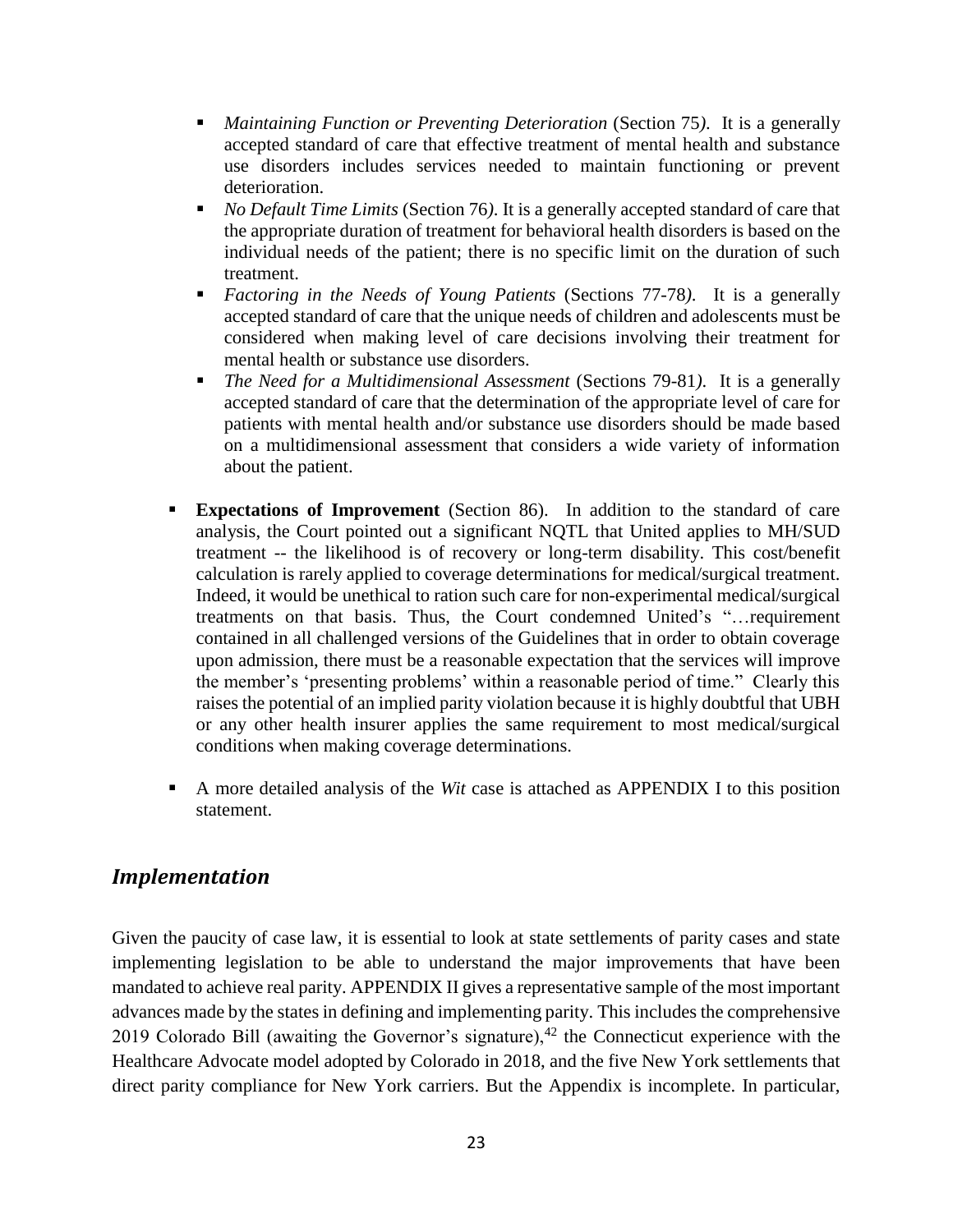more and more states are adopting statutes to compel use of nationwide, evidence-based standards of care such as those discussed in this position statement, or enforcing them through regulatory processes. For a comprehensive analysis of state actions to legislate and regulate and to pursue consent decrees and settlements as health insurers come into compliance with the MHPAEA, see the current ParityTrack state-by-state summary, $43$  from which the Appendix is derived. The ParityTrack state-by-state compilation of parity enforcement initiatives is an invaluable resource for affiliates and other advocates to use in formulating and advocating for state parity legislation and regulation.

# <span id="page-23-0"></span>*The Twenty-First Century Cures Act*

The Twenty-First Century Cures Act, HR 6 (12/13/16), the only Congressional action since the MHPAEA and the ACA, requires, as part of a mandated Two-Year Plan, analysis of: examples of methods of reaching appropriate coverage determinations for which there is an indirect relationship between the covered MH/SUD benefit and a traditional covered medical and surgical benefit, such as residential treatment or hospitalizations involving voluntary or involuntary commitment. Note the cross-walk inherent in this comparison.

# <span id="page-23-1"></span>*Reviewer Advice*

The Kennedy Forum is drafting a white paper looking at the different types of review guidelines (e.g., internal, commercial agencies like MCG/InterQual (formerly Milliman), and specialty provider groups like ASAM). The white paper will be cited in future versions of this position statement. In preparing this position statement, five reviewers were interviewed to get an admittedly non-representative sample of how the process works. All of the interviewees practice in Colorado, where carriers may permit more deviance from internal Guidelines than other states, which is not typical in larger states. The interviewed reviewers consider the medical necessity guidelines NOT to be binding, consider their role to be rendering a second opinion on the diagnosis and the prescribed treatment, and believe that they would give the same review decision in the same factual situation to different carriers with different guidelines. Thus, at least for those reviews that are *de facto de novo* (allowing reviewer discretion), the review decision is best understood as an independent diagnosis and treatment plan, based on the facts in the chart and the reviewer's professional judgment, generally without talking to the patient or the treating clinician.

One reviewer of this position statement estimated that she is twice as likely to authorize residential care if she is able to consult fully with the treating clinician. There are three reasons for this:

• Greater grasp of the facts that led to the treatment being recommended,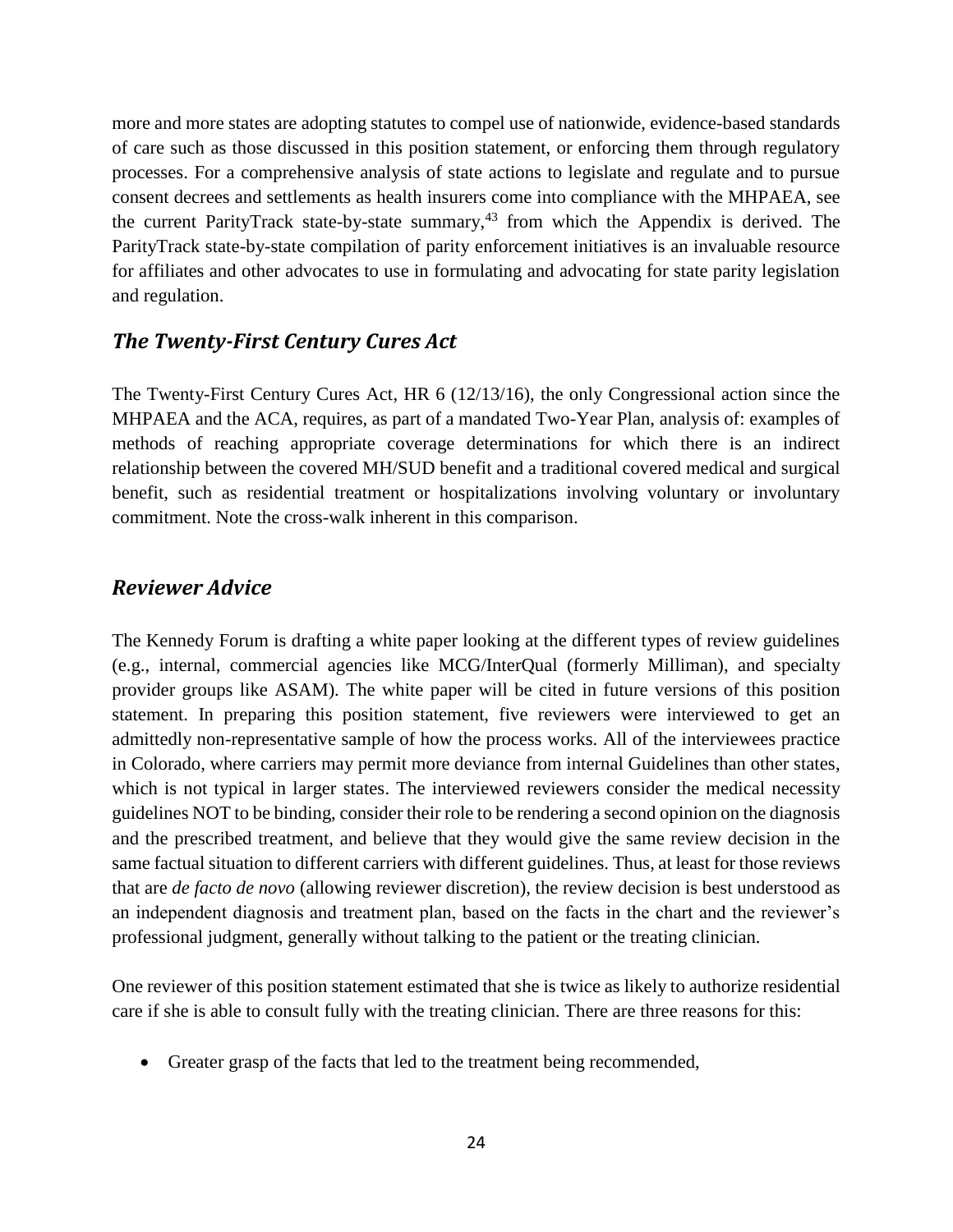- Greater understanding of the treating clinician's reasoning process, and
- Greater deference to the treating clinician after a relationship of trust is established.

Another reviewer advocated in-person consultation with the prescribing clinician because:

- She gave several examples of cases in which she was able to understand and support the doctor's plan from a phone conversation despite lack of documentation in the chart.
- She also gave an example of a case in which the treating doctor had not considered an alternate to the treatment which had been denied, but readily agreed that the alternative that the reviewer suggested was preferable to the service which had been disallowed.
- She said that a phone conversation also saves her time in getting to a clear understanding of what she should write as the basis for an affirmance or reversal.
- **Thus, a transparent dialogue between the treating and the reviewing clinician should be required for all coverage disputes**, to maximize the potential for a mediated solution prior to an adversary procedure, such as arbitration or litigation.

# <span id="page-24-0"></span>*Call to Action*

- MHA continues to support the principles of MHPAEA and the ACA and the implementation of the regulation at the federal level and also suggests vigorous enforcement of real parity at both the federal and the state level, through its affiliate network and through the development of consumer advocacy organizations such as established by Connecticut and several other states.
- **MHA advocates that Congress:**
	- **Appropriate funds to allow for randomized compliance audits, rather than just responding to complaints**
	- Subject Medicare to parity
	- **Eliminate Medicare's arbitrary 190-day lifetime limit on inpatient psychiatric hospital care—a restriction that does not exist for any other inpatient Medicare service.**
	- **Authorize the DOL to collect civil monetary penalties for parity violations**
	- **Subject non-ERISA plans to the same disclosure requirements as ERISA plans**
	- **Eliminate the HIPAA provision allowing self-insured state and local governments to opt out of parity requirements**
	- **Subject ERISA and fee-for-service Medicaid plans to the same standard of proof as any other health insurance plan.**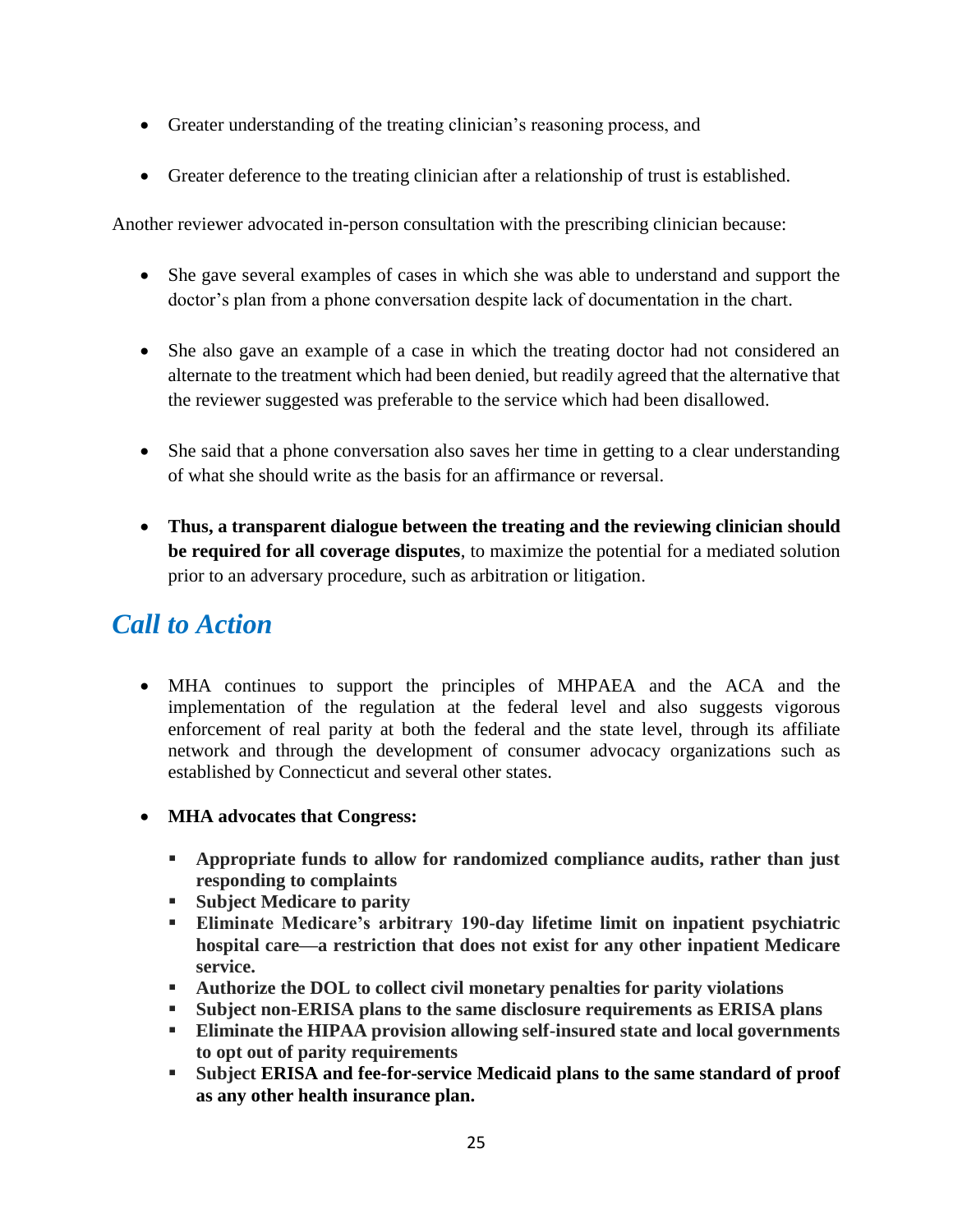- **For additional federal legislative priorities, see the Kennedy Forum's https://chpwpuploads.s3.amazonaws.com/www.thekennedyforum.org/uploads/20 17/06/The\_New\_Frontier\_CongressGuide.pdf**
- **MHA advocates that Congress examine parity in CMS payments** to Medicare Advantage plans, Medicaid Managed Care Organizations, Accountable Care Organizations, and other alternative payment models. The payment formula for these programs are based on historic payment data, which are not parity compliant. By paying based on parity non-compliant data, CMS propagates historic discrimination and advances systemic disincentives to address mental health and substance use. CMS should adjust payment formulae based on what expected payments would be for the population if parity were effectively implemented.
- MHA advocates that CMS use the available quality measures as a secondary indicators of parity implementation, determining whether health care systems are performing worse in treating MH/SUD than in medical and surgical care, and determining whether disparities in performance relate to possible parity violations.
- MHA is concerned about potential expansion of residential services using parity as a lever, and continues to support community-based care and cost containment. All advocates should ensure that individual cases be decided based on particularized findings of medical necessity.
- HHS and DOL, MHA, its affiliates, and other advocates should monitor the enforcement of parity cases and settlements to determine if a systemic problem of overinstitutionalization is developing that should to be addressed with further guidance or plan enforcement.
- MHA, its affiliates, and other advocates should also monitor the compliance of plans and educate consumers and providers with regard to scope of service, NQTLs, and medical necessity criteria to ensure proper implementation of the MHPAEA.
- **More transparency must be provided in the deliberation, drafting and publication of MHPAEA decisions. At a minimum, as stated in the position statement, MHA believes that it is essential that health plans disclose the clinical and/or coverage criteria used in the decision** and clearly explain the specific steps required to file an appeal.
- Regulators should strictly enforce the MHPAEA's requirement that denial letters include a detailed explanation of why the patient does not meet the plan's clinical criteria, a description of the evidence reviewed by the plan, and why the evidence submitted by the patient or their provider was deemed insufficient.
- **Transparent medical necessity decisions require:**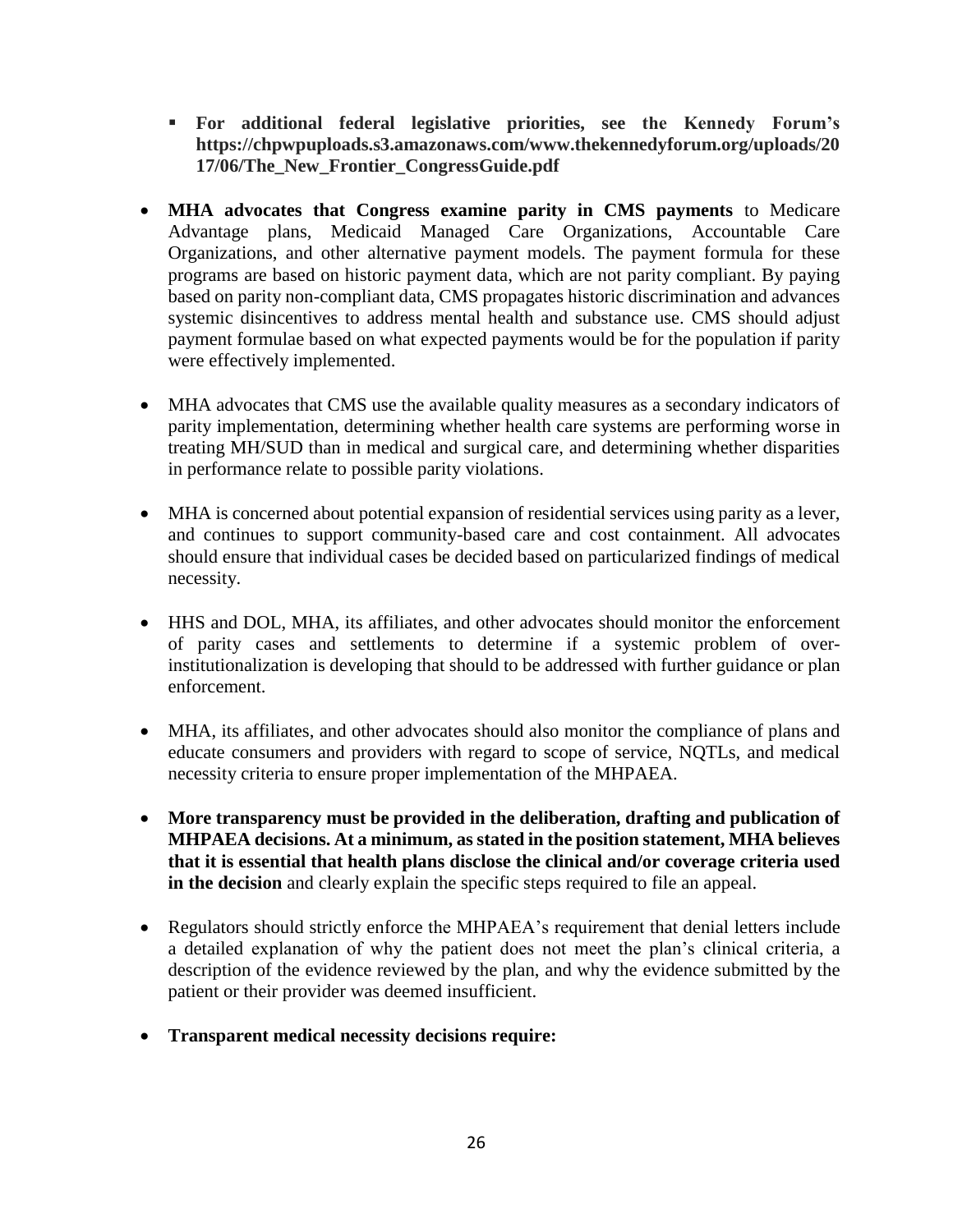- **Complete transparency of medical necessity criteria, ideally on the internet;**
- **Support by peer-reviewed scientific studies and recognized clinical standards;**
- Specific citations and explanations showing that the criteria are not met in case of **any denial of coverage;**
- **Plans that fully explain the "processes, strategies, evidentiary standards, or other factors" they use to both design and apply the medical necessity criteria both as written and in operation.**
- In some instances, ordering or attending providers are not allowed to file an appeal on behalf of their patients. This is counterintuitive and inefficient as the provider is often in the best position to understand the denial decision and then explain why the service or treatment is still recommended or why the care was already delivered. All limitations on the filing of appeals should be abolished.
- A national and consistent standard should be implemented to make the appeals process more effective. At present, many different appeal pathways exist. These pathways vary based on how the health plan is regulated, the type of coverage provided, the type of plan sponsor, the jurisdiction, the type of denial (e.g., based upon a medical necessity or benefit determination), the timing of the denial (e.g., prospective, concurrent and retrospective), the urgency of the care being requested (i.e. standard care versus urgent care), and where the patient is in the appeals process. **The goal should be to establish one national appeals standard that promotes transparency, fairness and due process to all parties involved.** A unified system can be promoted through new model legislation, accreditation standards and Requests for Proposal (RFP) requirements.
- Currently, people appealing an adverse coverage decision, or their authorized representatives, must specifically request an external review of their claim. In most cases, the external review appeal only can be pursued after the person first successfully completes an appeal through the health insurer in accordance with the health plan. In some instances, the aggrieved party may not even know that she or he has the right to appeal to an external party. One simple way to address this confusion is to automatically refer the appeal to an independent review organization after the internal appeal is completed or, better yet, make the internal and external appeals concurrent.
- **All Stakeholders Should File More Appeals, and MHA affiliates should help**  whenever possible. While working to lower the number of denials issued on claims, **stakeholders should simultaneously work to ensure that every questionable denial is subjected to the appeals process so that enrollees receive the care to which they are entitled.**
- **The creation of a transparent dialogue between the treating and the reviewing physician should be required for all coverage disputes**, to maximize the potential for a mediated solution prior to an adversary procedure, such as arbitration or litigation.
- Since the regulation assigns to states the initial/primary obligation to enforce the federal parity laws and because some states have stronger parity laws than the federal law, affiliates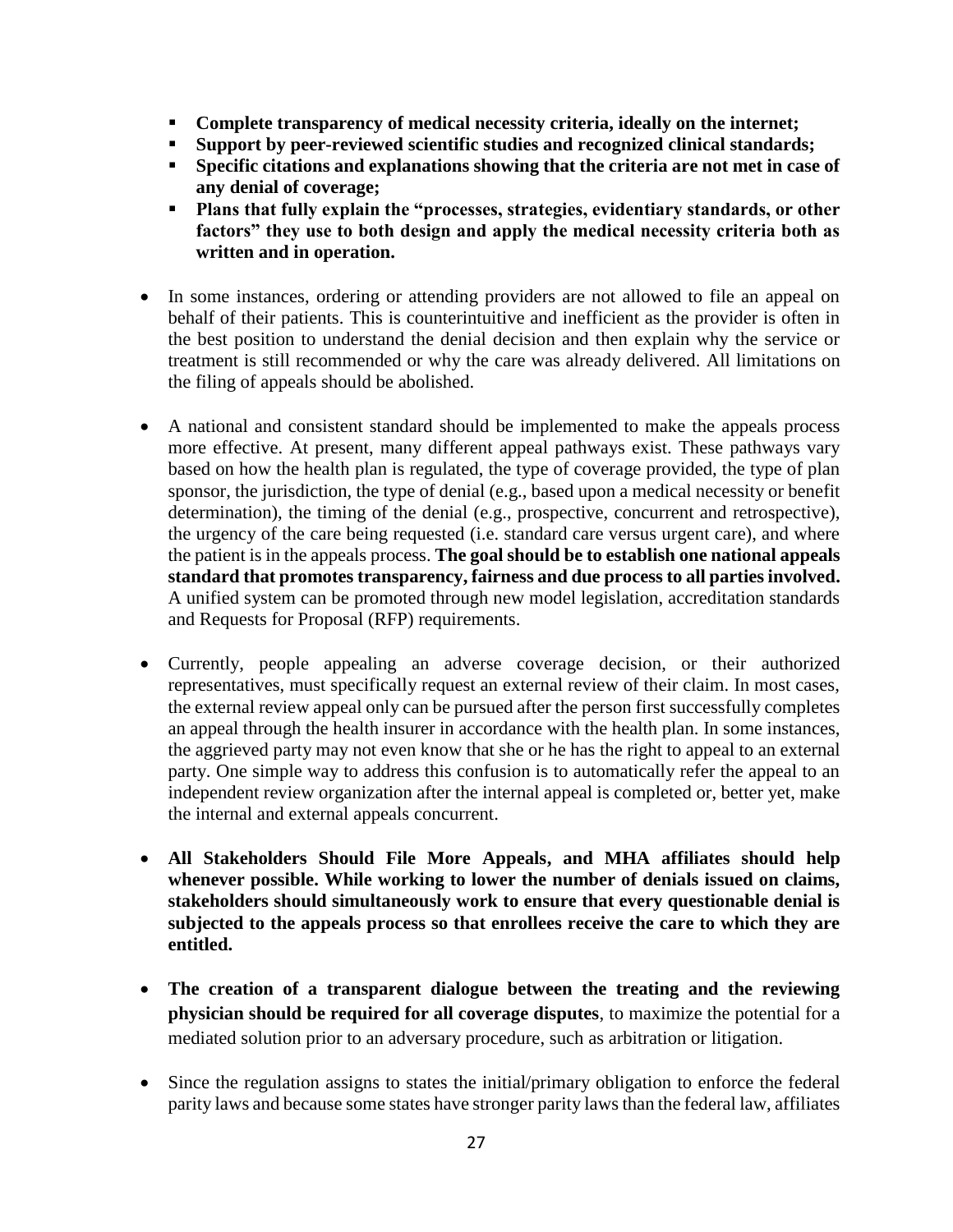and other advocates should focus their efforts on advocating that state insurance departments and other state actors vigorously enforce both state and federal parity, and that they are adequately funded to do so.

- Specifically, and in accordance with MHA Position Statement  $32<sup>44</sup>$  affiliates should advocate strongly to minimize the use of "fail-first" or "step therapy" policies to restrict needed access to medications. A fail-first policy can only mitigate serious potential harms only if it:
	- Takes into account the history of the illness and past treatments
	- **Exempts anyone who is already being successfully treated with another treatment, even** if insurance coverage has changed;
	- Provides a quick and easily accessible mechanism through which a clinician can establish a clinical basis for using another treatment without trying and failing with a cheaper one; and
	- Establishes policies, standards and practices which minimize the nature and duration of any failure.
	- Takes into account the financial realities of the clinician and the person in treatment.
- States should ban all health insurer limits on coverage of long term residential, in-patient and intensive outpatient care except for limits based on an individual determination of medical necessity.
- By statute, effective in 2015, Massachusetts has required mandatory coverage of inpatient and residential treatment for substance use conditions. Health insurance carriers are prohibited from requiring prior authorization for most SUD services. Facilities are required to notify the patient's health insurer and provide an initial treatment plan to the insurer within 48 hours of accepting the patient. Health insurers may begin to conduct utilization review on day 7 of the stay. Affiliates and other advocates should advocate for similar legislation in every state.
- Arbitrary de facto 30-day limits on residential MH/SUD treatment cannot be justified. A medical necessity determination that assesses treatment progress is the only acceptable way of limiting coverage. Affiliates and other advocates should be vigilant in insisting on individual determinations of coverage and on transparency in the decision-making process.
- States should ban inflexible outpatient visit limits and preauthorization requirements. The acute danger of psychosis and suicide, for which the general medical/surgical parity comparison would be catastrophic risk, require that any cost containment process not impede immediate access to evidence-based "urgent care."
- States should enforce current deadlines that limit access to urgent care and should require concurrent appeals and an after-hours grievance system
	- A functioning after-hours grievance system is essential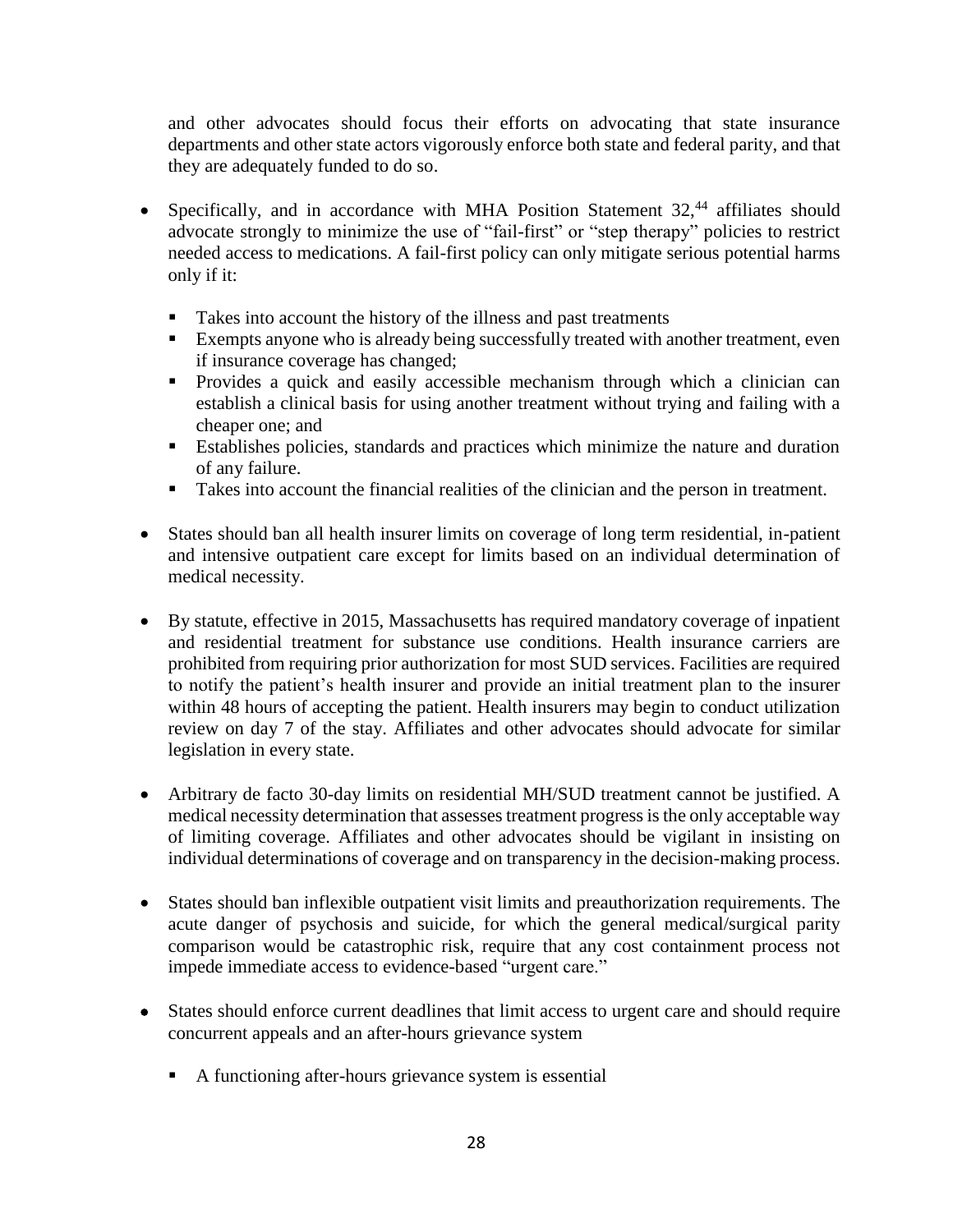- California continues to require a 24-hour-a-day urgent grievance system and has sanctioned companies for failing to provide these services.
- The ACA regulations were amended in 2011 to change a 24-hour turnaround deadline to 72 hours, but emphasize that turnaround must be "as soon as possible."
- Although the ACA regulations require an expedited appeal for "urgent care," concurrent review would better accomplish the purpose, especially for residential and inpatient services, where the review appears to be futile in about 70-80 % of the cases.
- Affiliates should analyze differential reimbursement rates for behavioral health and medical and surgical office visits and per diem charges and urge equal reimbursement. Reimbursement rates are directly addressed by the MHPAEA regulation, and low reimbursement for behavioral health services is a critical factor in the documented difficulty that people in need of treatment experience in getting access to effective behavioral health treatment.

#### **Effective Period**

The Mental Health America Board of Directors approved this policy on June 13, 2019. It is reviewed as required by the Mental Health America Public Policy Committee.

**Expiration:** December 31, 2024

 $\overline{a}$ 

5 "An Employer's Guide to Behavioral Health Services," National Business Group on Health, 2005,

<sup>1</sup> *Mental Health: A Report of the Surgeon General* (1999) at 23.

<sup>2</sup> "Mental Health Parity Act: Despite New Federal Standards, Mental Health Benefits Remain Limited," United States General Accounting Office, May 2000, at 21.

<sup>3</sup> *Id*. at 13-14.

<sup>4</sup> Remarks by the President on Mental Health, April 29, 2002; Hackett, J.T., CEO of Ocean Energy Inc., testimony before the Subcommittee on Health of the Energy and Commerce Committee, House of Representatives, July 23, 2002.

<https://www.businessgrouphealth.org/pub/?id=f3139c4c-2354-d714-512d-355c09ddcbc4> at 68.

<sup>6</sup> The Employer Retirement Income Security Act of 1974 (ERISA) allows employers to offer uniform national health benefits by preempting states from regulating employer-sponsored benefit plans. Thus, while states can regulate health insurers, they are unable to regulate employee benefit plans established by employers.

<sup>7</sup> A law that requires health plans to provide parity only for those with a severe mental illness or those with a "biologically-based mental illness," for example, implicitly conveys the message that it is acceptable to discriminate against those with other mental and substance use disorders, and suggests that such disorders do not merit the law's protection. Such limited parity protection discourages early intervention and leaves children at particular risk, since the few illnesses covered under such laws seldom can be diagnosed until late adolescence or early adulthood. Mental Health America does, nevertheless, recognize that enactment and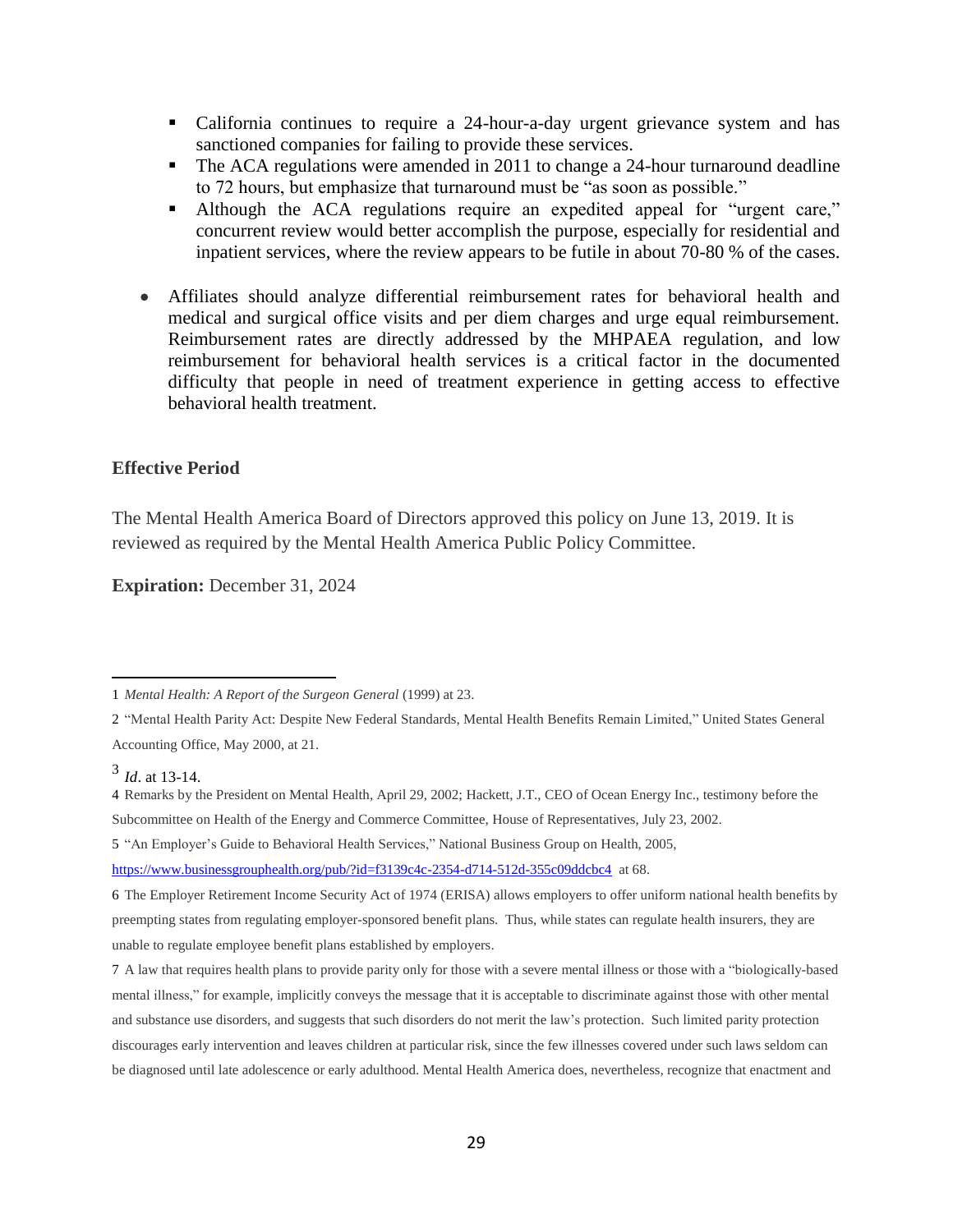$\overline{a}$ implementation of such laws have enabled advocates in some states to build on an incremental gain and later win passage of

comprehensive legislation.

<sup>8</sup> Public Law 110-343, [https://www.cms.gov/cciio/programs-and-initiatives/other-insurance](https://www.cms.gov/cciio/programs-and-initiatives/other-insurance-protections/mhpaea_factsheet.html)[protections/mhpaea\\_factsheet.html](https://www.cms.gov/cciio/programs-and-initiatives/other-insurance-protections/mhpaea_factsheet.html)

<sup>9</sup> An Employer's Guide to Behavioral Health Services," National Business Group on Health,

<https://www.businessgrouphealth.org/pub/?id=f3139c4c-2354-d714-512d-355c09ddcbc4>

<sup>10</sup> Trautman, S., Rehm, J,& Wittchen, H-U, "The Economic Costs of Mental Disorders: Do Our Societies React Appropriately to the Burden of Mental Disorders?" [EMBO Rep.](https://www.ncbi.nlm.nih.gov/pmc/articles/PMC5007565/) 2016 Sep; 17(9): 1245–1249.Published online 2016 Aug 4. doi: [10.15252/embr.201642951](https://dx.doi.org/10.15252%2Fembr.201642951) [https://www.ncbi.nlm.nih.gov/pmc/articles/PMC507565/](https://www.ncbi.nlm.nih.gov/pmc/articles/PMC5007565/)

<sup>11</sup> The regulation must be read *in pari materia* (with equal force) with the MHPAEA and the requirements of the 2010 Affordable Care Act ("ACA") and its implementing regulations.

<sup>12</sup> Stacey A. Tovino, "All Illnesses Are (Not) Created Equal: Reforming Federal Mental Health Insurance Law," 49 Harv. J. on Legis. 1, 42 (2012), at 40-42 ("[M]any health insurance plans that were previously exempt from [providing mental health benefits at parity] are now are prohibited from offering inferior mental health insurance benefits.").

<sup>13</sup> 26 CFR 54.9812-1(c)(4)(ii); 29 CFR 2590.712(c)(4)(ii); 45 CFR 146.136(c)(4)(ii); and 147.160.

<sup>14</sup> All insurance plans administered after July 1, 2014 must comply with the Final Regulation implementing the MHPAEA and the comparable regulation applying the MHPAEA to self-insured employers under ERISA (collectively, the "regulation").<sup>14</sup> The regulation must be read *in pari materia* (with equal force) with the MHPAEA and the requirements of the 2010 Affordable Care Act ("ACA") and its implementing regulations.<sup>14</sup> The MHPAEA originally applied to group health plans and group health insurance coverage, was amended by the Affordable Care Act (ACA) to also apply to individual health insurance coverage. The HHS has jurisdiction over public sector group health plans (referred to as "non-federal governmental plans"), while the Departments of Labor and the Treasury have jurisdiction over private group health plans. Significantly, it is the ACA that mandates MH/SUD coverage as an "essential benefit." The MHPAEA merely requires that, to the extent provided, MH/SUD coverage must be provided at parity with medical/surgical coverage. This would become a salient issue if the APA were to be overturned, repealed or amended.

<sup>15</sup> <https://www.federalregister.gov/d/2013-27086/p-426>

[https://www.federalregister.gov/documents/2013/11/13/2013-27086/final-rules-under-the-paul-wellstone-and-pete](https://www.federalregister.gov/documents/2013/11/13/2013-27086/final-rules-under-the-paul-wellstone-and-pete-domenici-mental-health-parity-and-addiction-equity-act#p-426)[domenici-mental-health-parity-and-addiction-equity-act#p-426](https://www.federalregister.gov/documents/2013/11/13/2013-27086/final-rules-under-the-paul-wellstone-and-pete-domenici-mental-health-parity-and-addiction-equity-act#p-426)

 $\overline{^{16}}$  *Id.* 

 $17 \text{ https://www.federalregister.gov/d/2013-27086/p-426}$ 

[https://www.federalregister.gov/documents/2013/11/13/2013-27086/final-rules-under-the-paul-wellstone-and-pete](https://www.federalregister.gov/documents/2013/11/13/2013-27086/final-rules-under-the-paul-wellstone-and-pete-domenici-mental-health-parity-and-addiction-equity-act#p-426)[domenici-mental-health-parity-and-addiction-equity-act#p-426](https://www.federalregister.gov/documents/2013/11/13/2013-27086/final-rules-under-the-paul-wellstone-and-pete-domenici-mental-health-parity-and-addiction-equity-act#p-426) § B. Clarifications—Parity Requirements 1. CLASSIFICATION OF BENEFITS

<sup>18</sup> <https://www.chqi.com/programs-and-services/parity-accreditation/>

<sup>19</sup> *Id.*

<sup>20</sup> <https://www.paritytrack.org/resources/model-resources/six-step-parity-compliance-guide/>

<sup>21</sup> **Examples of factors for medical management and utilization** 

 **Examples of factors for provider network adequacy**

 **Examples of sources for provider network adequacy factors**

 **Examples of factors for provider reimbursement**

 **Examples of sources for provider reimbursement factors**

- **Examples of evidentiary standards**, their sources, and other evidence considered include:
	- Two standard deviations above average utilization per episode of care may define excessive utilization based on internal claims data.
	- Medical costs for certain services increased 10% or more per year for 2 years may define recent medical cost escalation per internal claims data.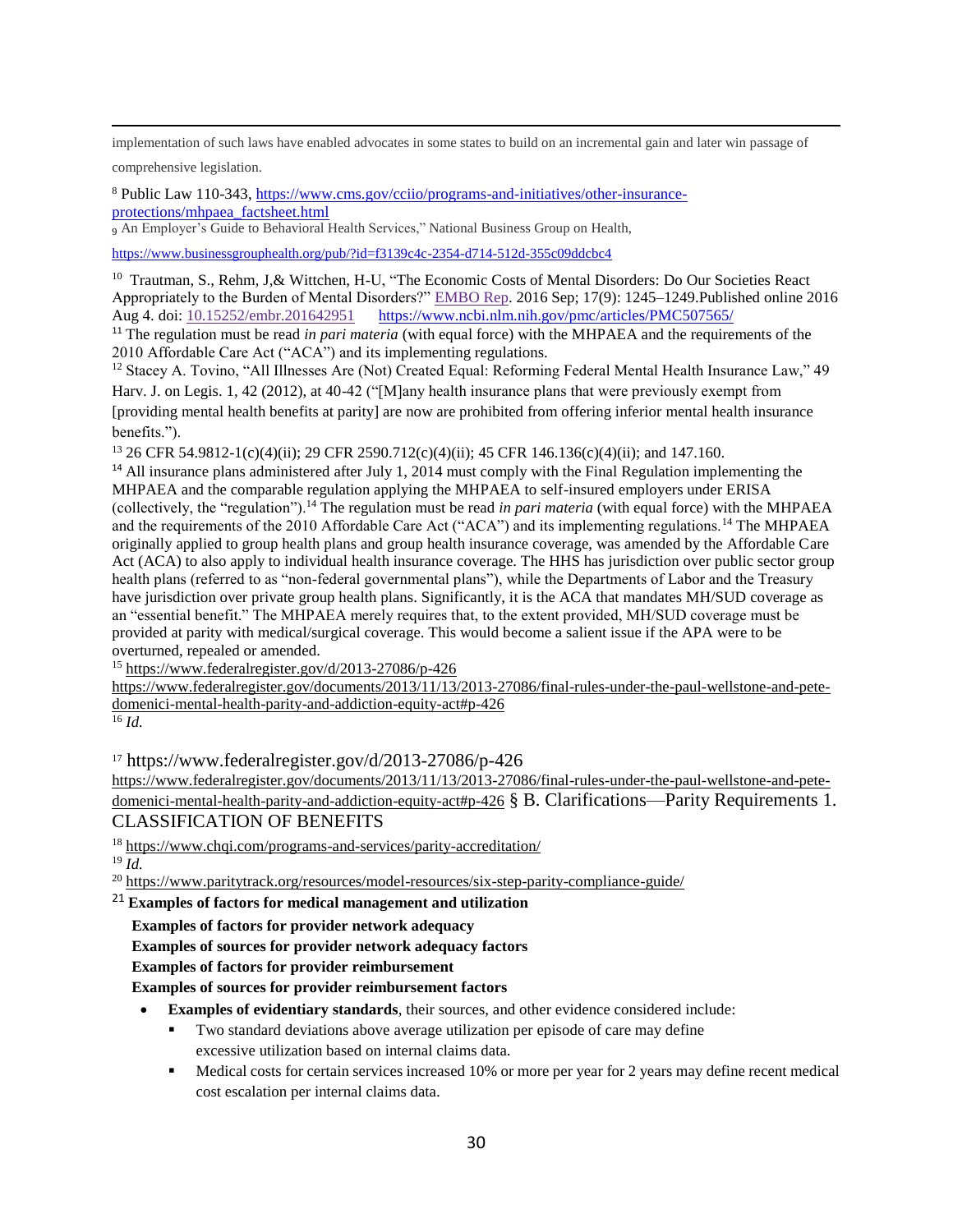- **Not in conformance with generally accepted quality standards for a specific disease category more than 30% of time based on clinical chart reviews may define lack of adherence to quality standards.**
- Claims data showed 25% of patients stayed longer than the median length of stay for acute hospital episodes of care may define high level of variation in length of stay.
- **Episodes of outpatient care are 2 standard deviations higher in total costs than the** average cost per episode 20% of the time in a 12-month period may define high variability in cost per episode.
- More than 50% of outpatient episodes of care for specific disease entities are not based on evidencebased interventions (as defined by treatment guidelines published by professional organizations or based on health services research) in a medical record
- Review of a 12-month sample (may define lack of clinical efficacy or inconsistency with recognized standards of care)
- Two published RCTs required to establish a treatment or service is not experimental or investigational.
- Professionally recognized treatment guidelines used to define clinically appropriate standards of care such as ASAM criteria or APA treatment guidelines.
- State regulatory standards for health plan network adequacy.
- Health plan accreditation standards for quality assurance.
- **Examples of comparative analyses** include:

- Results from analyses of the health plan's paid claims that established that the identified factors and evidentiary standards (e.g., recent medical cost escalation which exceeds 10%/year) were present in a comparable manner for both MH/SUD and medical/surgical benefits subject to the NQTL.
- **■** Internal review of published information (e.g., an information bulletin by a major actuary firm) which identified increasing costs for services for both MH/SUD and medical/surgical conditions and a determination (e.g., an internal claims analyses) of parity compliance.
- **Comparative analyses used to conclude that the NQTL is comparable to and no more stringently applied, as written.**
- A defined process (e.g., internal claims analysis) for analyzing which medical/surgical and MH/SUD services within a specified benefits classification had "high cost variability" (defined by identical factors and evidentiary standards for all services) and, therefore, are subject to a prior authorization, concurrent review and/or retrospective review protocols.
- **A market analysis of various factors to establish provider rates for both MH/SUD and medical/surgical services and to establish that the fee schedule and/or usual and customary rates were comparable.**
- **EXECUTE:** Internal review of published treatment guidelines by appropriate clinical teams to identify covered **treatments or services which lack clinical efficacy.**
- **■** Internal review to determine that the issuer or health plan's panel of experts that determine whether a treatment is medically appropriate were comprised of comparable experts for MH/SUD conditions and medical/surgical conditions, and that such **experts evaluated and applied nationally-recognized treatment guidelines or other criteria in a comparable manner.**
- **•** Internal review to determine that whether the process of determining which benefits are deemed experimental or investigative for MH/SUD benefits is comparable to the process for determining which medical/surgical benefits are deemed experimental or investigational.
- Identify each process employed for a particular NOTL (e.g., consultations with expert reviewers, clinical rationale used in approving or denying benefits, the selection of information deemed reasonably necessary to make a medical necessity determination, etc.) and the analyses which supports comparability and appropriate application stringency.
- **Illustrative Analyses are provided, applying the Six Steps analytical framework (emphasis added)**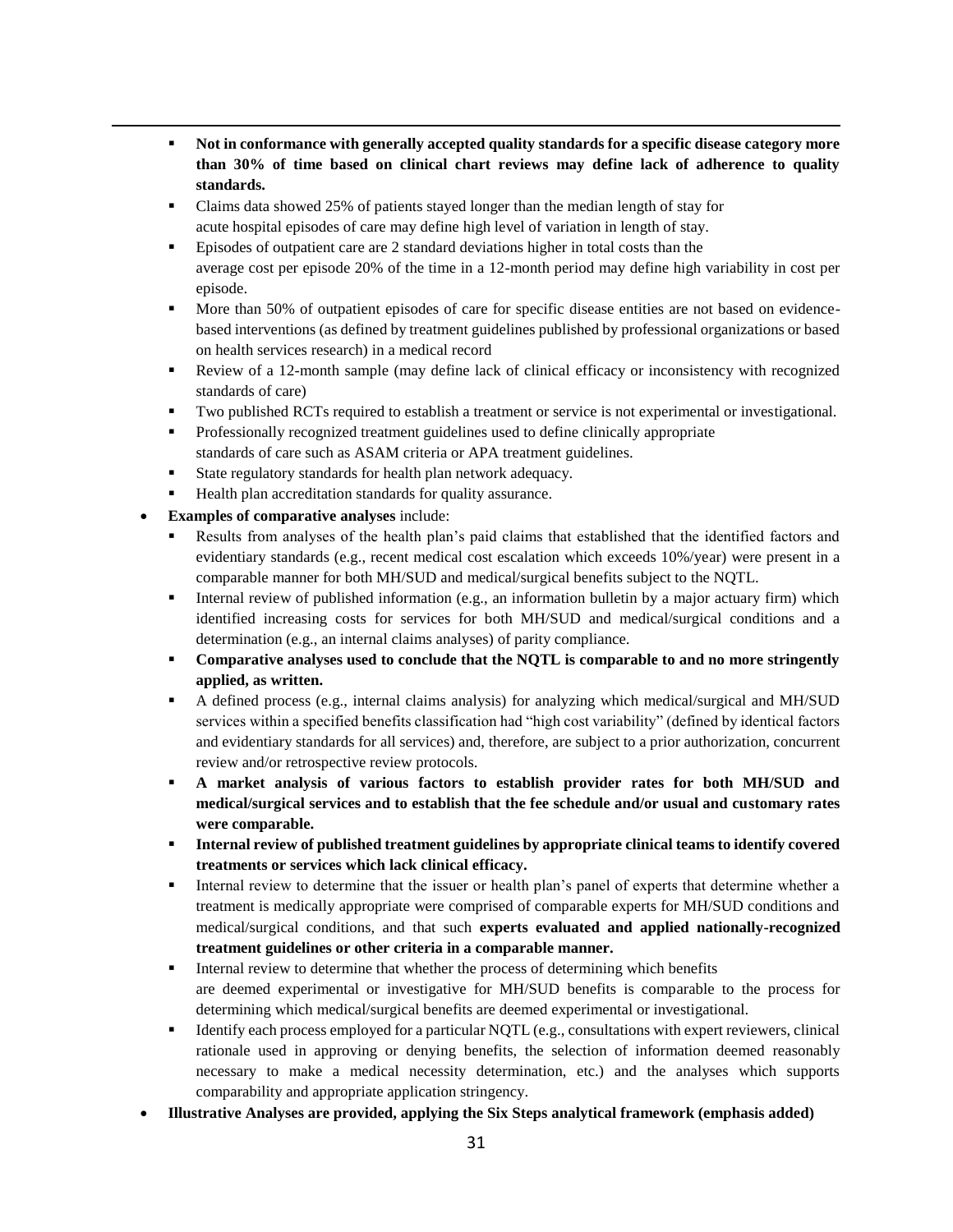<sup>22</sup> <https://www.paritytrack.org/>

 $\overline{a}$ 

<sup>23</sup> Comment, "The Arbitrary and Capricious Standard under ERISA: Its Origins and Application," 23 Duq. L. Rev. 1033 (1984-1985).

<sup>24</sup> Federal Register, Vol. 75, No. 21 Feb. 2, 2010, at 5422.

<sup>25</sup> [http://www.nytimes.com/roomfordebate/2011/10/14/should-insurers-pay-for-eating-disorders/parity-wont-break](http://www.nytimes.com/roomfordebate/2011/10/14/should-insurers-pay-for-eating-disorders/parity-wont-break-the-bank?scp=3&sq=mental%20health%20parity&st=cse)[the-bank?scp=3&sq=mental%20health%20parity&st=cse.](http://www.nytimes.com/roomfordebate/2011/10/14/should-insurers-pay-for-eating-disorders/parity-wont-break-the-bank?scp=3&sq=mental%20health%20parity&st=cse)

<sup>26</sup> <http://www.milliman.com/NQTLDisparityAnalysis/>

<sup>27</sup> The introduction says it all: "As state and federal regulators increase their focus on the enforcement of mental health and addiction parity laws, non-quantitative treatment limitations have emerged as a key trouble area for some health plans. This report provides a quantitative approach to investigating non-quantitative treatment limitations. It focuses on two quantitative analyses: (1) out-of-network utilization rates for inpatient and outpatient facility services as well as professional office visits and (2) reimbursement rates for office visits for in-network healthcare providers. The report includes appendices that provide detailed results for each state, including sample sizes, for 2013 to 2015."

<sup>28</sup> [https://docplayer.net/13429733-U-s-department-of-health-and-human-services-assistant-secretary-for-planning](https://docplayer.net/13429733-U-s-department-of-health-and-human-services-assistant-secretary-for-planning-and-evaluation-office-of-disability-aging-and-long-term-care-policy.html)and [-evaluation-office-of-disability-aging-and-long-term-care-policy.html](https://docplayer.net/13429733-U-s-department-of-health-and-human-services-assistant-secretary-for-planning-and-evaluation-office-of-disability-aging-and-long-term-care-policy.html)

<sup>29</sup> National Alliance on Mental Illness, *A Long Road Ahead* (2015)[, http://www.nami.org/parityreport](http://www.nami.org/parityreport) 

<sup>30</sup> Under the ACA, new individual and small group plans in and outside of mandated health insurance exchanges are required to offer MH/SUD coverage at parity. Self-insured employer plans and large group plans can exclude such benefits, but, thus far, that has not happened, probably because large employers, most of which supported passage of the MHPAEA, recognize the business benefits of getting care to deal with workplace risks and problems.

<sup>31</sup> A denial of care based on medical necessity is processed through a UM Appeal, and an adverse benefit determination based on scope of coverage is often processed through a grievance procedure.

<sup>32</sup> This type of disclosure requirement has been on the books in most states for 25 years through their respective UM statutes, and regulators are not enforcing the law. If they can't enforce this requirement, how can we expect regulators to enforce the disclosure requirements for a comparability analysis which is much more complicated?

<sup>33</sup> 686 F.3d 699 (9th Cir. 2012),<https://caselaw.findlaw.com/us-9th-circuit/1602377.html>

<sup>34</sup> <https://www.cnn.com/2019/03/06/health/unitedhealthcare-ruling-mental-health-treatment/index.html>

<sup>35</sup> 686 F.3d at 716

<sup>36</sup> [http://www.nytimes.com/2011/10/14/business/ruling-offers-hope-to-eating-disorder-sufferers.html.](http://www.nytimes.com/2011/10/14/business/ruling-offers-hope-to-eating-disorder-sufferers.html) <sup>37</sup> 226 Cal.App.4th 1209, 172 Cal.Rptr.3d 823 (2014),

[https://scholar.google.com/scholar\\_case?case=10077160895261409935&hl=en&as\\_sdt=6&as\\_vis=1&oi=scholar](https://scholar.google.com/scholar_case?case=10077160895261409935&hl=en&as_sdt=6&as_vis=1&oi=scholar)  $38$  F. Supp. 3d , 2016 WL 309787 (D. Utah Jan. 25, 2016), [https://ecf.utd.uscourts.gov/cgi-](https://ecf.utd.uscourts.gov/cgi-bin/show_public_doc?214cv0505-37)

[bin/show\\_public\\_doc?214cv0505-37](https://ecf.utd.uscourts.gov/cgi-bin/show_public_doc?214cv0505-37)

<sup>39</sup> <https://www.paritytrack.org/resources/legal-cases/>

<sup>40</sup> 2014 WL\_\_\_\_\_\_\_,<https://www.leagle.com/decision/infdco20170817612>

<sup>41</sup> See CNN summary at [https://www.cnn.com/2019/03/06/health/unitedhealthcare-ruling-mental-health-](https://www.cnn.com/2019/03/06/health/unitedhealthcare-ruling-mental-health-treatment/index.html)

[treatment/index.html](https://www.cnn.com/2019/03/06/health/unitedhealthcare-ruling-mental-health-treatment/index.html) "In a scathing decision, a federal judge blasted a subsidiary of the nation's largest insurance company for focusing on the 'bottom line as much or more' than patients' health, saying the insurer illegally denied treatment to thousands of people. The judge also slammed the company's medical directors for being 'deceptive' under oath."

<sup>42</sup> [file:///C:/Users/jnder/Downloads/2019a\\_1269\\_rer.pdf](file:///C:/Users/jnder/Downloads/2019a_1269_rer.pdf)

<sup>43</sup> <https://www.paritytrack.org/mhpaea-10th-anniversary/>

<sup>44</sup> <http://www.mentalhealthamerica.net/positions/access-medications>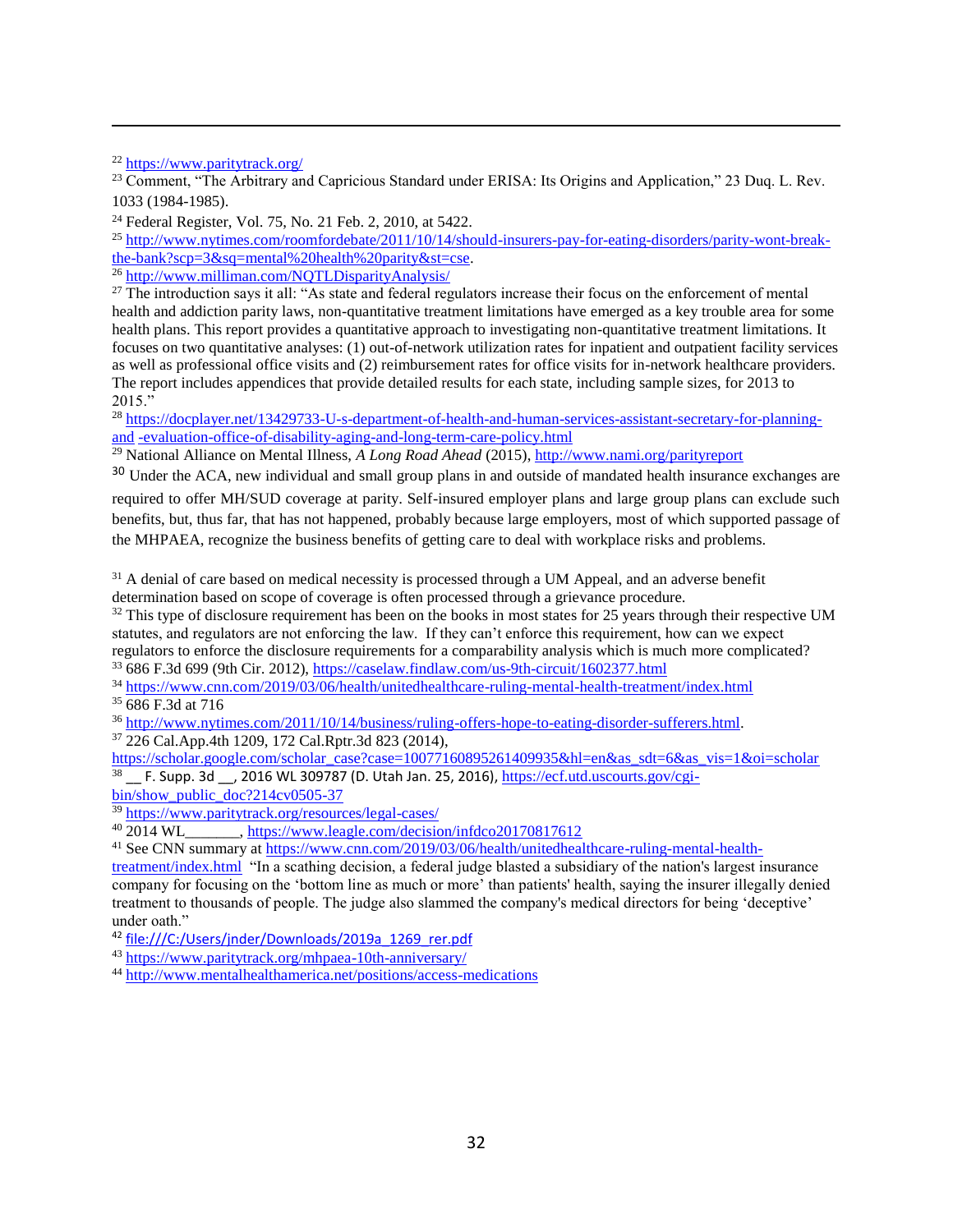#### PS 15 APPENDIX I *WIT V. UNITED BEHAVIORAL HEALTH* SUMMARY

 $\overline{a}$ 

As analyzed by the national law firm of Dickinson Wright,<sup>44</sup> in a summary authored by Russell Kolsrud and Erica Erman, the *Wit* case represents a potential broadening of the MHPAEA standards. Significantly, the decision does not use the statistical analysis mandated by the MHPAEA and the regulation, and focusses instead on the failure of UBH to implement acknowledged behavioral health standards of care. This summary is included because the *Wit* decision is 27 pages long, but the full text can be found at endnote 40.

This analysis is included with the permission of the authors.

"The plaintiffs in *Wit* asserted two claims against UBH: (1) breach of fiduciary duty (the 'Breach of Fiduciary Duty Claim'), and (2) arbitrary and capricious denial of benefits (the 'Denial of Benefits Claim') based on a facial challenge to UBH's Level of Care Guidelines and Coverage Determination Guidelines (collectively, 'Guidelines'). Both claims arose under ERISA. Plaintiffs argued that these Guidelines did not comport with generally accepted behavioral health standards of care and thus, wrongfully denied coverage to many patients, including both adults and children.

According to Plaintiffs, UBH breached the duties it owed as an ERISA fiduciary to the class members by (1) developing guidelines for making coverage determinations that are far more restrictive than those that are generally accepted even though Plaintiffs' health insurance plans provide for coverage of treatment that is consistent with generally accepted standards of care; and (2) prioritizing cost savings over members' interests. As to the second claim, Plaintiffs allege that the Denial of Benefits Claim is based on the theory that UBH improperly adjudicated and denied Plaintiffs' request for coverage by using its overly restrictive Guidelines to deny benefits.

# The court agreed, and found that **the Guidelines were fundamentally flawed by being "tainted" via significant involvement by the Financial Department in their development and the Guidelines' unwavering and inflexible language**.

The court explained that the preponderance of the evidence showed that the only reason UBH declined to adopt criteria following the generally accepted standards of care, despite a clear consensus among UBH's addiction specialists that those generally accepted standards of care criteria were preferable to UBH's own Guidelines, was that its Finance Department wouldn't sign off on the change. 'The Court finds that the financial incentives…have, in fact, infected the Guideline development process.' 'In other words, UBH's Finance Department had veto power with respect to the Guidelines and used it to prohibit even a change in the Guidelines that all of its clinicians had recommended.'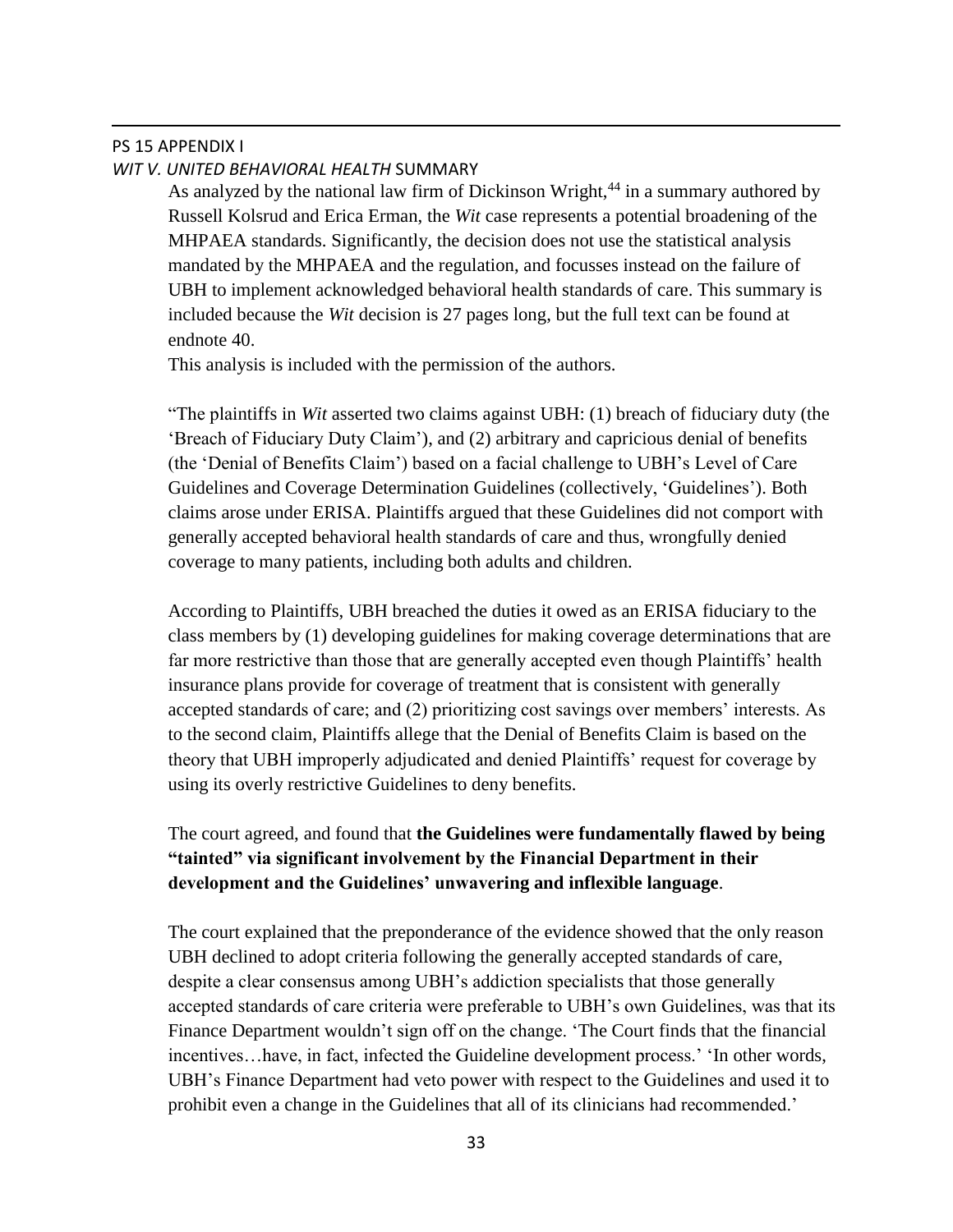Regarding the Guidelines' inflexibility to follow generally accepted standards of care, although every class member's health benefit plan includes, as one condition of coverage, a requirement that the requested treatment must be consistent with generally accepted standards of care, the court found that there was no evidence in the record that the much more restrictive words in the Guidelines could be ignored when they are in conflict with generally accepted standards of care.

 $\overline{a}$ 

What are the generally accepted standards of care in the field of mental health and substance use disorder treatment and placement, and how do the UBH Guidelines breach these standards?

1. It is a generally accepted standard of care that effective treatment requires treatment of the individual's underlying condition and is not limited to alleviation of the individual's current symptoms. The court elaborated, "While current symptoms are typically related to a patient's chronic condition, it is generally accepted in the behavioral health community that **effective treatment of individuals with mental health or substance use disorders is not limited to the alleviation of the current symptoms. Rather, effective treatment requires treatment of the chronic underlying condition as well.**

Regarding UBH's Guidelines, the Court reasoned, 'Although the Guidelines contain statements of principle that are consistent with generally accepted standards of care, they are **not incorporated** into the specific Guidelines that establish rules for making coverage determinations.'

2. It is a generally accepted standard of care that **effective treatment requires treatment of co-occurring behavioral health disorders and/or medical conditions in a coordinated manner that considers the interactions of the disorders and conditions and their implications for determining the appropriate level of care.**

The court elaborated, 'Co-occurring disorders can interact in a "reciprocal way" that makes each of them 'worse.' **Because co-occurring disorders can aggravate each other, treating any of them effectively requires a comprehensive, coordinated approach to all conditions**.

Regarding UBH's Guidelines, the Court reasoned that the Guidelines deviate from this by focusing on the 'current' condition.

3. It is a generally accepted standard of care that patients should receive treatment for mental health and substance use disorders at the **least intensive and restrictive level of care that is safe and effective.**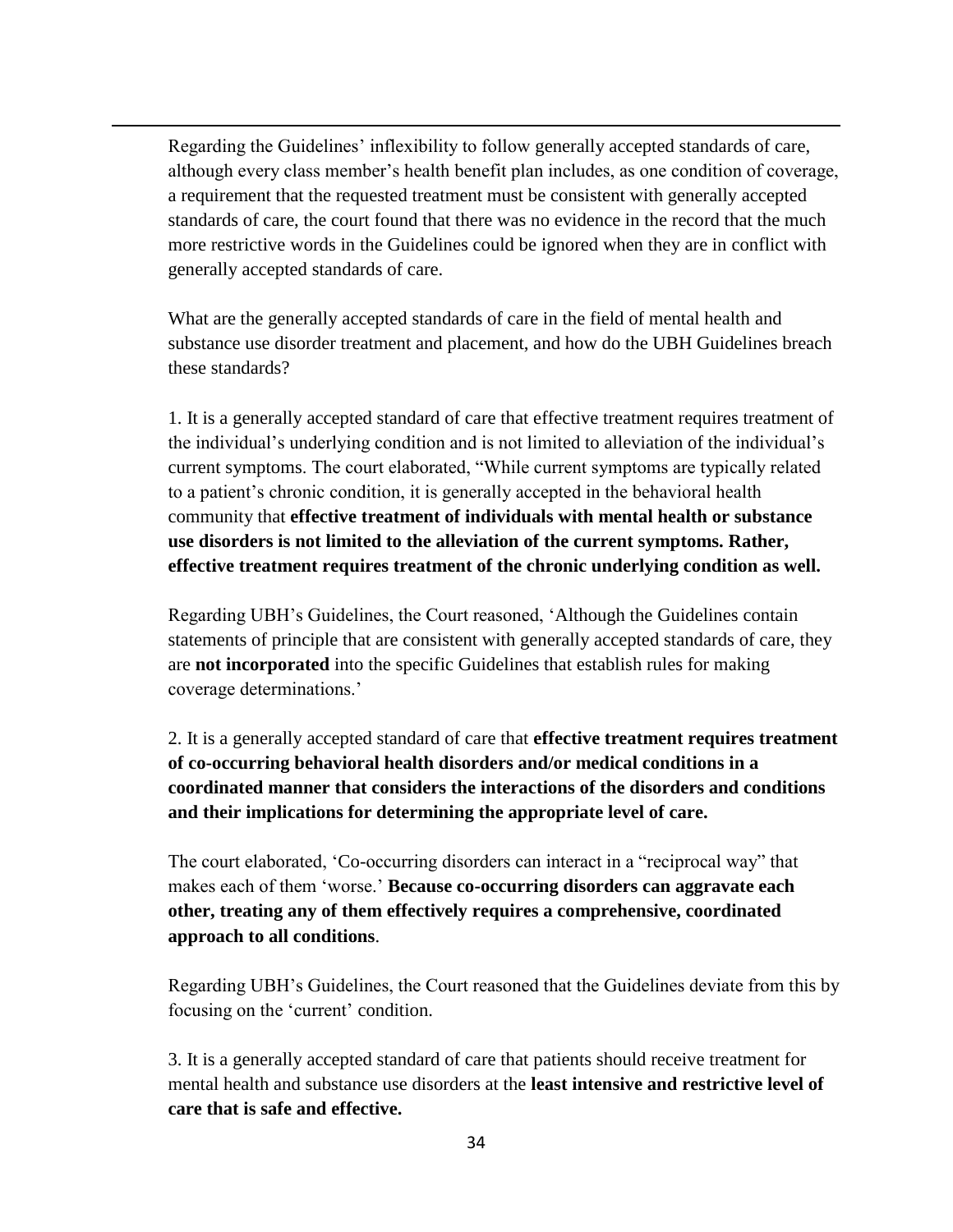The court elaborated, 'The evidence at trial did not support the conclusion that under generally accepted standards of care, there is a balancing of effectiveness against the restrictiveness or intensity factor; in other words**, the fact that a lower level of care is less restrictive or intensive does not justify selecting that level if it is also expected to be less effective. Placement in a less restrictive environment is appropriate only if it is likely to be safe and just as effective as treatment at a higher level of care in addressing a patient's overall condition, including underlying and co-occurring conditions.'**

 $\overline{a}$ 

Regarding UBH's Guidelines, the Court reasoned that the Guidelines do not adhere to these principles. Instead they actively seek to move patients to the least restrictive level of care at which they can be safely treated, even if a lower level of care may be less effective for that patient.

# 4. **It is a generally accepted standard of care that when there is ambiguity as to the appropriate level of care, the practitioner should err on the side of caution by placing the patient in a higher level of care.**

The court elaborated, 'Research has demonstrated that patients with mental health and substance use disorders who receive treatment at a lower level of care than is clinically appropriate face worse outcomes than those who are treated at the appropriate level of care….On the other hand, there is no research that establishes that placement at a higher level of care than is appropriate results in an increase in adverse outcomes.'

Regarding UBH's Guidelines, the Court reasoned, "**Not only do the Guidelines in all relevant years contain provisions that improperly instruct clinicians to consider only safety and not effectiveness in deciding whether to move a patient to a lower level of care; they also deviate from generally accepted standards of care by using language that strongly conveys to clinicians that they should err on the side of moving members to lower levels of care even when there is uncertainty about whether such a move is safe**. For example, the 2011 Guidelines use the terms 'clear and compelling evidence' that patients should be kept at a higher level rather than a safe, but less effective lower level of treatment.'

5. **It is a generally accepted standard of care that effective treatment of mental health and substance use disorders includes services needed to maintain functioning or prevent deterioration.**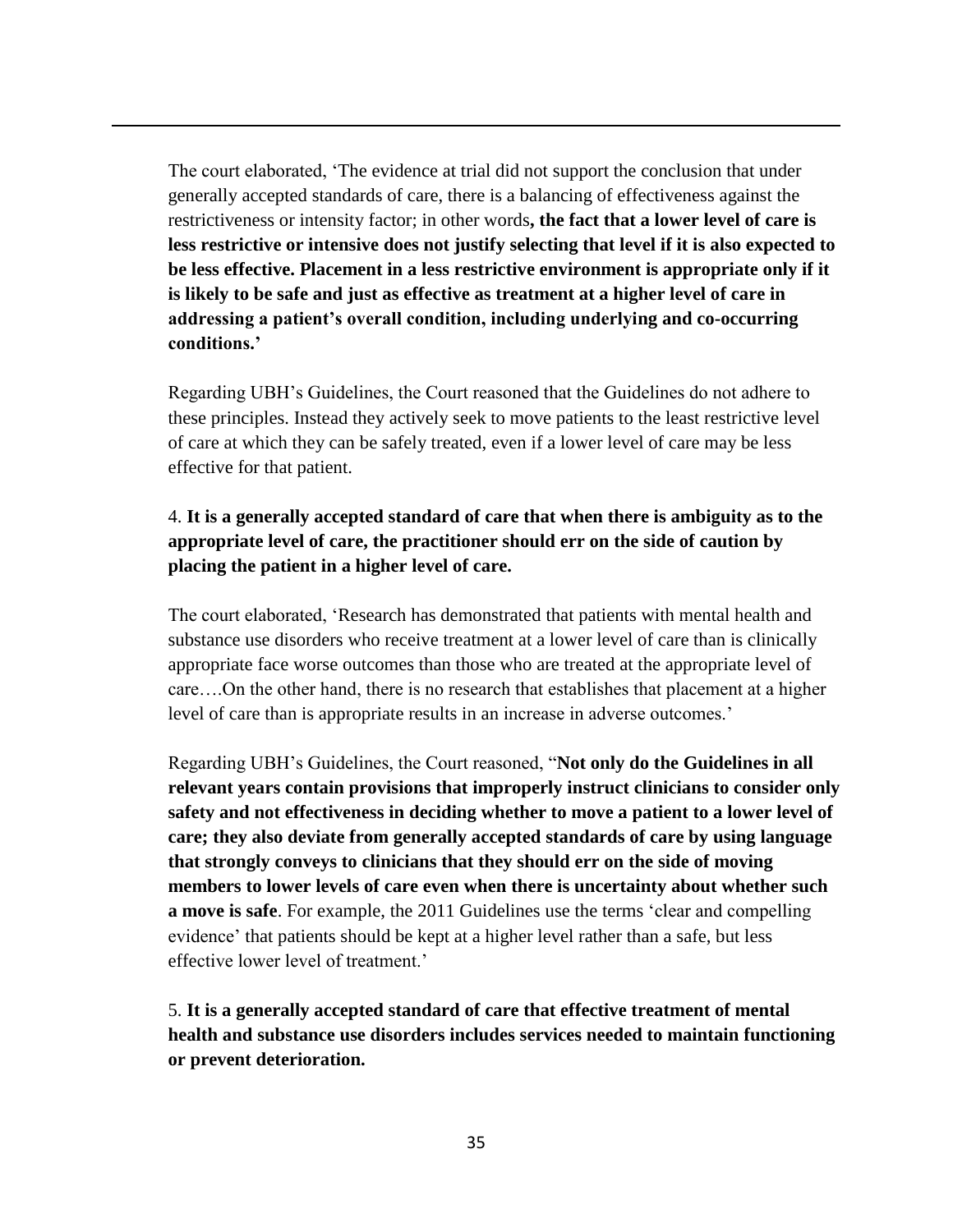**Regarding UBH's Guidelines, the Court reasoned, 'UBH Guidelines deviate from that standard by requiring a finding that services are expected to cause a patient to 'improve' within a 'reasonable time'** and further restricting the concept of 'improvement' to 'reduction or control of the acute symptoms that necessitated treatment in a level of care.'

 $\overline{a}$ 

6. It is a generally accepted standard of care that the appropriate duration of treatment for behavioral health disorders is based on the individual needs of the patient; **there is no specific limit on the duration of** such **treatment.**

The court reasoned that to follow the generally accepted standard of care, there should be attempts to motivate a patient to participate in treatment before treatment at that level of care is discontinued, and sometimes effective treatment will require the patient to move to a higher level of care in the fact of such a lack of motivation.

The court found that '[b]eginning in 2014, **UBH's common Discharge Criteria clearly violated the standards set forth above by providing that the 'continued stay criteria are no longer met' when the 'member is unwilling or unable to participate in treatment and involuntary treatment or guardianship is not being pursued.'** However, the Guidelines for 2011, for example, did not make lack of motivation an automatic reason for discontinuation of coverage at a given level of care, and leave room for coverage at a given level of care even where the patient is not actively participating in treatment for an 'initial period of stabilization and/or motivational support.' Thus, the court found 'these requirements are not inconsistent with the generally accepted standards of care discussed above.'

7. **It is a generally accepted standard of care that the unique needs of children and adolescents must be taken into account when making level of care decisions involving their treatment for mental health or substance use disorders.**

**The court reasoned that it is necessary to apply a more lenient standard to children and adolescents since they are not fully developed psychologically. 'As a corollary of these more lenient standards, children and adolescents are likely to need longer duration of treatment than adults.'**

Regarding UBH's Guidelines, the Court reasoned, '**One of the most troubling aspects of UBH's Guidelines is their failure to address in any meaningful way the different standards that apply to children and adolescents with respect to the treatment of mental health and substance use disorders.** Throughout the Class Period, UBH failed to adopt separate level-of-care criteria tailored to the unique needs of children and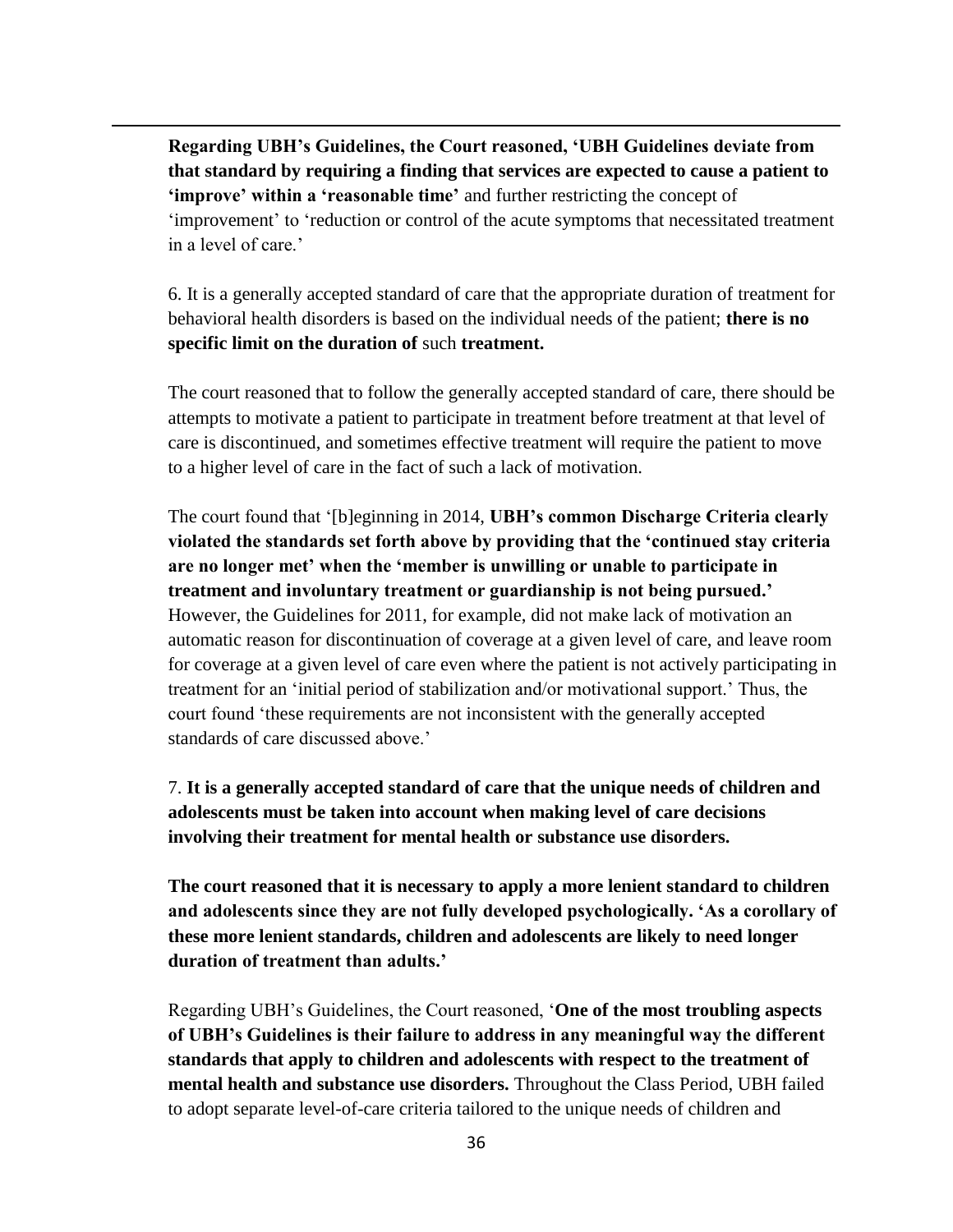adolescents. Nor do the Guidelines instruct decision-makers to apply the criteria contained in the Guidelines differently when the member is a child or adolescent….Generally accepted standards of care do not require that UBH create an entirely separate set of guidelines to address the needs of children and adolescents. They do, however, require that UBH's Guidelines instruct decision-makers to apply different standards when making coverage decisions involving children and adolescents, where applicable, including relaxing the criteria for admission and continued stay to take into account their stage of development and the slower pace at which children and adolescents generally respond to treatment. UBH has failed to meet this requirement for all relevant years.'

8. It is a generally accepted standard of care that the determination of the appropriate level of care for patients with mental health and/or substance use disorders should be made on the basis of a **multidimensional assessment** that takes into account a wide variety of information about the patient.

On whether UBH Guidelines are consistent with generally accepted standards of care, the court stated: "Having reviewed all of the versions of the Guidelines that Plaintiffs challenge in this case and considered the testimony of the witnesses addressing the meaning of the Guidelines, the Court finds, by a preponderance of the evidence, that in every version of the Guidelines in the class period, and **at every level of care that is at issue in this case, there is an excessive emphasis on addressing acute symptoms and stabilizing crises while ignoring the effective treatment of members' underlying conditions**."

The court continued, 'These requirements are not consistent with generally accepted standards of care because they are overly focused on treatment of acute symptoms. In particular, under these provisions a member is denied coverage – even if the other criteria are met – if the reason the patient requires the prescribed level of care and 'cannot' be treated in a lower level of care is anything other than 'acute changes in the member's signs and symptoms and/or psychological and environmental factors.' But as discussed above, neither 'acute symptoms' nor 'acute changes' should be a mandatory prerequisite for coverage of outpatient, intensive outpatient or residential treatment.'

Additional highlights from the decision:

 $\overline{a}$ 

• "Mitigating" the impact of the 2008 Parity Act: **The court found that "the record is replete with evidence that UBH's Guidelines were viewed as an important tool for meeting utilization management targets, 'mitigating' the impact of the 2008 Parity Act, and keeping 'benex' (benefit expenses) down." The Parity Act, simplified,**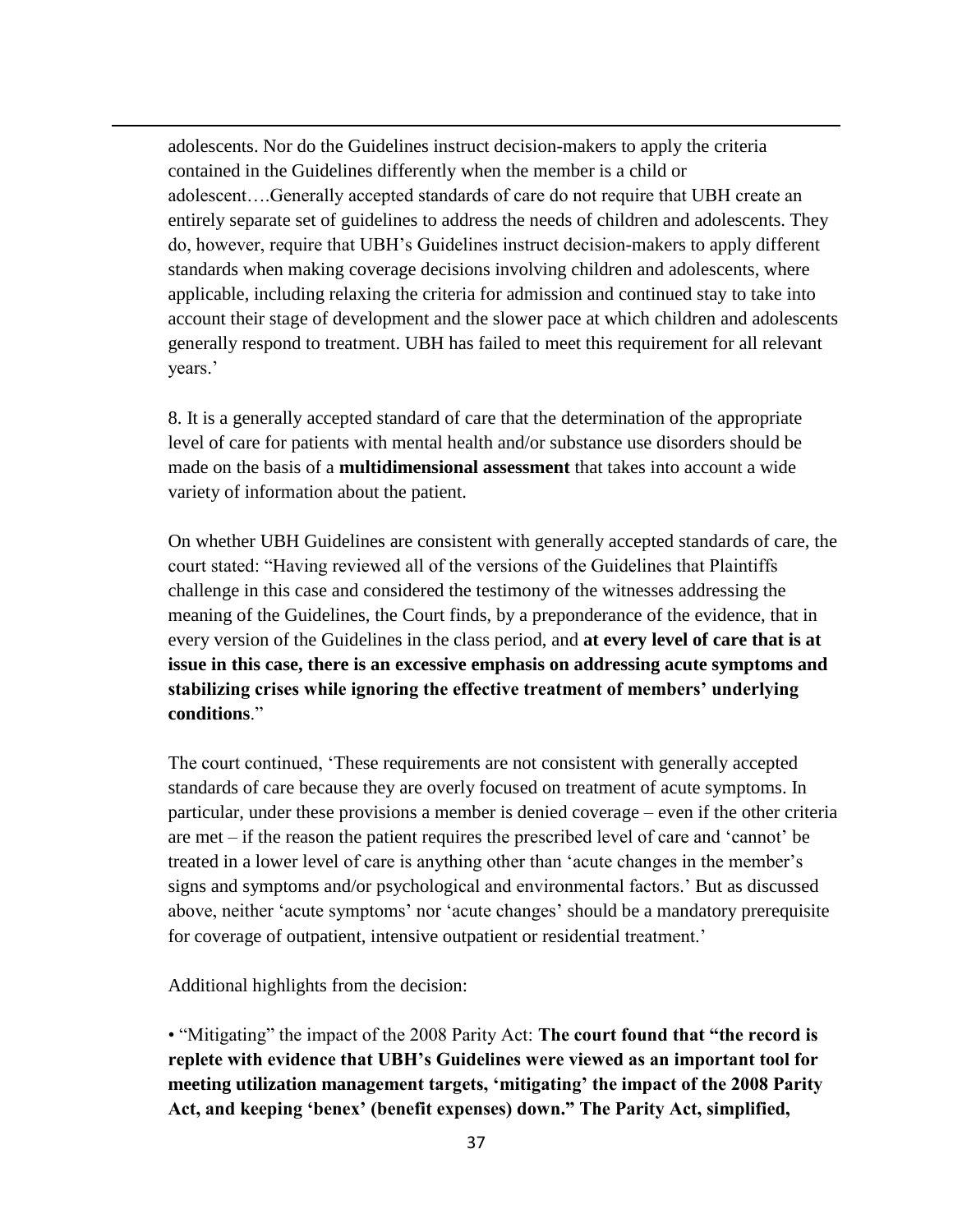**mandates that behavioral healthcare and physical healthcare be treated equally. Thus, UBH's Guidelines' objective to help UBH minimize their behavioral health costs was illegal.**

 $\overline{a}$ 

• Financial self-interest was a 'critical consideration:' As briefly discussed above, the court found that UBH's Financial and Affordability Departments play 'key roles in the Guideline development process.' As the court states, "The Court finds that the financial incentives discussed above have, in fact, infected the Guideline development process. In particular, instead of insulating its Guideline developers from these financial pressures, UBH has placed representatives of its Finance and Affordability Departments in key roles in the Guidelines development process throughout the class period.'

For example, UBH's decision making with respect to coverage of Transcranial Magnetic Stimulation ("TMS"), a treatment for major depressive disorder, was influenced by a commissioned internal study of the 'financial impact' of covering TMS claims where medically necessary and the 'return on investment' if it revised the Guidelines to cover TMS treatment in accordance with national standards. As another example, although the Utilization Management Committee had approved a Guideline broadening coverage of Applied Behavioral Analysis ("ABA"), a treatment for autism spectrum disorder, UBH's CEO overruled the recommendation, cautioning UBH staff, '[w]e need to be more mindful of the business implications of guideline change recommendations.'" (emphasis supplied)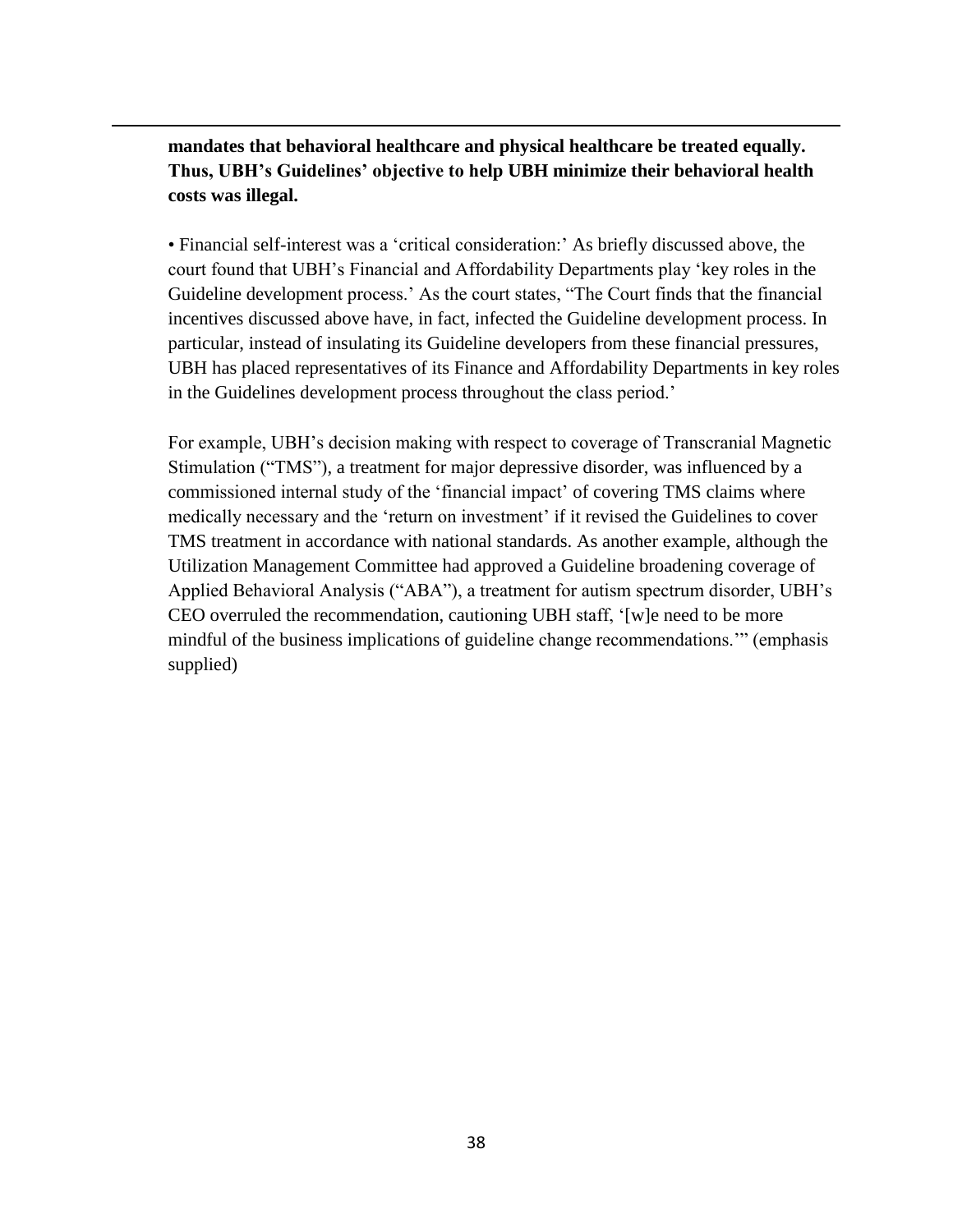$\overline{a}$ PS 15 APPENDIX II State Implementation of Parity

# **APPENDIX II gives a representative sample of the most important advances made by the states in defining and implementing parity.**

# COLORADO ENFORCEMENT

In 2018, Colorado replicated the Connecticut initiative, setting up an office to help claimants pursue parity claims. The 2019 bill to reinforce parity was much more ambitious: A 2019 Bill enacts the "Behavioral Health Care Coverage Modernization Act" to address issues related to coverage of behavioral, mental health, and substance use disorder services under private health insurance and the state medical assistance program (Medicaid). The Bill

- Specifies that mandatory insurance coverage for behavioral, mental health, and substance use disorders includes coverage for the prevention of, screening for, and treatment of those disorders and must comply with the federal "Paul Wellstone and Pete Domenici Mental Health Parity and Addiction Equity Act of 2008" (MHPAEA)
- **Requires coverage for services for behavioral, mental health, and substance use disorders to continue while a claim for the coverage is under review until the carrier notifies the covered person of the claim determination**
- **Requires carriers to comply with treatment limitation requirements specified in federal regulations and precludes carriers from applying treatment limitations to behavioral, mental health, and substance use disorder services that do not apply to medical and surgical benefits**
- **Requires carriers to provide an adequate network of providers that are able to provide behavioral, mental health, and substance use disorder services and to establish procedures to authorize treatment by nonparticipating providers when a participating provider is not available under network adequacy requirements**
- Modifies the definition of "behavioral, mental health, and substance use disorder" to include diagnostic categories listed in the mental disorders section of the International Statistical Classification of Diseases and Related Health Problems, the Diagnostic and Statistical Manual of Mental Disorders, or the Diagnostic Classification of Mental Health and Developmental Disorders of Infancy and Early Childhood
- **Updates the required coverage related to alcohol use and behavioral health screenings to reflect the current requirements of that coverage as specified in recommendations of the United States preventive services task force**
- **Requires the commissioner of insurance (commissioner) to disallow a carrier's requested rate increase for failure to demonstrate compliance with the MHPAEA**
- For purposes of denials of requests for reimbursement for behavioral, mental health, or substance use disorder services, requires carriers to include specified information about the protections included in the MHPAEA, how to contact the division of insurance or the office of the ombudsman for behavioral health access to care (office) related to possible violations of the MHPAEA, and **the right to request medical necessity criteria**
- For health benefit plans issued or renewed on or after January 1, 2020, requires carriers that provide coverage for an annual physical examination as a preventive health care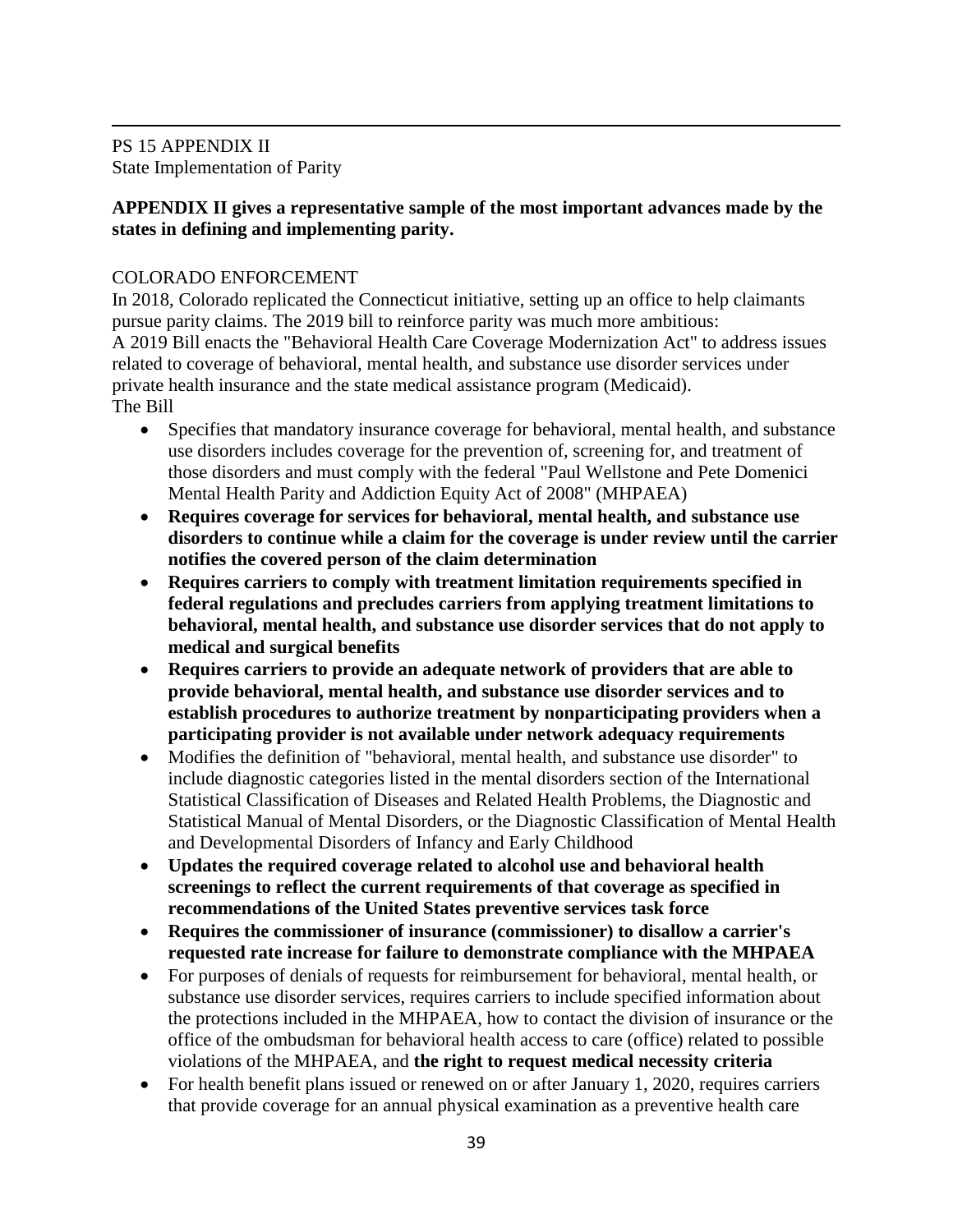service to also cover an annual mental wellness checkup to the same extent the physical examination is covered

- Requires carriers to submit an annual parity report to the commissioner
- Starting January 1, 2020, **requires carriers that provide prescription drug benefits for the treatment of substance use disorders to provide coverage of any FDA-approved prescription medication for treating substance use disorders without prior authorization or step therapy requirements** and to place all covered substance use disorder prescription medications on the lowest tier of the drug formulary, and precludes those carriers from excluding coverage for those medications and related services solely on the grounds that they were court ordered

With regard to Medicaid, the Bill:

 $\overline{a}$ 

- **Requires the department of health care policy and financing (department) to ensure that Medicaid covers behavioral, mental health, and substance use disorder services to the extent that Medicaid covers a physical illness and complies with the MHPAEA**
- **Requires the statewide system of community behavioral health care in the managed care system to require managed care entities (MCEs) to provide an adequate network of providers of behavioral, mental health, and substance use disorder services and to prohibit MCEs from denying payment for medically necessary and covered treatment for a covered behavioral health disorder diagnosis or a covered substance use disorder on the basis that the covered diagnosis is not primary**
- **Requires the department to make MCE annual network adequacy plans public and to examine complaints from the office regarding compliance with the requirements of the bill or the MHPAEA**
- Requires MCEs to include specified statements regarding the applicability of the MHPAEA to the managed care system in Medicaid and how to contact the office regarding possible violations of the MHPAEA
- **Requires MCEs to submit specified data to the department regarding behavioral health services utilization by groups that experience health disparities, denial rates for behavioral health services requiring prior authorization, and behavioral health provider directories**
- **Requires the department to submit an annual parity report to the specified committees of the general assembly**
- Starting January 1, 2020, requires an MCE that provides prescription drug benefits for the treatment of substance use disorders to **provide coverage of any FDA-approved prescription medication for treating substance use disorders without prior authorization or step therapy requirements** and precludes those MCEs from excluding coverage for those medications and related services solely on the grounds that they were court ordered

# NEW YORK ENFORCEMENT

New York has led the way through actively pursuing consent decrees. Based on clear enforcement authority and the enactment of Timothy's Law,<sup>44</sup> the New York parity legislation, and inaction by the New York Division of Insurance, **the New York Attorney General has**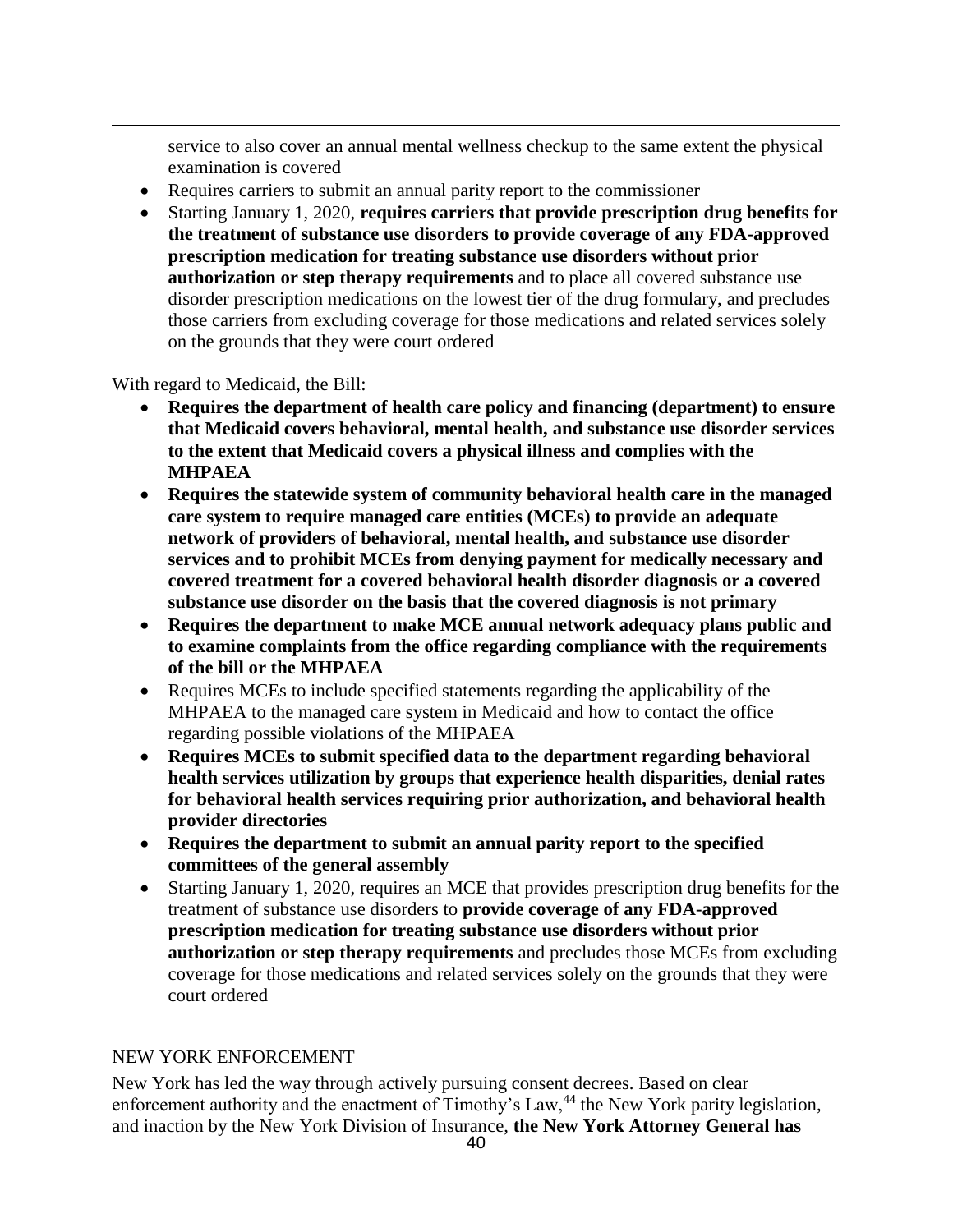$\overline{a}$ **taken exemplary efforts to enforce both state and federal parity**, based on consumer complaints to that office. See New York Attorney General settlement agreements with MVP/ValueOptions,<sup>44</sup> Cigna,<sup>44</sup> Emblem/ValueOptions,<sup>44</sup> ValueOptions/Beacon,<sup>44</sup> and Excellus.<sup>44</sup> The most significant parity principles gleaned from these five settlements are **bolded** in this description.

The Emblem/ValueOptions settlement, described above, and the more recent Excellus settlement, provided for **residential treatment for eating and substance use disorders**. The Excellus settlement broadened the requirement to cover all diagnoses, subject to a determination of medical necessity. The Cigna settlement eliminated a numerical limit on **nutritional counselling** for eating disorders. The MVP settlement was more complex and overturned the system of **utilization review** instituted by ValueOptions, MVP's behavioral health contractor, which resulted in more significantly denials and more appeals than MVP experienced for medical and surgical claims. In relevant part, the settlement agreement provided:

- **Comparability of Utilization Review Processes**: MVP and/or any entity that administers benefits on behalf of MVP will not use the Outpatient Outlier Model for utilization review purposes. If MVP and/or any entity that administers benefits on behalf of MVP uses a utilization review tool for behavioral health services that is based on quantity or frequency of outpatient visits, such tool will be developed and updated annually based on clinical evidence and will be approved by a physician who is board certified in general psychiatry, or, in the case of substance abuse services, a physician who is certified in addiction medicine. Any utilization review performed by MVP and/or any entity that administers benefits on behalf of MVP under such tool will be conducted only to the extent that the quantity or frequency of visits is inconsistent with clinical evidence. Where, after applying such tool to the requests or claims of a member, MVP denies coverage for services, the member shall be afforded all internal and external appeal rights.
- No visit limits: there will not be any day or visit limits for behavioral health services in any MVP plan, except for family counseling services, which may be capped at 20 visits per year.<sup>44</sup>
- **Utilization Review Process Reforms**: a. Co-Location of Utilization Review Staff: a significant number of MVP's utilization review staff, and staff of any entity that administers behavioral health benefits on behalf of MVP, will be located at the same physical site. For purposes of this Paragraph, "a significant number" means any amount between 40% and 60% of utilization review staff subject to this Paragraph. In the event that a significant number of utilization review staff is not located at the same physical site for any reason, including, but not limited to, change of vendor or loss of staff members due to resignations/terminations/reductions, MVP shall have 180 days within which period to meet the requirements of this Paragraph. MVP supervisors at the site will have access to employees of any entity that administers behavioral health benefits on behalf of MVP.
- Collection of Information during Utilization Review: MVP and any entity that administers behavioral health benefits on behalf of MVP will follow a protocol for the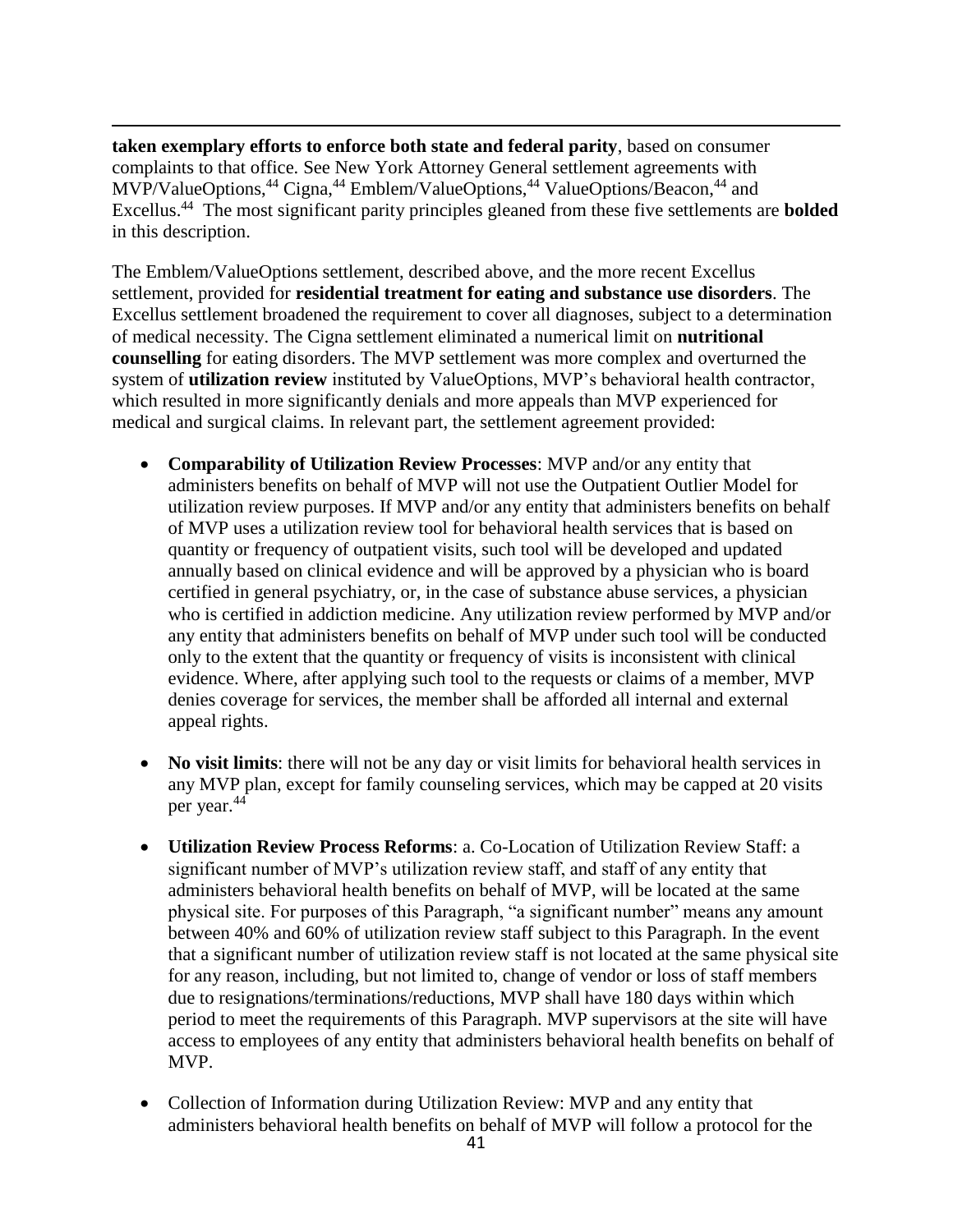collection of information during Utilization Review, which will include the elements set forth in Exhibit A.

 $\overline{a}$ 

- **Substance Abuse Treatment: The utilization review process for determining medical necessity for inpatient substance abuse rehabilitation treatment should reflect that there are individuals for whom it may be medically necessary to begin inpatient substance abuse rehabilitation treatment without first undergoing outpatient treatment.**
- Substance Abuse Treatment Criteria: For determining medical necessity for substance abuse treatment for Medicaid patients, MVP will adopt criteria that comport with or otherwise follow guidelines set by the New York State Department of Health and/or the New York State Office of Alcoholism and Substance Abuse Services.
- Continued Treatment: When an MVP member transitions from one level of behavioral health treatment to another, for example from inpatient to outpatient care, the review for the second level will be conducted as a concurrent review, because it concerns continued treatment.
- Classification of Denials: Any denials by MVP of coverage for behavioral health services due to lack of clinical information, and/or preauthorization, where the request for preauthorization was submitted by a credentialed provider for the actual date and services provided, will be processed as medical necessity denials.
- Duration of Approvals: **The number of days or visits approved for behavioral health treatment will not be limited to one day or one visit per approval and will be based on the treatment needs of the member**, unless clinically appropriate. (emphasis supplied)

The settlement with ValueOptions/Beacon was even more extensive. The Assurance of Discontinuance, which functions as a settlement agreement, provides for:

- Removing visit limits for almost all MH/SUD services, and removing preauthorization requirements for outpatient behavioral health services;
- Covering services provided by mental health practitioners, such as Mental Health Counselors;
- Ensuring that its provider networks and online provider directory are accurate, and assisting members in transitioning providers where necessary;
- Conducting full and fair reviews for services that require preauthorization, such as inpatient substance use disorder treatment;
- Providing detailed oral and written **explanations for denied claims**, so that members can exercise their appeal rights, and providing up-to-date information about alternative treatment providers;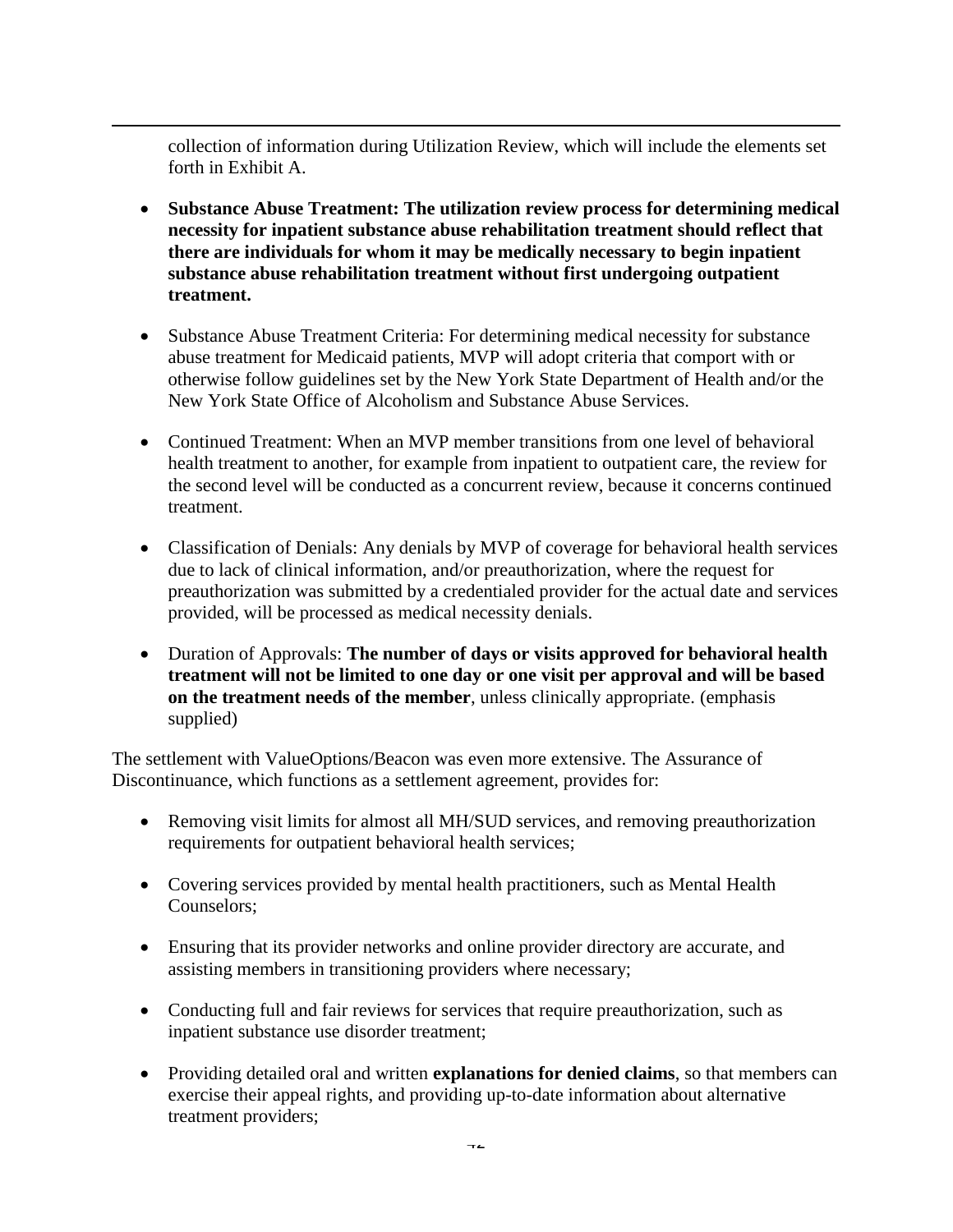- Classifying claims correctly so that reviews are done expeditiously and members are afforded full appeal rights;
- Removing the requirement that members "fail" outpatient substance use disorder treatment before qualifying for inpatient rehabilitation treatment;

 $\overline{a}$ 

- Basing the number of treatment days or visits approved on members' needs, rather than arbitrary limits;
- Integrating medical and behavioral health claims review staff, which will facilitate the coordination of members' care;
- Continuing coverage of treatment pending the completion of appeals, so that treatment is not interrupted;
- Reimbursing coverage of treatment for most diagnoses listed in the Diagnostic and Statistical Manual of Mental Disorders ("DSM"), including **gender identity disorders;**
- Reimbursing members for out-of-network services at the usual, customary and reasonable rate ("UCR") for the relevant behavioral health service, without applying arbitrarily applying lowered rates for non-M.D. providers (emphasis supplied);

Additional concerns were reflected in the Excellus settlement. The Assurance of Discontinuance provides for:

- Not imposing any preauthorization or concurrent review requirements for routine outpatient behavioral health services (i.e., psychotherapy and medication management);
- Covering **partial hospitalization and intensive outpatient** treatment for MH/SUD conditions;
- **Not requiring** that members demonstrate a **substantial impairment** in their ability to function in a major life activity in order to receive coverage for MH/SUD care;
- Removing the requirement that members "fail" SUD treatment before qualifying for inpatient SUD treatment;
- Conducting full and fair reviews for services that require preauthorization, such as inpatient SUD treatment;<sup>44</sup>
- Posting its MH/SUD medical necessity criteria on a website, to improve the **transparency of the review process;**
- Providing detailed, **accurate oral and written explanations for denied claims**, so that members can exercise their appeal rights;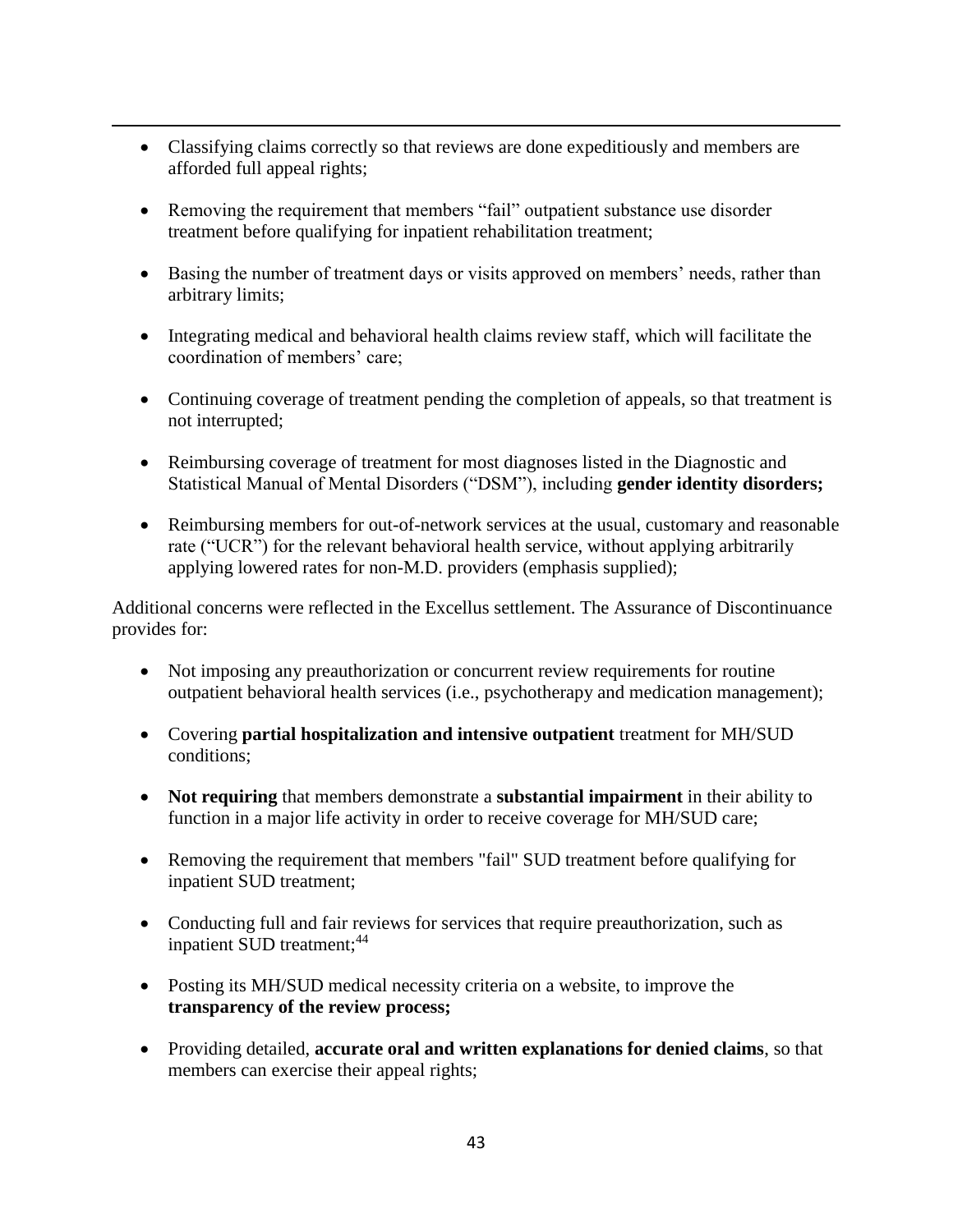• **Employing in-house behavioral health advocates**, who will supply members and providers with assistance and information regarding claims denials, appeals, and innetwork treatment facilities and providers in the member's service area;

Only two significant acts have been passed in New York since Timothy's law, [A10164/S07912](http://assembly.state.ny.us/leg/?term=2013&bn=A10164) (2014), requires plans to use **peer-reviewed clinical review criteria** when making medical necessity review decisions for people with substance use disorders. In addition, medical necessity decisions for substance use disorder treatment must now be made by **professionals who specialize in substance use disorder treatment**. The law also allows people with substance use disorders to use an **expedited appeals process and not be denied care during the appeals process.** The law also requires all substance use disorder coverage to comply with the MHPAEA.

2019 legislation (A2904/S4808) prohibits certain insurance policies from requiring prior authorization for initial or renewal prescription for all buprenorphine products, methadone and long acting injectable naltrexone for detoxification or maintenance treatment of substance use disorders.

# CONNECTICUT ENFORCEMENT

 $\overline{a}$ 

Connecticut has taken a different approach, creating a new agency rather than relying on the attorney general's consumer protection powers. Several other states have now replicated this model, beginning with Colorado in 2018. The Office of the Healthcare Advocate (OHA) was created in 1999 and began operation in 2001, with one employee. As of 2016, it has 17 employees, including two lawyers. It has jurisdiction over all denials of healthcare and health insurance coverage in the state, and has focused on parity since the first federal parity statute was passed in 2006.

- OHA has broad powers to help consumers deal with insurance issues.  $44$
- OHA publishes self-help manuals and checklists to help guide consumers through the appeals process.
- OHA also has caseworkers on call to carry out the appeal process for consumers. Caseworkers independently review the record and adverse determination and then draft the appeal based on the law and pertinent clinical standards.
- OHA does not have statutory authority to bring suit on behalf of consumers, but can instigate multiple appeals and push for coverage. $44$
- The OHA focuses on individual cases rather than broad settlements of parity principles like those established in New York.
- OHA has been politically popular because it has been responsive to consumer and legislator concerns, and has a track record of success and savings (through successful appeals). Its responsiveness allows legislators and state officials to have confidence that legitimate parity problems will be resolved.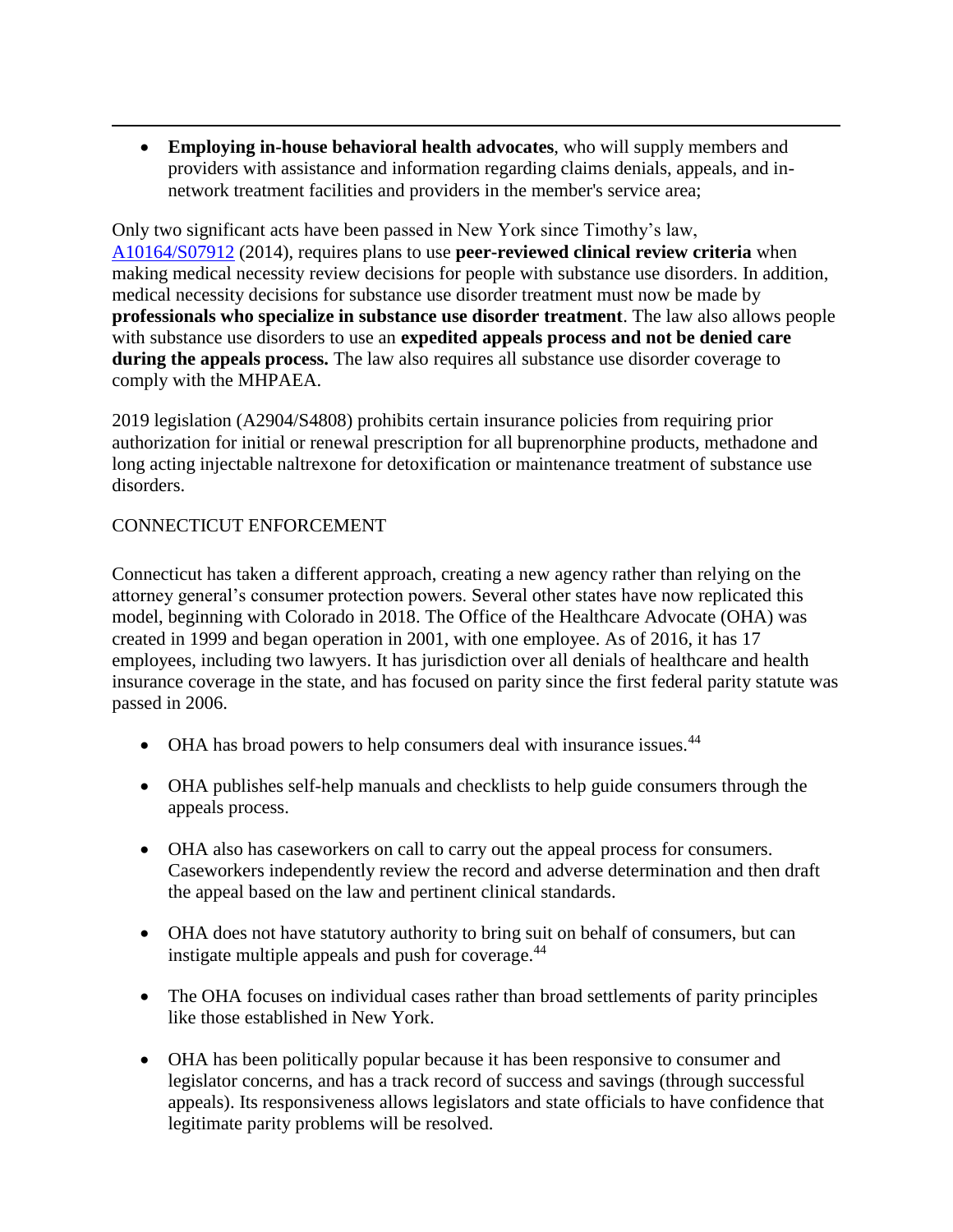• OHA is proposing regulations that will greatly increase its ability to demonstrate parity violations. These include required **annual reports** of:

- (A) the annual number and percentage of covered children, young adults and adults, who received covered treatment of a substance use disorder, by level of care provided; (B) the range and median length of a covered treatment provided to covered children, young adults and adults, for a substance use disorder, by level of care provided; (C) the frequency of readmission to the same level of care or an Emergency Department within three and six months, respectively; (D) the per member per month claim expenses for covered children, young adults and adults who received covered treatment of substance use disorders; and (E) (i) the number of in-network health care providers who provide treatment of substance use disorders, by level of care and the percentage of such providers who are accepting new clients under each managed care organization's plan and (ii) the number in each category of in-network providers in each county of the state.
- the annual number, by licensure type, of in-network health care providers who provide treatment of substance use disorders, co-occurring disorders and mental disorders, who (A) have applied for in-network status, (B) the percentage of those who were accepted for such status, (C) the reasons and percentages of those reasons such applicants were refused in-network status, and the geographic network density of the in-network providers of the same type and (D) the percentages of those providers who no longer participate in the network;
- the annual number, by level of care provided, of in-network health care facilities that provide treatment of substance use disorders, co-occurring disorders and mental disorders, that  $(A)$  have applied for in-network status,  $(B)$  the percentage of those that were accepted for such status, (C) the reasons and percentages of those reasons such applicants were refused in-network status, and the geographic network density of the in-network providers of the same type and (D) the percentages of those providers who no longer participate in the network;
- identifying and explaining factors that may be negatively impacting covered individuals' access to treatment of substance use disorders, including, but not limited to, screening procedures, the supply state-wide of certain categories of health care providers, health care provider capacity limitations and provider reimbursement rates;
- plans and ongoing or completed activities to address [such] factors;
- A comparison of claims for the previous plan year of the ten most frequent CPT codes used in both medical/surgical services and behavioral health/substance use services with a range of in-network reimbursement rates, as well as the mean and median value for each code;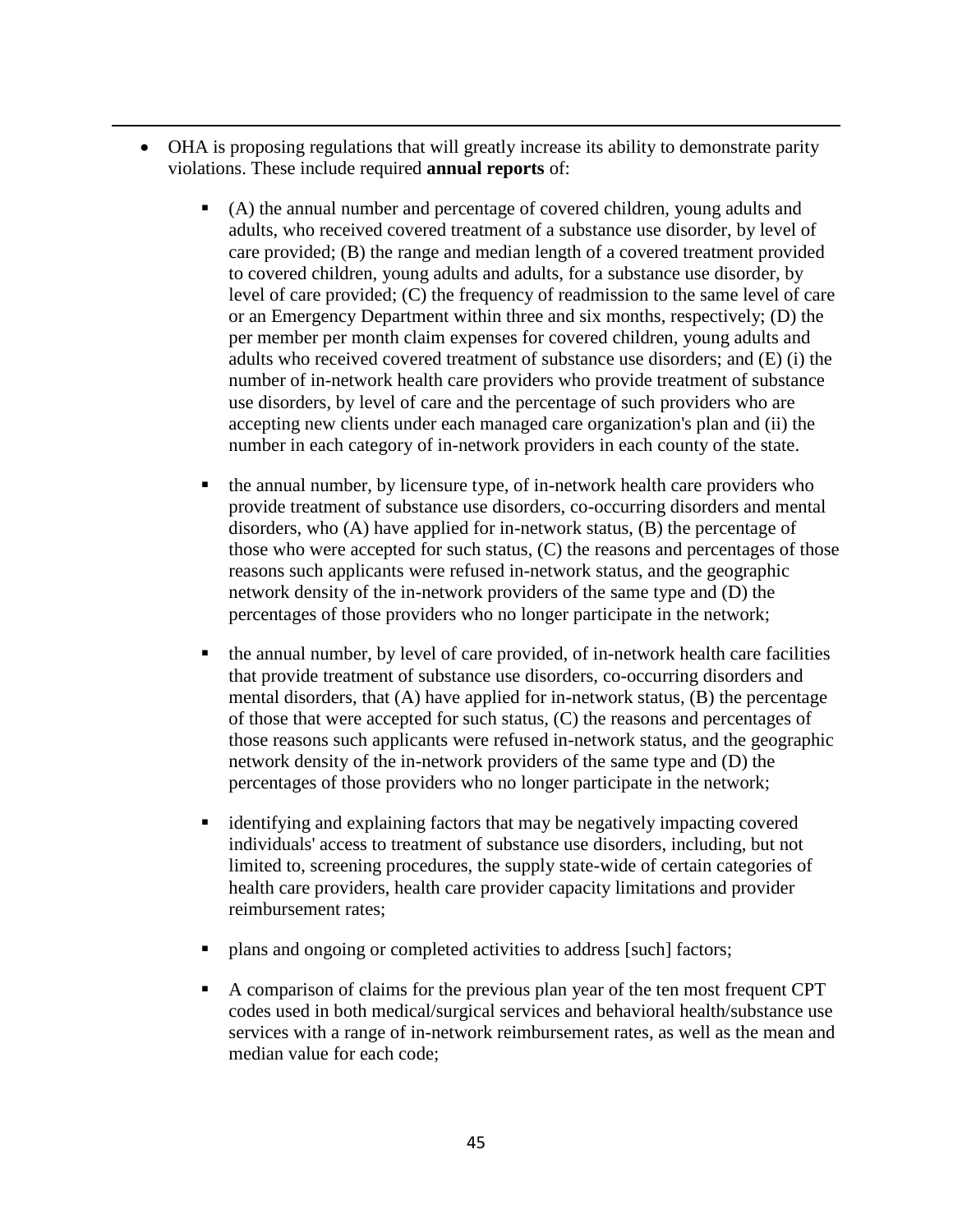- A summary of: (i) the number of independent peer reviewers utilized by the managed care organization, (ii) and the mean and median outcomes of the independent peer reviewer's decision for each of the ten CPT codes.<sup>44</sup>
- These kinds of reporting requirements are the centerpiece of the legislation proposed by the national coalition ParityTrack.
- Under the Connecticut External Review Program, covered persons may apply for an expedited external review if they can show that delay may seriously jeopardize the life or health of the covered person or the covered person's ability to regain maximum function.
- If a consumer's appeal is unsuccessful, consumers may bring independent suit against insurers with the record created by OHA, having a much higher likelihood of success.
- CASE DATA for FY 2016:

- Estimated Consumer Savings \$13,413,140
- 833 Outreach Events
- $\blacksquare$  7,397 cases <sup>44</sup>
- Still, a lot of work remains to be done. According to the 2015 report card issued by the Connecticut Insurance Department in  $2015$ ,<sup>44</sup> the rate of denials by the state's largest managed care insurers of requests for mental health services rose nearly 70 percent between 2013 and 2014, with an average of about one in 12 requests for prescribed treatment initially rejected. At the same time, the proportion of enrollees in the largest managed care companies who received outpatient or emergency department care for mental health doubled, from an average of 9.4 percent in 2013 to 20.8 percent in 2014. The percentage of members who received inpatient mental health care also doubled, although it remained low, with most companies providing inpatient services for less than .5 percent of all enrollees.
- Home-based services, including intensive out-patient services to assure that people in treatment stay on their medications, are a major unaddressed area, since there is controversy about the comparability of medical and surgical outpatient treatments like physical therapy, which are usually less intensive.
- Unofficial data show that office visit reimbursement rates for mental health visits in Connecticut are only 75% of the rate for general medical visits for the same level of service.
- OHA has been seeking carrier agreement on clinical guidelines to use as a standard of care, but has had difficulty finding a perfect solution. While insurance companies have been open to discussion and collaboration on language, no clear consensus has arisen. The Joint Commission Behavioral Health Guidelines and the Association for Ambulatory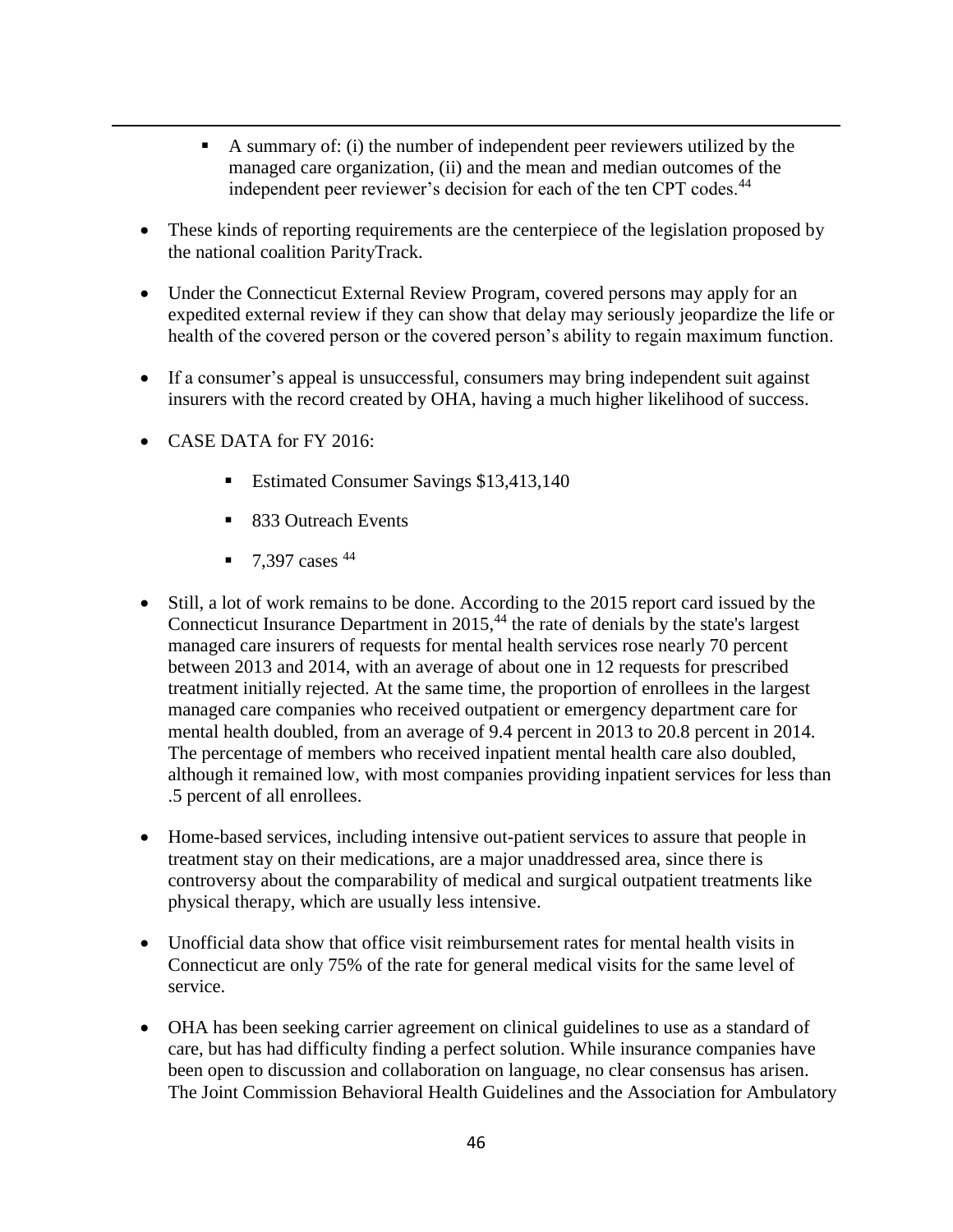Behavioral Healthcare standards,<sup>44</sup> as well as ASAM and CASII, have been used as a point of departure.

- Connecticut passed a strict statute mandating publication of medical necessity standards but weakened it in response to carrier complaints that the standards should be treated as proprietary information.<sup>44</sup>
- Connecticut has not publicized broad parity standards like those promulgated in New York and treats individual cases as confidential. The cases are not summarized or digested.
- The PROPOSED Connecticut REGULATIONS drafted by OHA are an even more powerful tool to be considered by the State Division of Insurance. Those include:
	- the annual number and percentage of covered children, young adults and adults, who received covered treatment of a mental health or substance use disorder, by level of care provided; (B) the range and median length of a covered treatment provided to covered children, young adults and adults, by level of care provided; (C) the frequency of readmission to the same level of care or an Emergency Department within three and six months; (D) the per member per month claim expenses for covered children, young adults and adults who received covered treatment of substance use disorders; and (E) (i) the number of in-network health care providers who provide treatment of substance use disorders, by level of care and the percentage of such providers who are accepting new clients under each managed care organization's plan and (ii) the number in each category of innetwork providers in each county of the state.
	- the annual number, by licensure type, of in-network health care providers who provide treatment of mental health and substance use disorders and co-occurring disorders, who (A) have applied for in-network status, (B) the percentage of those who were accepted for such status, (C) the reasons and percentages of those reasons such applicants were refused in-network status, (D) the percentage of licensed individuals accepted by license type (E) the geographic network density of the in-network providers of the same type and (F) the percentages of those providers who no longer participate in the network;
	- the annual number, by level of care provided, of in-network health care facilities that provide treatment of mental health and substance use disorder and cooccurring disorders that (A) have applied for in-network status, (B) the percentage of those that were accepted for such status, (C) the reasons and percentages of those reasons such applicants were refused in-network status, and the geographic network density of the in-network providers of the same type and (D) the percentages of those providers who no longer participate in the network;
	- identifying and explaining factors that may be negatively impacting covered individuals' access to treatment of mental health and substance use disorders, including, but not limited to, screening procedures, the supply state-wide of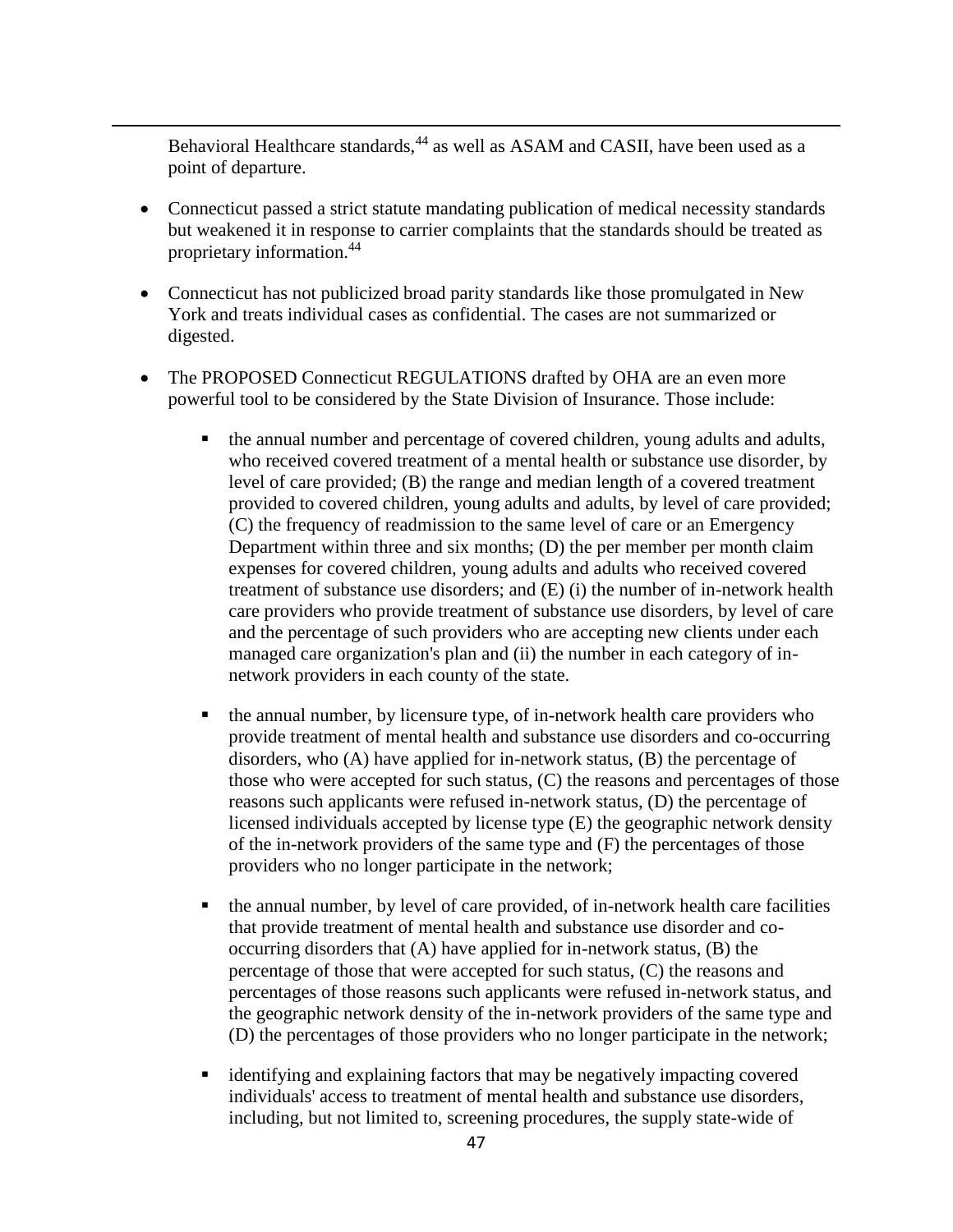certain categories of health care providers, health care provider capacity limitations and provider reimbursement rates;

- plans and ongoing or completed activities to address [such] factors;
- A comparison of claims for the previous plan year of the ten most frequent CPT codes used in both medical/surgical services and behavioral health services with a range of in-network reimbursement rates, as well as the mean and median value for each code;
- A summary of: (i) the number of independent peer reviewers utilized by the managed care organization, (ii) and the mean and median outcomes of each independent peer reviewer's decision for each of the ten CPT codes.<sup>44</sup>

# CALIFORNIA ENFORCEMENT

 $\overline{a}$ 

California consumers are active in bringing enforcement actions for parity violations, and some of the largest private cases setting precedent, like *Harlick, Daniel F. v. Blue Shield of California,* and *Rea v. Blue Shield of California* have been litigated in California and in the Ninth Circuit. California's Department of Managed Healthcare investigates violations as reported by consumers and has a helpline for consumers to call with questions, although it does not appear to have the same consumer advocacy stance as Connecticut, which obviously has a unique relationship with the insurance industry.

- California provides a help line for consumers to call to help guide consumers through the external appeals process (Independent Medical Review in California's terminology) or lodge a consumer complaint against an insurer.<sup>44</sup>
- California has required a 3-day maximum turnaround for expedited administrative appeals (IMR's) for time-sensitive, urgent health matters when the standard time frame (30 days) could involve an imminent and serious threat to the health of the enrollee.<sup>44</sup> California also allows for concurrent internal and external appeals proceedings in urgent cases.<sup>44</sup>
	- **The DMHC brought an action against Cigna for violating the expedited appeals** process by failing to have a **functioning after-hours urgent grievance system** and by failing to provide the DMHC with an **available representative with authority to resolve an urgent grievance and authorize the provision of health care services**. <sup>44</sup> Cigna was ordered to pay a \$150,000 administrative penalty in the action.<sup>44</sup>
- The DMHC website shows seven enforcement actions for parity and medical necessity, since 2000.<sup>44</sup>
	- Five of those enforcement actions were against Blue Shield. All five actions appear to be related to the same denial of **Applied Behavior Analysis for**  children. These actions ended in a settlement agreement.<sup>44</sup>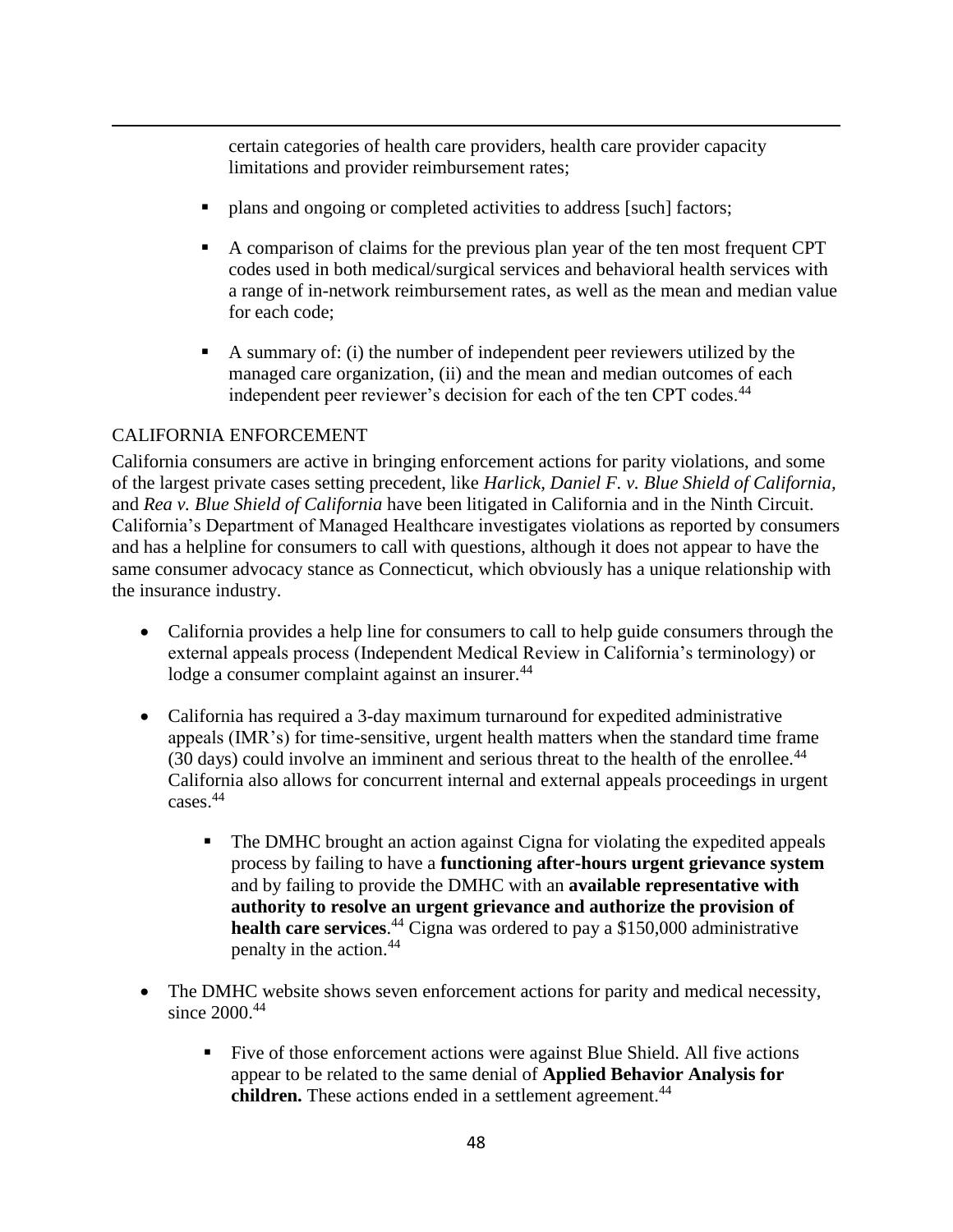- Two actions were against HealthNet for denying **speech therapy**. These actions ended letters of agreement. <sup>44</sup>
- It appears that none of these settlement agreements have much precedential value.
- In its biggest enforcement action to date, in 2013, the [DMHC fined](http://wpso.dmhc.ca.gov/enfactions/docs/1974/1372174518706.pdf) Kaiser Foundation Health Plan \$4,000,000 for many violations, including one related to the parity provisions within the Health and Safety Code. Kaiser failed to provide "accurate and understandable behavioral health education services including information regarding the availability and optimal use of mental health care services available." Kaiser also provided insureds with inaccurate information about benefits that would make the benefits appear to be noncompliant with parity laws and made recommendations that would lower the utilization of some behavioral health services. In February of 2015, the DMHC [released a follow-up report](http://www.dmhc.ca.gov/desktopmodules/dmhc/medsurveys/surveys/055bhfu022415.pdf) regarding the steps Kaiser had taken to correct violations of state law identified by the Department in 2013.
- The fourth of the four violations was directly relevant to parity in that the DMHC found that Kaiser and its providers were informing consumers that certain mental health services were not covered, which was in direct violation of the parity sections of the California Parity Law. In this follow-up report, the Department determined that Kaiser had not adequately corrected this violation. The DMHC found that while Kaiser had corrected this information on its website and in its explanation of benefits documents, its providers were still telling consumers that certain medically necessary services were not covered, like long-term therapy.
- The DMHC required all plans to complete and file a "Compliance Filing" reflecting their assessment of their MHPAEA compliance no later than 9/18/2014. The DMHC provided insurers with [detailed instructions](https://www.dmhc.ca.gov/Portals/0/LawsAndRegulations/MentalHealth/Instructions_for_Federal_MHPAEA_Compliance_Filing.pdf) that required them to [complete worksheets](https://www.dmhc.ca.gov/Portals/0/LawsAndRegulations/MentalHealth/Workbook_including_Index_and_Tables_1_through_4.pdf) that compare their behavioral health coverage to other medical coverage, and required them to [complete](https://www.dmhc.ca.gov/Portals/0/LawsAndRegulations/MentalHealth/Table_5-Non_Quantitative_Treatment_Limitations.pdf) another worksheet comparing their application of non-quantitative treatment limitations for behavioral health coverage and other medical coverage.<sup>44</sup> The DMHC found that none of the submitted plans complied with the MHPAEA and continues to audit plans in an effort to promote voluntary compliance.
- On May 6, 2014, the DMHC reminded plans that no prior authorization may be required for admission to emergency inpatient psychiatric services.

# OREGON ENFORCEMENT

 $\overline{a}$ 

Oregon announced an extraordinary parity enforcement initiative in 2014 that began defining its state law and federal enforcement priorities. The Department of Consumer and Business Services (DCBS) issued a bulletin that explained to insurance plans what is required of them under the parity section of the state insurance law and the regulations that apply to it, what is required of them under the MHPAEA and its final regulation, and what is required of them relating to parity under the Affordable Care Act. This bulletin specifically expects plans to do the following: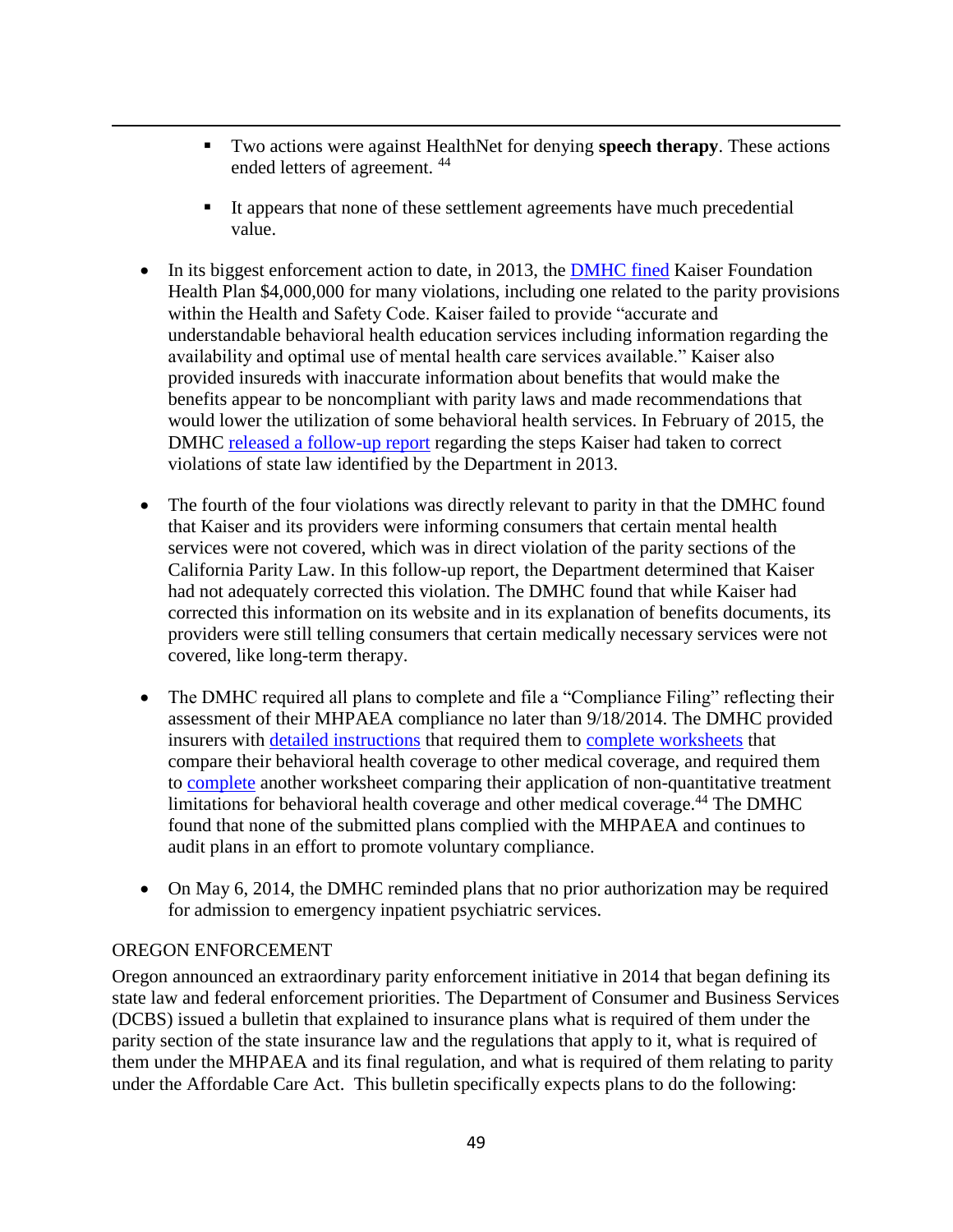- Must make coverage decisions for behavioral health services the same way they do for other medical services;
- Cannot categorically deny all forms of a treatment that might be medically necessary, thereby making state and federal mandates "effectively meaningless;"
- Review their appeals decisions and independent review organization (IRO) decisions for guidance on how to handle future behavioral health claims;
- Medical necessity determinations and whether a behavioral health service is considered experimental must be "no more restrictive" than for other medical services;
- Cannot tell insureds verbally that a service is not covered; must encourage insureds to submit a claim and then the plan can deny the claim in writing;
- Must use peer-reviewed scientific studies and national or international clinical standards when making medical necessity determinations;
- Make available to providers and insureds the plan's medical necessity criteria and instances of how certain denials do not meet these criteria;<sup>44</sup>

The bulletin then goes into great detail about the state law, the MHPAEA and its final regulation, the ACA and its final regulation, and how all of this applies to various plans:

- History of state law and the plans to which it applies (pg. 3);
- Types of plans the different state and federal laws apply to and how (pg. 4);
- Coverage requirements of state law (pg. 4-5);
- Coverage requirements due to the MHPAEA and the ACA (pg. 5-6);
- Explanation of requirements related to quantitative treatment limitations and nonquantitative treatment limitations (pg. 6);
- States that **DCBS will be monitoring external review decisions made by IROs to see if those decisions reveal patterns of possible non-compliance with state and federal law** (pg. 9);

# MASSACHUSETTS ENFORCEMENT

- Massachusetts has a state parity law very similar to Colorado's and covers autism and eating disorders as "biologically-based."<sup>44</sup>
- By statute, effective in 2015, Massachusetts has required mandatory coverage of inpatient and residential treatment for substance use conditions. Health insurance carriers are prohibited from requiring prior authorization for most SUD services. Facilities are required to notify the patient's health insurer and provide an initial treatment plan to the